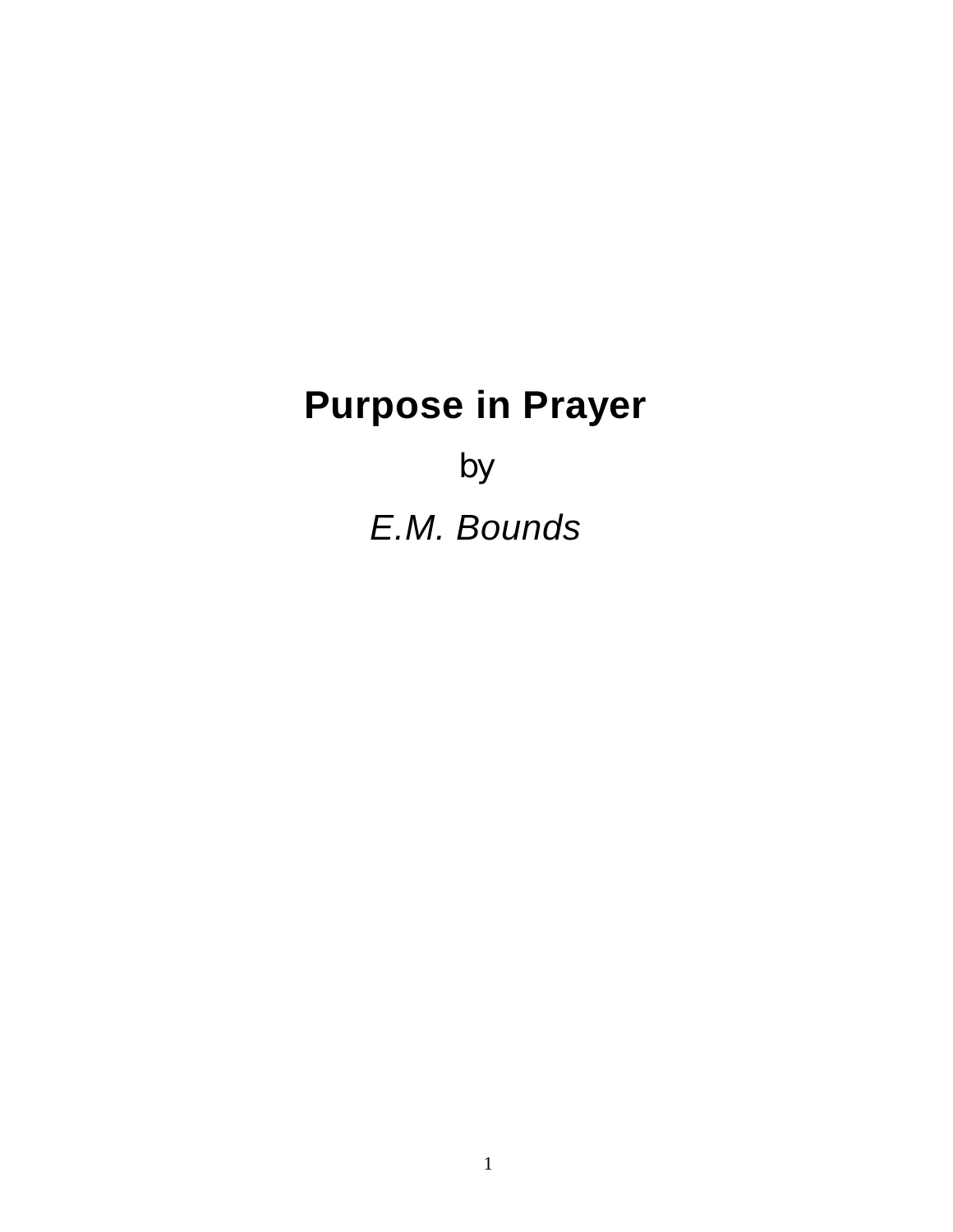**I**

*My Creed leads me to think that prayer is efficacious, and surely a day¶s asking God to overrule all events for good is not lost. Still there is a great feeling that when a man is praying he¶s doing nothing, and this feeling makes us give undue importance to work, sometimes even to the hurrying over or even to the neglect of prayer.*

*Do not we rest in our day too much on the arm of flesh? Cannot the same wonders be done now as of old? Do not the eyes of the Lord run to and fro throughout the whole earth still to show Himself strong on behalf of those who put their trust in Him? Oh that God would give me more practical faith in Him! Where is now the Lord God of Elijah? He is waiting for Elijah to call on Him*.—James Gilmour of Mongolia

The more praying there is in the world the better the world will be, the mightier the forces against evil everywhere. Prayer, in one phase of its operation, is a disinfectant and a preventive. It purifies the air; it destroys the contagion of evil. Prayer is no fitful, shortlived thing. It is no voice crying unheard and unheeded in the silence. It is a voice which goes into God's ear, and it lives as long as God's ear is open to holy pleas, as long as God's heart is alive to holy things.

God shapes the world by prayer. Prayers are deathless. The lips that uttered them may be closed in death, the heart that felt them may have ceased to beat, but the prayers live before God, and God's heart is set on them and prayers outlive the lives of those who uttered them; outlive a generation, outlive an age, outlive a world.

That man is the most immortal who has done the most and the best praying. They are God's heroes, God's saints, God's servants, God's vicegerents. A man can pray better because of the prayers of the past; a man can live holier because of the prayers of the past, the man of many and acceptable prayers has done the truest and greatest service to the incoming generation. The prayers of God's saints strengthen the unborn generation against the desolating waves of sin and evil. Woe to the generation of sons who find their censers empty of the rich incense of prayer; whose fathers have been too busy or too unbelieving to pray, and perils inexpressible and consequences untold are their unhappy heritage. Fortunate are they whose fathers and mothers have left them a wealthy patrimony of prayer.

The prayers of God's saints are the capital stock in heaven by which Christ carries on His great work upon earth. The great throes and mighty convulsions on earth are the results of these prayers. Earth is changed, revolutionised, angels move on more powerful, more rapid wing, and God's policy is shaped as the prayers are more numerous, more efficient.

It is true that the mightiest successes that come to God's cause are created and carried on by prayer. God's day of power; the angelic days of activity and power are when God's Church comes into its mightiest inheritance of mightiest faith and mightiest prayer. God's conquering days are when the saints have given themselves to mightiest prayer. When God's house on earth is a house of prayer, then God's house in heaven is busy and all potent in its plans and movements, then His earthly armies are clothed with the triumphs and spoils of victory and His enemies defeated on every hand.

God conditions the very life and prosperity of His cause on prayer. The condition was put in the very existence of God's cause in this world. *Ask of Me* is the one condition God puts in the very advance and triumph of His cause.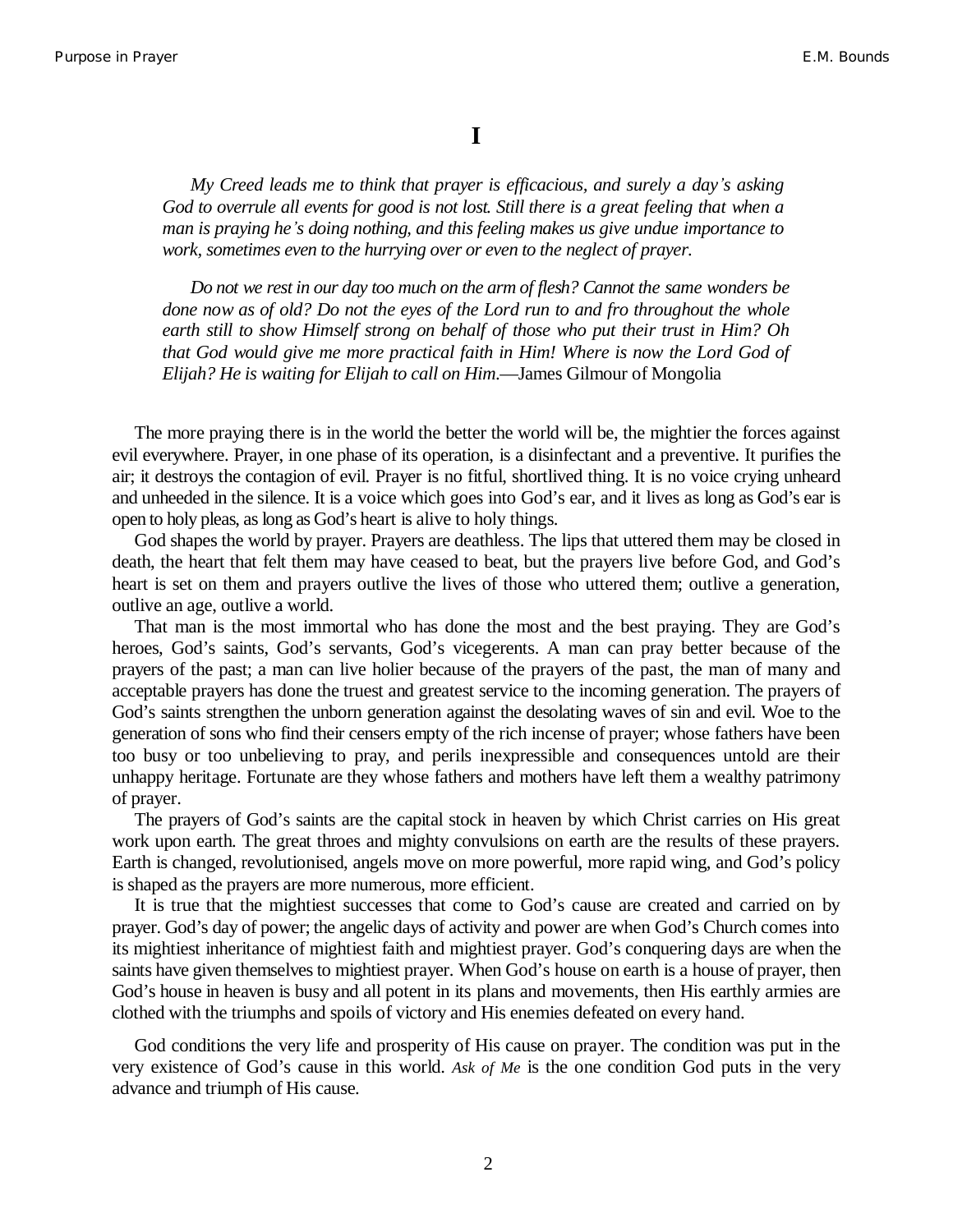Men are to pray—to pray for the advance of God's cause. Prayer puts God in full force in the world. To a prayerful man God is present in realised force; to a prayerful Church God is present in glorious power, and the Second Psalm is the Divine description of the establishment of God's cause through Jesus Christ. All inferior dispensations have merged in the enthronement of Jesus Christ. God declares the enthronement of His Son. The nations are incensed with bitter hatred against His cause. God is described as laughing at their enfeebled hate. The Lord will laugh; The Lord will have them in derision. "Yet have I set My King upon My holy hill of Zion." The decree has passed immutable and eternal:

I will tell of the decree:

The Lord said unto Me, Thou art My Son;

This day have I begotten Thee.

*Ask of Me,* and I will give Thee the nations for Thine inheritance, And

the uttermost parts of the earth for Thy possession.

Thou shalt break them with a rod of iron;

Thou shalt dash them in pieces like a potter's vessel.

*Ask of Me* is the condition a praying people willing and obedient. "And men shall pray for Him continually." Under this universal and simple promise men and women of old laid themselves out for God. They prayed and God answered their prayers, and the cause of God was kept alive in the world by the flame of their praying.

Prayer became a settled and only condition to move His Son's Kingdom. "Ask, and ye shall receive; seek, and ye shall find; knock, and it shall be opened." The strongest one in Christ's kingdom is he who is the best knocker. The secret of success in Christ's Kingdom is the ability to pray. The one who can wield the power of prayer is the strong one, the holy one in Christ's Kingdom. The most important lesson we can learn is how to pray.

Prayer is the keynote of the most sanctified life, of the holiest ministry. He does the most for God who is the highest skilled in prayer. Jesus Christ exercised His ministry after this order.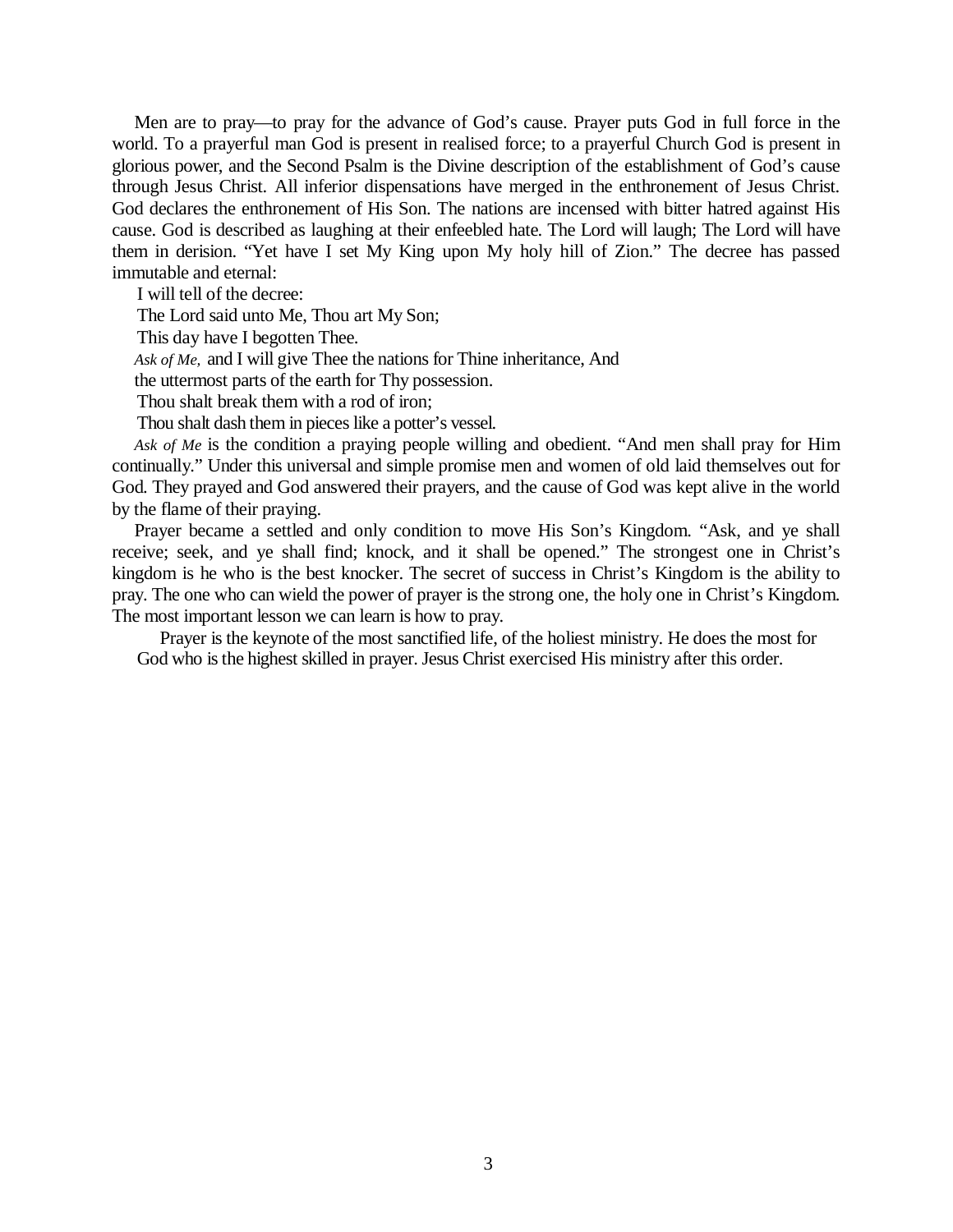### **II**

*That we ought to give ourselves to God with regard to things both temporal and spiritual, and seek our satisfaction only in the fulfilling His will, whether He lead us by suffering, or by consolation, for all would be equal to a Soul truly resigned. Prayer is nothing else but a sense of God¶s presence*.—Brother Lawrence

*Be sure you look to your secret duty; keep that up whatever you do. The soul cannot prosper in the neglect of it. Apostasy generally begins at the closet door. Be much in secret fellowship with God. It is secret trading that enriches the Christian.*

*Pray alone. Let prayer be the key of the morning and the bolt at night. The best way to fight against sin is to fight it on our knees*.—Philip Henry

*The prayer of faith is the only power in the universe to which the Great Jehovah yields. Prayer is the sovereign remedy*.—Robert Hall

*An hour of solitude passed in sincere and earnest prayer, or the conflict with and conquest over a single passion or subtle bosom sin will teach us more of thought, will more effectually awaken the faculty and form the habit of reflection than a year's study in the schools without them*.—Coleridge

*A man may pray night and day and deceive himself, but no man can be assured of his sincerity who does not pray. Prayer is faith passing into act. A union of the will and intellect realising in an intellectual act. It is the whole man that prays. Less than this is wishing or lip work, a sham or a mummery.*

*If God should restore me again to health I have determined to study nothing but the Bible. Literature is inimical to spirituality if it be not kept under with a firm hand.—* Richard Cecil

*Our sanctification does not depend upon changing our works, but in doing that for God¶s. sake which we commonly do for our own. The time of business does not with me differ from the time of prayer. Prayer is nothing else but a sense of the presence of God.*—Brother Lawrence

*Let me burn out for God. After all, whatever God may appoint, prayer is the great thing. Oh that I may be a man of prayer*.—Henry Martyn

The possibilities and necessity of prayer, its power and results are manifested in arresting and changing the purposes of God and in relieving the stroke of His power. Abimelech was smitten by God:

So Abraham prayed unto God: and God healed Abimelech, and his wife, and his maid-servants; and they bare *children.*

For the Lord had fast closed up all the wombs of the house of Abimelech, because of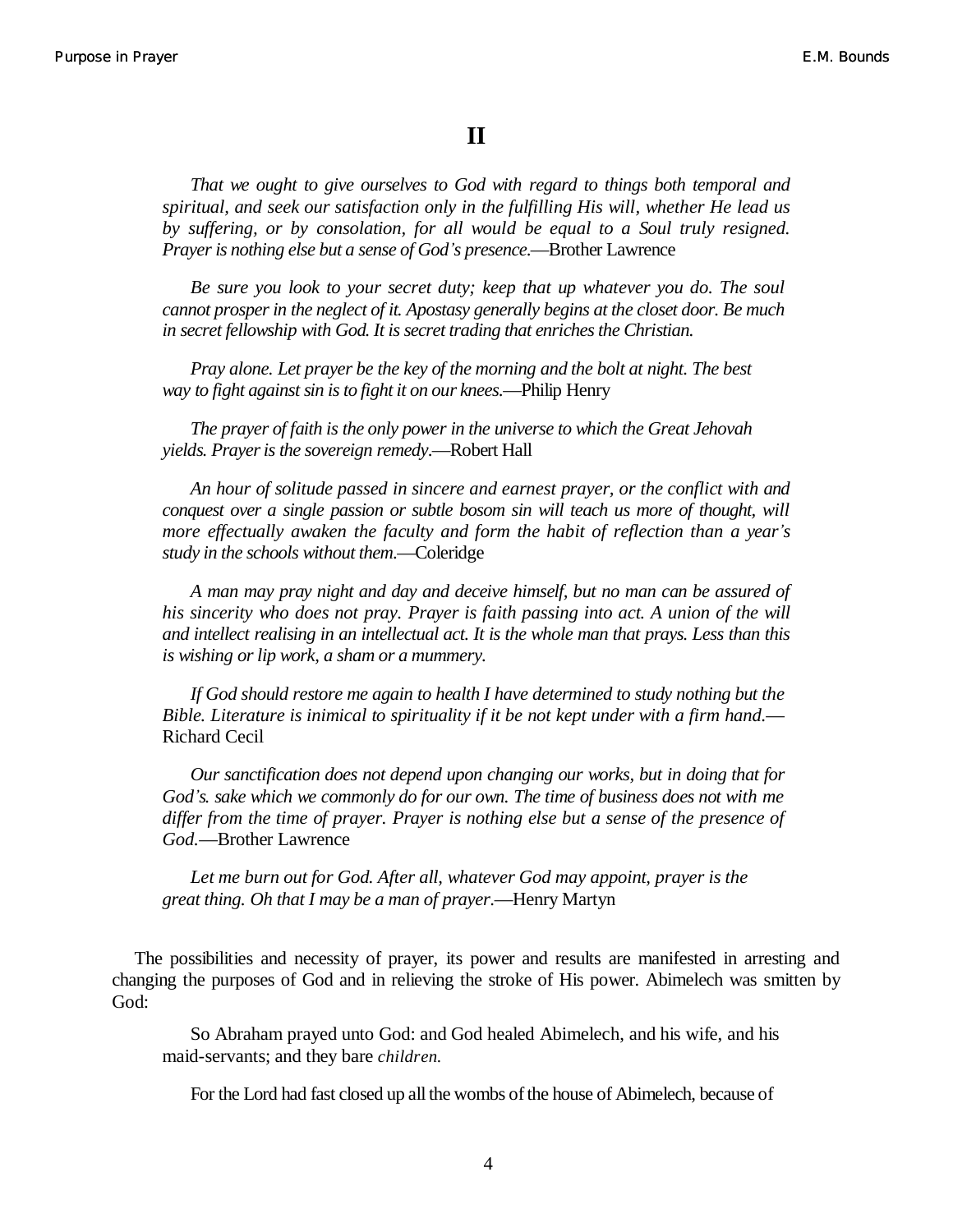Sarah Abraham's wife.

Job's miserable, mistaken, comforters had so deported themselves in their controversy with Job that God's wrath was kindled against them. "My servant Job shall pray for you," said God, "for him will I accept."

"And the Lord turned the captivity of Job when he prayed for his friends."

Jonah was in dire condition when "the Lord sent out a great wind into the sea, and there was a mighty tempest." When lots were cast, "the lot fell upon Jonah." He was cast overboard into the sea, but "the Lord had prepared a great fish to swallow up Jonah ... Then Jonah prayed unto the Lord his God out of the fish's belly ... and the Lord spake unto the fish, and it vomited out Jonah upon the dry land."

When the disobedient prophet lifted up his voice in prayer, God heard and sent deliverance.

Pharaoh was a firm believer in the possibilities of prayer, and its ability to relieve. When staggering under the woeful curses of God, he pleaded with Moses to intercede for him. "Intreat the Lord for me," was his pathetic appeal four times repeated when the plagues were scourging Egypt. Four times were these urgent appeals made to Moses, and four times did prayer lift the dread curse from the hard king and his doomed land.

The blasphemy and idolatry of Israel in making the golden calf and declaring their devotions to it were a fearful crime. The anger of God waxed hot, and He declared that He would destroy the offending people. The Lord was very wroth with Aaron also, and to Moses He said, "Let Me alone that I may destroy theme—But Moses prayed, and kept on praying; day and night he prayed forty days. He makes the record of his prayer struggle. "I fell down," he says, "before the Lord at the first forty days and nights; I did neither eat bread nor drink water because of your sins which ye sinned in doing wickedly in the sight of the Lord to provoke Him to anger. For I was afraid of the anger and hot displeasure wherewith the Lord was hot against you to destroy you. But the Lord hearkened to me at this time also. And the Lord was very angry with Aaron to have destroyed him. And I prayed for him also at the same time."

"Yet forty days, and Nineveh shall be overthrown. It was the purpose of God to destroy that great and wicked city. But Nineveh prayed, covered with sackcloth; sitting in ashes she cried "mightily to God," and "God repented of the evil that He said He would do unto them; and He did it not."

The message of God to Hezekiah was: "Set thine house in order; for thou shalt die and not live." Hezekiah turned his face toward the wall, and prayed unto the Lord, and said: "Remember now, O Lord, I beseech Thee, how I have walked before Thee in truth, and with a perfect heart, and have done that which is good in Thy sight." And Hezekiah wept sore. God said to Isaiah, "Go, say to Hezekiah, I have heard thy prayer, I have seen thy tears; behold, I will add unto thy days fifteen years.

These men knew how to pray and how to prevail in prayer. Their faith in prayer was no passing attitude that changed with the wind or with their own feelings and circumstances; it was a fact that God heard and answered, that His ear was ever open to the cry of His children, and that the power

to do what was asked of Him was commensurate with His willingness. And thus these men, strong in faith and in prayer, "subdued kingdoms, wrought righteousness, obtained promises, stopped the mouths of lions, quenched the power of fire, escaped the edge of the sword, from weakness were made strong, waxed mighty in war, turned to flight the armies of the aliens."

Everything then, as now, was possible to the men and women who knew how to pray. Prayer, indeed, opened a limitless storehouse, and God's hand withheld nothing. Prayer introduced those who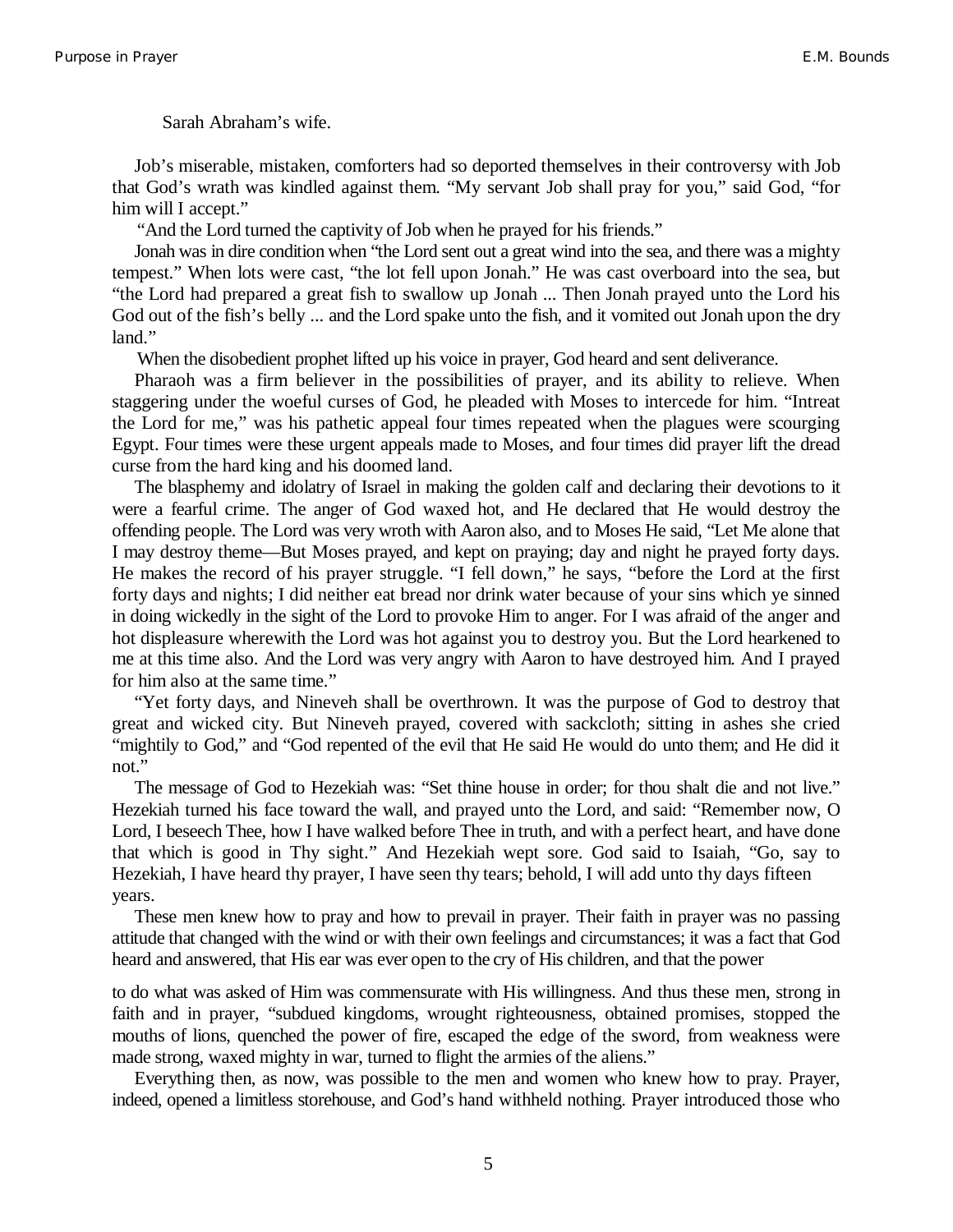practised it into a world of privilege, and brought the strength and wealth of heaven down to the aid of finite man. What rich and wonderful power was theirs who had learned the secret of victorious approach to God! With Moses it saved a nation; with Ezra it saved a church.

And yet, strange as it seems when we contemplate the wonders of which God's people had been witness, there came a slackness in prayer. The mighty hold upon God, that had so often struck awe and terror into the hearts of their enemies, lost its grip. The people, backslidden and apostate, had gone off from their praying—if the bulk of them had ever truly prayed. The Pharisee's cold and lifeless praying was substituted for any genuine approach to God, and because of that formal method of praying the whole worship became a parody of its real purpose. A glorious dispensation, and gloriously executed, was it by Moses, by Ezra, by Daniel and Elijah, by Hannah and Samuel; but the circle seems limited and shortlived; the praying ones were few and far between. They had no survivors, none to imitate their devotion to God, none to preserve the roll of the elect.

In vain had the decree established the Divine order, the Divine call. *Ask of Me.* From the earnest and fruitful crying to God they turned their faces to pagan gods, and cried in vain for the answers that could never come. And so they sank into that godless and pitiful state that has lost its object in life when the link with the Eternal has been broken. Their favoured dispensation of prayer was forgotten; they knew not how to pray.

What a contrast to the achievements that brighten up other pages of holy writ. The power working through Elijah and Elisha in answer to prayer reached down even to the very grave. In each case a child was raised from the dead, and the powers of famine were broken. "The supplications of a righteous man avail much." Elijah was a man of like passions with us. He prayed fervently that it might not rain, and it rained not on the earth for three years and six months. And he prayed again, and the heaven gave rain, and the earth brought forth her fruit. Jonah prayed while imprisoned in the great fish, and he came to dry land, saved from storm and sea and monsters of the deep by the mighty energy of his praying.

How wide the gracious provision of the grace of praying as administered in that marvellous dispensation. They prayed wondrously. Why could not their praying save the dispensation from decay and death? Was it not because they lost the fire without which all praying degenerates into a lifeless form? It takes effort and toil and care to prepare the incense. Prayer is no laggard's work. When all the rich, spiced graces from the body of prayer have by labour and beating been blended and refined and intermixed, the fire is needed to unloose the incense and make its fragrance rise to the throne of God. The fire that consumes creates the spirit and life of the incense. Without fire prayer has no spirit; it is, like dead spices, for corruption and worms.

The casual, intermittent prayer is never bathed in this Divine fire. For the man who thus prays is lacking in the earnestness that lays hold of God, determined not to let Him go until the blessing comes. "Pray without ceasing," counselled the great Apostle. That is the habit that drives prayer right into the mortar that holds the building stones together. "You can do more than pray after you

have prayed," said the godly Dr. A. J. Gordon, "but you cannot do more than pray until you have prayed." The story of every great Christian achievement is the history of answered prayer.

"The greatest and the best talent that God gives to any man or woman in this world is the talent of prayer," writes Principal Alexander Whyte. "And the best usury that any man or woman brings back to God when He comes to reckon with them at the end of this world is a life of prayer. And those servants best put their Lord's money "to the exchangers" who rise early and sit late, as long as they are in this world, ever finding out and ever following after better and better methods of prayer, and ever forming more secret, more steadfast, and more spiritually fruitful habits of prayer, till they literally "pray without ceasing," and till they continually strike out into new enterprises in prayer, and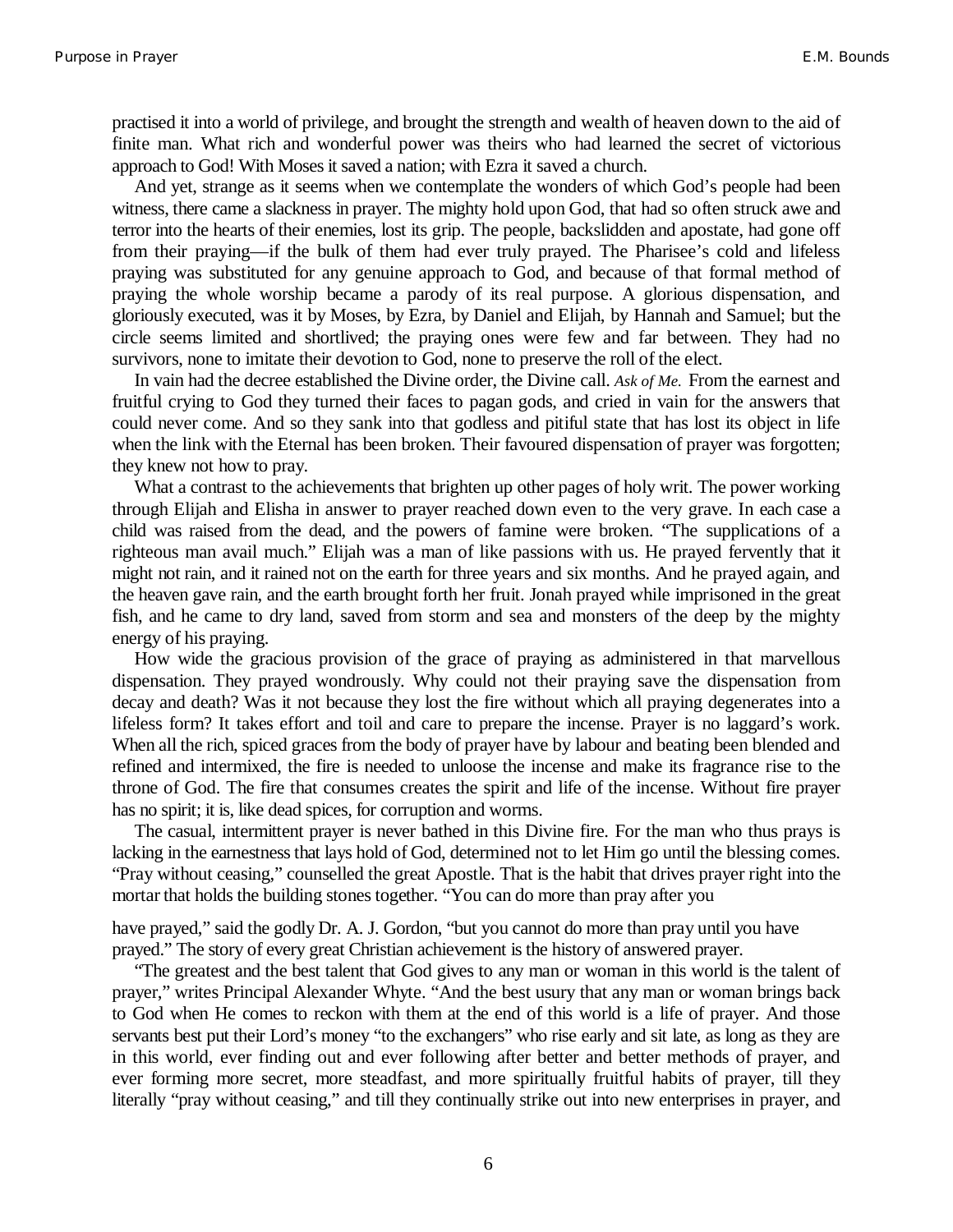new achievements, and new enrichments."

Martin Luther, when once asked what his plans, for the following day were, answered: "Work, work, from early until late. In fact, I have so much to do that I shall spend the first three hours in prayer." Cromwell, too, believed in being much upon his knees. Looking on one occasion at the statues of famous men, he turned to a friend and said: "Make mine kneeling, for thus I came to glory."

It is only when the whole heart is gripped with the passion of prayer that the life-giving fire descends, for none but the earnest man gets access to the ear of God.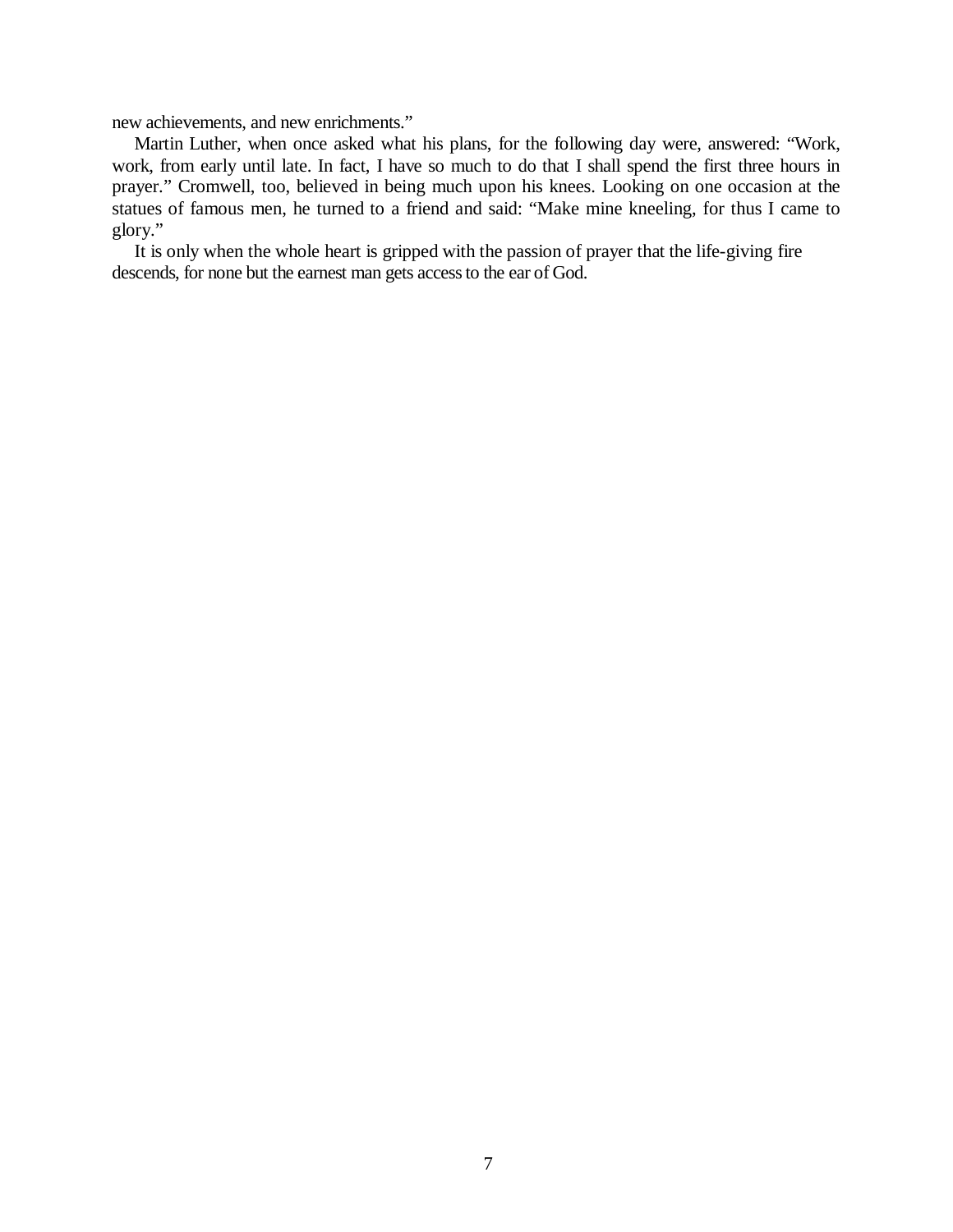#### **III**

*When thou feelest thyself most indisposed to prayer yield not to it, but strive and endeavor to pray even when thou thinkest thou canst not pray*.—Hildersam

*It was among the Parthians the custom that none was to give their children any meat in the morning before they saw the sweat on their faces, and you shall find this to be God¶s usual course not to give His children the taste of His delights till they begin to sweat in seeking after them*.—Richard Baxter

*Of all the duties enjoined by Christianity none is more essential and yet more neglected than prayer. Most people consider the exercise a fatiguing ceremony, which they are justified in abridging as much as possible. Even those whose profession or fears lead them to pray, pray with such languor and wanderings of mind that their prayers, far from drawing down blessings, only increase their condemnation*.—Fenelon

More praying and better is the secret of the whole matter. More time for prayer, more relish and preparation to meet God, to commune with God through Christ—this has in it the whole of the matter. Our manner and matter of praying ill become us. The attitude and relationship of God and the Son are the eternal relationship of Father and Son, of asking and giving—the Son always asking, the Father always giving:

*Ask of Me,* and I will give *Thee* the nations for Thine inheritance,

And the uttermost parts of the earth for Thy possession.

Thou shalt break them with a rod of iron;

Thou shalt dash them in pieces like a potter's vessel.

Jesus is to be always praying through His people. "And men shall pray for Him continually." "For My house shall be called a house of prayer for My peoples." We must prepare ourselves to pray; to be like Christ, to pray like Christ.

Man's access in prayer to God opens everything, and makes his impoverishment his wealth. All things are his through prayer. The wealth and the glory—all things are Christ's. As the light grows brighter and prophets take in the nature of the restoration, the Divine record seems to be enlarged. "Thus saith the Lord, the Holy One of Israel and His Maker, ask Me of things that are to come, concerning My sons, and concerning the work of My hands command ye Me. I have made the earth, and created man upon it: I, even My hands, have stretched out the heavens and all their host have I commanded."

To man is given to command God with all this authority and power in the demands of God's earthly Kingdom. Heaven, with all it has, is under tribute to carry out the ultimate, final and glorious purposes of God. Why then is the time so long in carrying out these wise benedictions for man? Why then does sin so long reign? Why are the oath-bound covenant promises so long in coming to their gracious end? Sin reigns, Satan reigns, sighing marks the lives of many; all tears are fresh and full.

Why is all this so? We have not prayed to bring the evil to an end; we have not prayed as we must pray. We have not met the conditions of prayer.

*Ask of Me.* Ask of God. We have not rested on prayer. We have not made prayer the sole condition. There has been violation of the primary condition of prayer. We have not prayed aright. We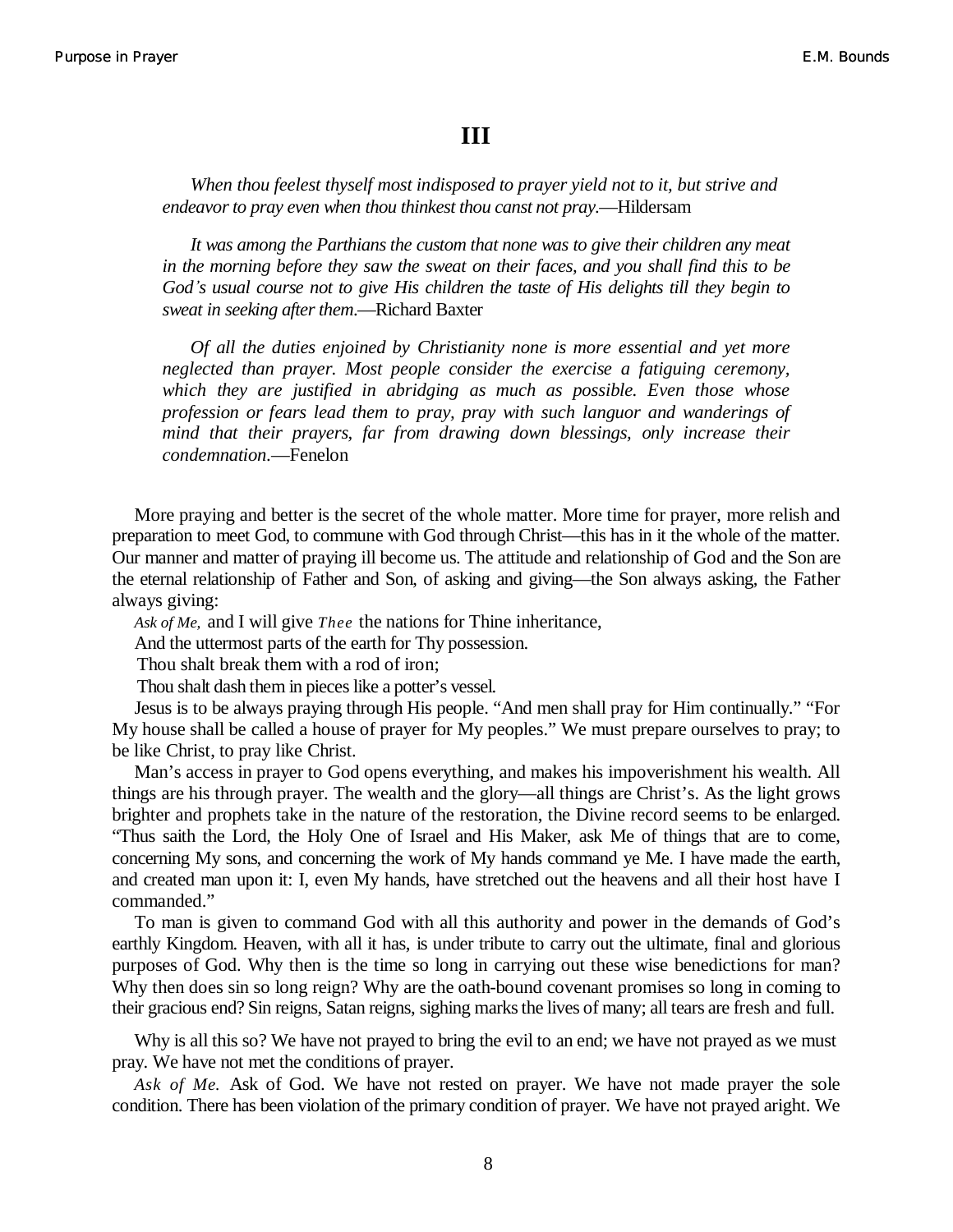have not prayed at all. God is willing to give, but we are slow to ask. The Son, through His saints, is ever praying and God the Father is ever answering.

*Ask of Me.* In the invitation is conveyed the assurance of answer; the shout of victory is there and may be heard by the listening ear. The Father holds the authority and power in His hands. How easy is the condition, and yet how long are we in fulfilling the conditions! Nations are in bondage; the uttermost parts of the earth are still unpossessed. The earth groans; the world is still in bondage; Satan and evil hold sway.

The Father holds Himself in the attitude of Giver, *Ask of Me,* and that petition to God the Father empowers all agencies, inspires all movements. The Gospel is Divinely inspired. Back of all its inspirations is prayer. *Ask of Me* lies back of all movements. Standing as the endowment of the enthroned Christ is the oath-bound covenant of the Father, *'Ask of Me*, and I will give thee the nations for thine inheritance, and the uttermost parts of the earth for thy possession." "And men shall pray to Him continually."

Ever are the prayers of holy men streaming up to God as fragrant as the richest incense. And God in many ways is speaking to us, declaring his wealth and our impoverishment. "I am the Maker of all things; the wealth and glory are Mine. *Command ye Me.´*

We can do all things by God's aid, and can have the whole of His aid by asking. The Gospel, in its success and power, depends on our ability to pray. The dispensations of God depend on man's ability to pray. We can have all that God has. *Command ye Me.* This is no figment of the imagination, no idle dream, no vain fancy. The life of the Church is the highest life. Its office is to pray. Its prayer life is the highest life, the most odorous, the most conspicuous.

The Book of Revelation says nothing about prayer as a great duty, a hallowed service, but much about prayer in its aggregated force and energies. It is the prayer force ever living and ever praying; it is all saints' prayers going out as a mighty, living energy while the lips that uttered the words are stilled and sealed in death, while the living church has an energy of faith to inherit the forces of all the past praying and make it deathless.

The statement by the Baptist philospher, John Foster, contains the purest philosophy and the simple truth of God, for God has no force and demands no conditions but prayer. "More and better praying will bring the surest and readiest triumph to God's cause; feeble, formal, listless praying brings decay and death. The Church has its sheet-anchor in the closet; its magazine stores are there."

"I am convinced," Foster continues, "that every man who amidst his serious projects is apprized of his dependence upon God as completely as that dependence is a fact, will be impelled to pray and anxious to induce his serious friends to pray almost every hour. He will not without it promise himself any noble success any more than a mariner would expect to reach a distant coast by having his sails spread in a stagnation of air.

"I have intimated my fear that it is visionary to expect an unusual success in the human administration of religion unless there are unusual omens: now a most emphatical spirit of prayer would be such an omen; and the individual who should determine to try its last possible efficacy might probably find himself becoming a much more prevailing agent in his little sphere. And if the whole, or the greater number of the disciples of Christianity were with an earnest and unalterable

resolution of each to combine that heaven should not withhold one single influence which the very utmost effort of conspiring and persevering supplication would obtain, it would be a sign that a revolution of the world was at hand."

Edward Payson, one of God's own, says of this statement of Foster, "Very few missionaries since the apostles, probably have tried the experiment. He who shall make the first trial will, I believe, effect wonders. Nothing that I could write, nothing that an angel could write, would be necessary to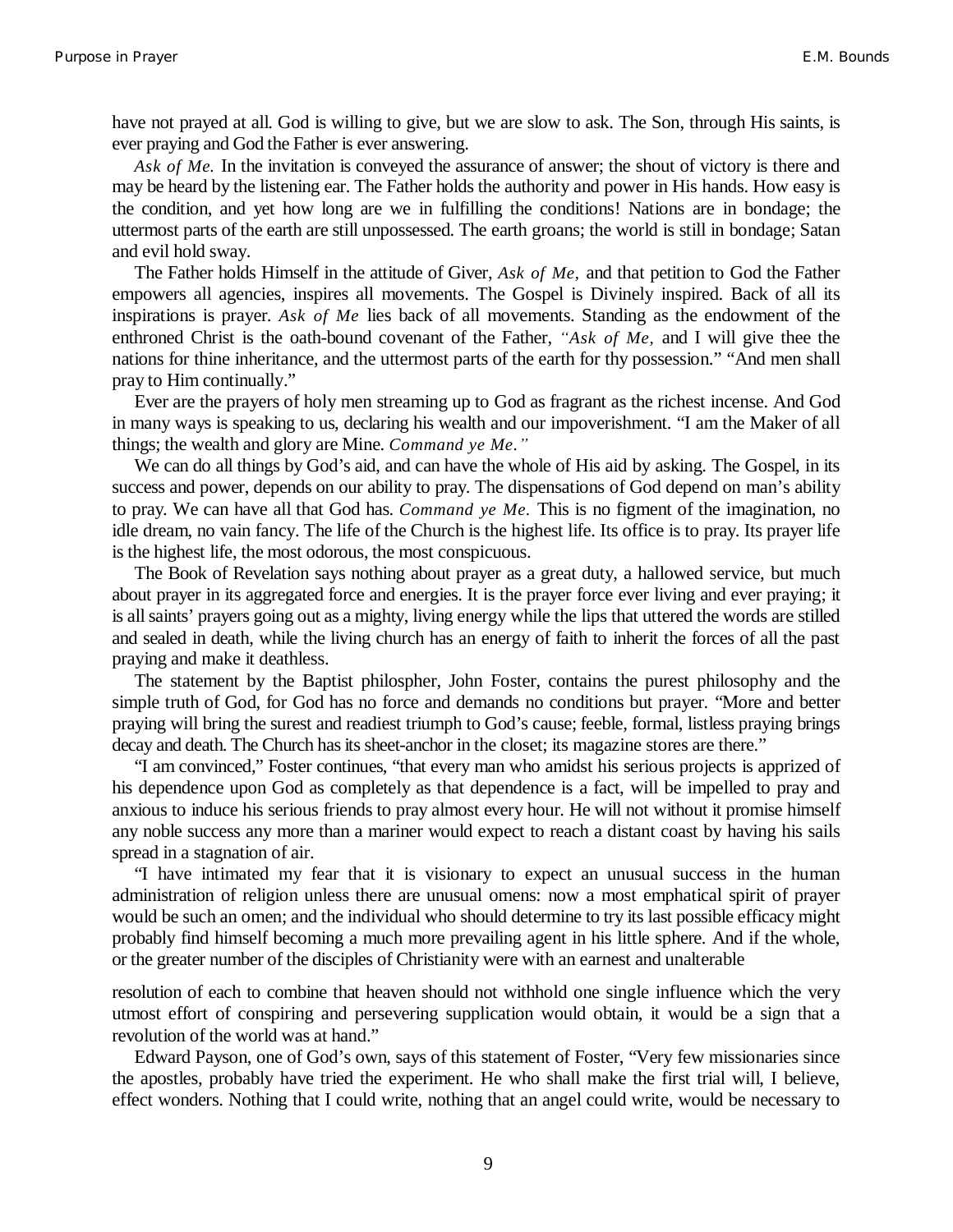him who should make this trial.

"One of the principal results of the little experience which I have had as a Christian minister is a conviction that religion consists very much in giving God that place in our views and feelings which He actually fills in the universe. We know that in the universe He is all in all. So far as He is constantly all in all to us, so far as we comply with the Psalmist's charge to his soul, "My soul, wait thou *only* upon God;" so far, I apprehend, have we advanced towards perfection. It is comparatively easy to wait upon God; but to wait upon Him *only*—to feel, so far as our strength, happiness, and usefulness are concerned, as if all creatures and second causes were annihilated, and we were alone in the universe with God, is, I suspect, a difficult and rare attainment. At least, I am sure it is one which I am very far from having made. In proportion as we make this attainment we shall find everything easy; for we shall become, emphatically, men of prayer; and we may say of prayer as Solomon says of money, that it answereth all things."

This same John Foster said, when approaching death: "I never prayed more earnestly nor probably with such faithful frequency. "Pray without ceasing" has been the sentence repeating itself in the silent thought, and I am sure it must be my practice till the last conscious hour of life. Oh, why not throughout that long, indolent, inanimate half-century past?"

And yet this is the way in which we all act about prayer. Conscious as we are of its importance, of its vital importance, we yet let the hours pass away as a blank and can only lament in death the irremediable loss.

When we calmly reflect upon the fact that the progress of our Lord's Kingdom is dependent upon prayer, it is sad to think that we give so little time to the holy exercise. Everything depends upon prayer, and yet we neglect it not only to our own spiritual hurt but also to the delay and injury of our Lord's cause upon the earth. The forces of good and evil are contending for the world. If we would, we could add to the conquering power of the army of righteousness, and yet our lips are sealed, our hands hang listlessly by our side, and we jeopardise the very cause in which we profess to be deeply interested by holding back from the prayer chamber.

Prayer is the one prime, eternal condition by which the Father is pledged to put the Son in possession of the world. Christ prays through His people. Had there been importunate, universal and continuous prayer by God's people, long ere this the earth had been possessed for Christ. The delay is not to be accounted for by the inveterate obstacles, but by the lack of the right asking. We do more of everything else than of praying. As poor as our giving is, our contributions of money exceed our offerings of prayer. Perhaps in the average congregation fifty aid in paying, where one saintly, ardent soul shuts itself up with God and wrestles for the deliverance of the heathen world. Official praying on set or state occasions counts for nothing in this estimate. We emphasise other things more than we do the necessity of prayer.

We are saying prayers after an orderly way, but we have not the world in the grasp of our faith. We are not praying after the order that moves God and brings all Divine influences to help us. The world needs more true praying to save it from the reign and ruin of Satan.

We do not pray as Elijah prayed. John Foster puts the whole matter to a practical point. "When the Church of God," he says, "is aroused to its obligation and duties and right faith to claim what Christ has promised—"all things whatsoever"—a revolution will take place."

But not all praying is praying. The driving power, the conquering force in God's cause is God Himself. "Call upon Me and I will answer thee and show thee great and mighty things which thou knowest not," is God's challenge to prayer. Prayer puts God in full force into God's work. "Ask of Me things to come, concerning My sons, and concerning the work of My hands command ye Me"— God's *carte blanche* to prayer. Faith is only omnipotent when on its knees, and its outstretched hands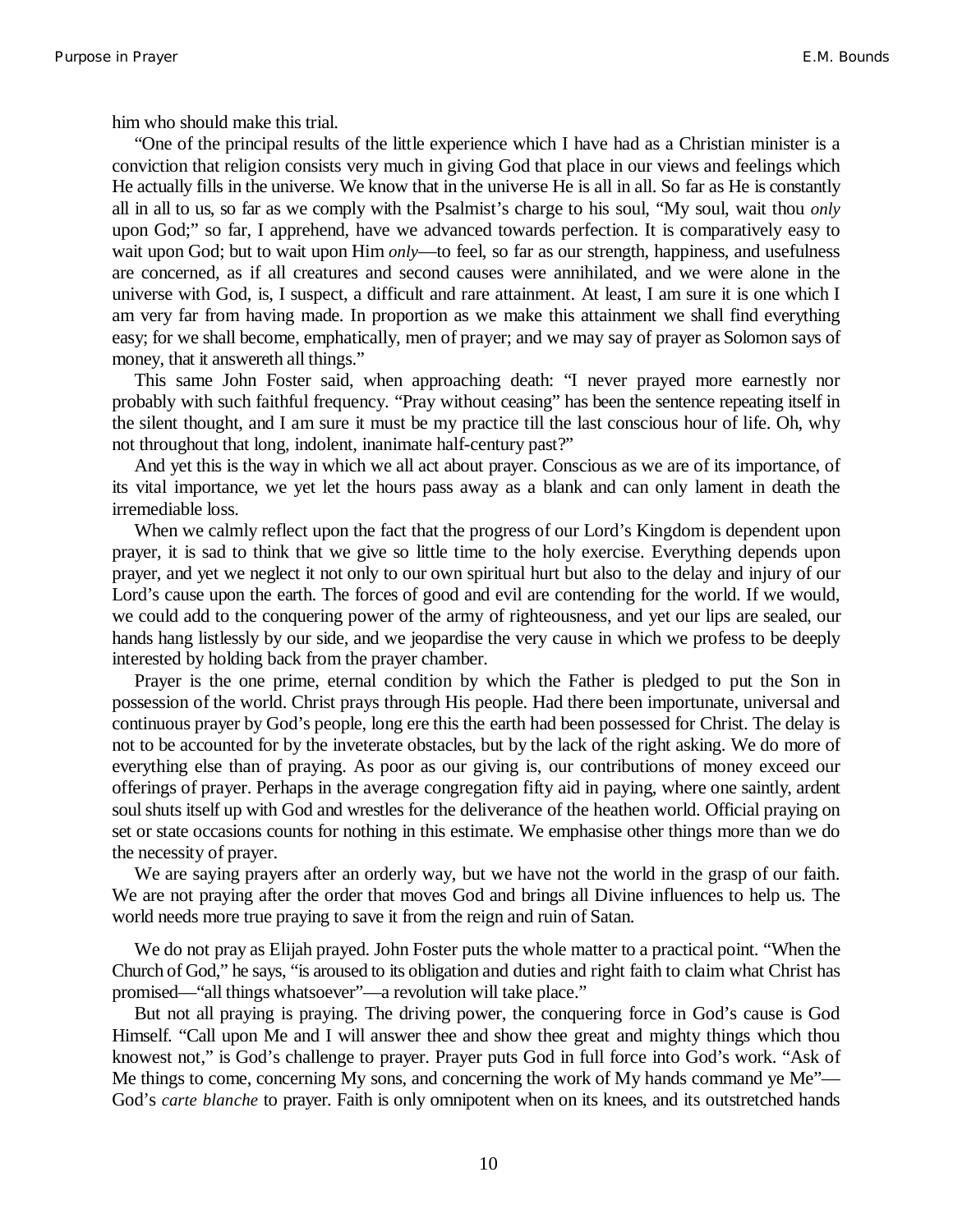take hold of God, then it draws to the utmost of God's capacity; for only a praying faith can get God's "all things whatsoever." Wonderful lessons are the Syrophenician woman, the importunate widow, and the friend at midnight, of what dauntless prayer can do in mastering or defying conditions, in changing defeat into victory and triumphing in the regions of despair. Oneness with Christ, the acme of spiritual attainment, is glorious in all things; most glorious in that we can then "ask what we will and it shall be done unto us." Prayer in Jesus' name puts the crowning crown on God, because it glorifies Him through the Son and pledges the Son to give to men "whatsoever and anything" they shall ask.

In the New Testament the marvellous prayer of the Old Testament is put to the front that it may provoke and stimulate our praying, and it is preceded with a declaration, the dynamic energy of which we can scarcely translate. "The supplication of a righteous man availeth much. Elijah was a man of like passions with us, and he prayed earnestly that it might not rain, and it rained not on the earth by the space of three years and six months. And he prayed again, and the heaven gave rain, and the earth brought forth her fruit."

Our paucity in results, the cause of all leanness, is solved by the Apostle James—"Ye have not, because ye ask not. Ye ask and receive not, because ye ask amiss, that ye may spend it on your pleasures."

That is the whole truth in a nutshell.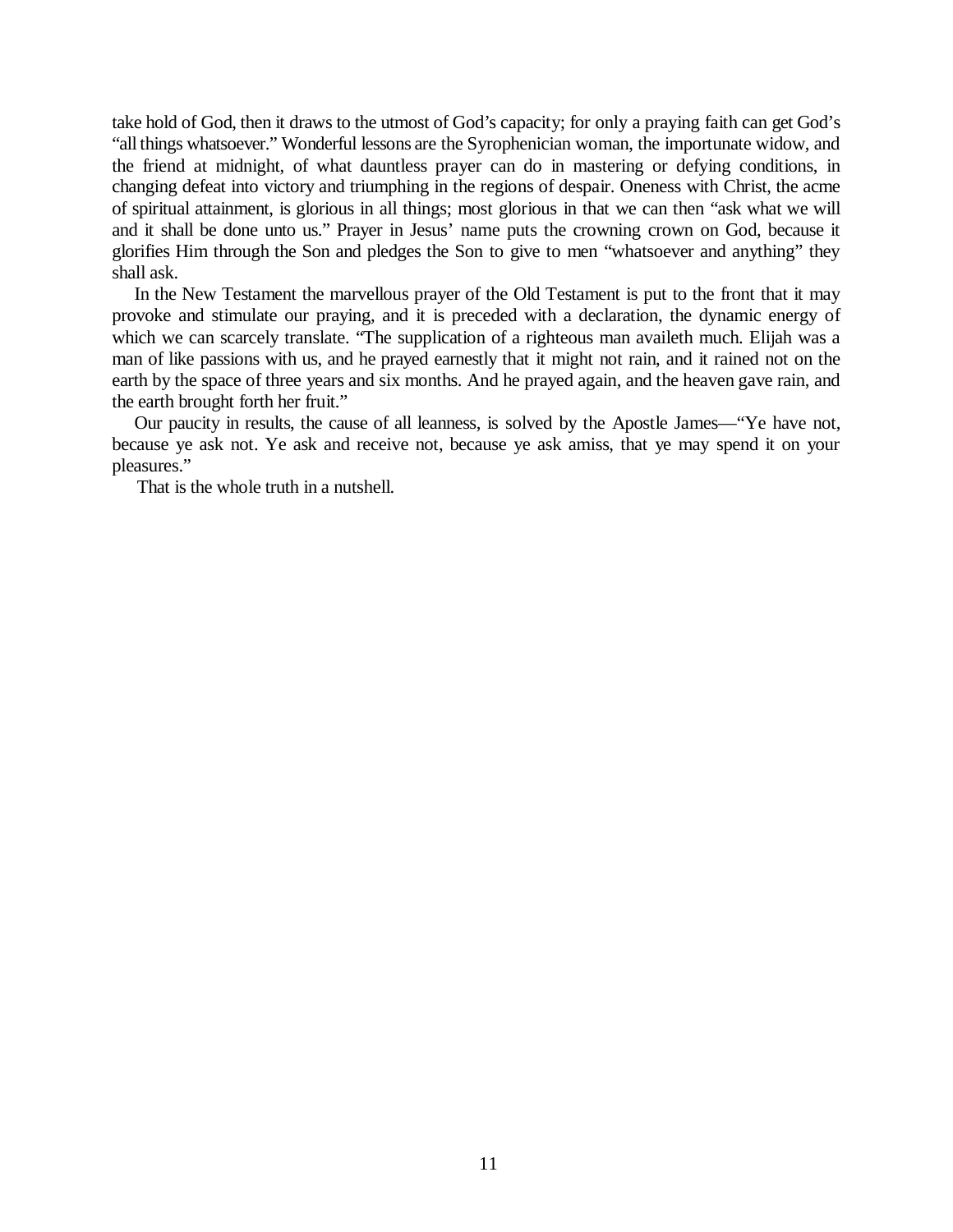#### **IV**

*The potency of prayer hath subdued the strength of fire; it had bridled the rage of lions, hushed the anarchy to rest, extinguished wars, appeased the elements, expelled demons, burst the chains of death, expanded the gates of heaven, assuaged diseases, repelled frauds, rescued cities from destruction, stayed the sun in its course, and arrested the progress of the thunderbolt. Prayer is an all-efficient panoply, a treasure undiminished, a mine which is never exhausted, a sky unobscured by clouds, a heaven unruffled by the storm. It is the root, the fountain, the mother of a thousand blessings*.—Chrysostom

*The prayers of holy men appease God¶s wrath, drive away temptations, resist and overcome the devil, procure the ministry and service of angels, rescind the decrees of God. Prayer cures sickness and obtains pardon; it arrests the sun in its course and stays the wheels of the chariot of the moon; it rules over all gods and opens and shuts the storehouses of rain, it unlocks the cabinet of the womb and quenches the violence of fire; it stops the mouths of lions and reconciles our suffering and weak faculties with the violence of torment and violence of persecution; it pleases God and supplies all our need*.—Jeremy Taylor

*More things are wrought by prayer Than this world dreams of. wherefore, let thy voice Rise like a fountain for me night and day. For what are men better than sheep or goats, That nourish a blind life within the brain, If, knowing God, they lift not hands of prayer Both for themselves and those who call them friend? For so the whole round earth is every way Bound by gold chains about the feet of God*.—Tennyson

*Perfect prayer is only another name for love*.—Fenelon

It was said of the late C. H. Spurgeon, that he glided from laughter to prayer with the naturalness of one who lived in both elements. With him the habit of prayer was free and unfettered. His life was not divided into compartments, the one shut off from the other with a rigid exclusiveness that barred all intercommunication. He lived in constant fellowship with his Father in Heaven. He was ever in touch with God, and thus it was as natural for him to pray as it was for him to breathe.

"What a fine time we have had; let us thank God for it," he said to a friend on one occasion, when, out under the blue sky and wrapped in glorious sunshine, they had enjoyed a holiday with the unfettered enthusiasm of schoolboys. Prayer sprang as spontaneously to his lips as did ordinary

speech, and never was there the slightest incongruity in his approach to the Divine throne straight from any scene in which he might be taking part.

That is the attitude with regard to prayer that ought to mark every child of God. There are, and there ought to be, stated seasons of communication with God when, everything else shut out, we come into His presence to talk to Him and to let Him speak to us; and out of such seasons springs that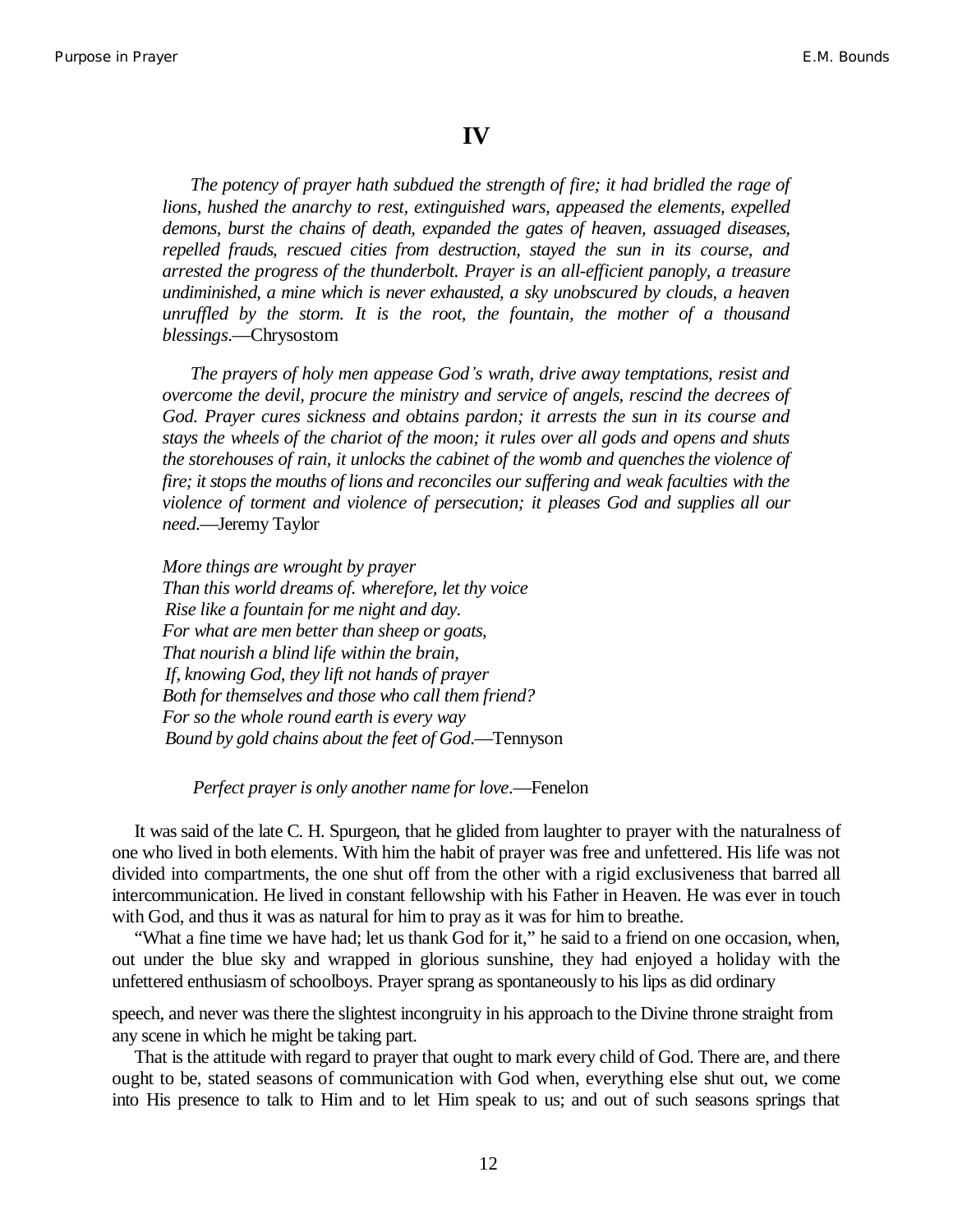beautiful habit of prayer that weaves a golden bond between earth and heaven. Without such stated seasons the habit of prayer can never be formed; without them there is no nourishment for the spiritual life. By means of them the soul is lifted into a new atmosphere—the atmosphere of the heavenly city, in which it is easy to open the heart to God and to speak with Him as friend speaks with friend.

Thus, in every circumstance of life, prayer is the most natural out-pouring of the soul, the unhindered turning to God for communion and direction. Whether in sorrow or in joy, in defeat or in victory, in health or in weakness, in calamity or in success, the heart leaps to meet with God just as a child runs to his mother's arms, ever sure that with her is the sympathy that meets every need.

Dr. Adam Clarke, in his autobiography, records that when Mr. Wesley was returning to England by ship, considerable delay was caused by contrary winds. Wesley was reading, when he became aware of some confusion on board, and asking what was the matter, he was informed that the wind was contrary. "Then," was his reply, "let us go to prayer."

After Dr. Clarke had prayed, Wesley broke out into fervent supplication which seemed to be more the offering of faith than of mere desire. "Almighty and everlasting God," he prayed. "Thou hast sway everywhere, and all things serve the purpose of Thy will, Thou holdest the winds in Thy fists and sittest upon the water floods, and reignest a King for ever. Command these winds and these waves that they obey Thee, and take us speedily and safely to the haven whither we would

The power of this petition was felt by all. Wesley rose from his knees, made no remark, but took up his book and continued reading. Dr. Clarke went on deck, and to his surprise found the vessel under sail, standing on her right course. Nor did she change till she was safely at anchor. On the sudden and favourable change of wind, Wesley made no remark; so fully did he *expect to be heard* that he took it for granted that he *was heard.*

That was prayer with a purpose—the definite and direct utterance of one who knew that he had the ear of God, and that God had the willingness as well as the power to grant the petition which he asked of Him.

Major D. W. Whittle, in an introduction to the wonders of prayer, says of George Muller, of Bristol: "I met Mr. Muller in the express, the morning of our sailing from Quebec to Liverpool. About half-an-hour before the tender was to take the passengers to the ship, he asked of the agent if a deck chair had arrived for him from New York. He was answered, "No," and told that it could not possibly come in time for the steamer. I had with me a chair I had just purchased, and told Mr. Muller of the place nearby, and suggested, as but a few moments remained, that he had better buy one at once. His reply was, "No, my brother. Our Heavenly Father will send the chair from New York. It is one used by Mrs. Muller. I wrote ten days ago to a brother, who promised to see it forwarded here last week. He has not been prompt, as I would have desired, but I am sure our Heavenly Father will send the chair. Mrs. Muller is very sick on the sea, and has particularly desired to have this same chair, and not finding it here yesterday, we have made special prayer that our Heavenly Father would be pleased to provide it for us, and we will trust Him to do so." As this dear man of God went peacefully on board, running the risk of Mrs. Muller making the trip without a chair, when, for a couple of dollars, she could have been provided for, I confess I feared Mr. Muller was carrying his faith principles too far and not acting wisely. I was kept at the express office ten minutes after Mr. Muller left. Just as I started to hurry to the wharf, a team drove up the street, and on top of a load just arrived front New York was *Mr. Muller's chair*. It was sent at once to the tender and placed in *my hands* to take to Mr. Muller, just as the boat was leaving the dock (the Lord having a lesson for me). Mr. Muller took it with the happy, pleased expression of a child who has just received a kindness deeply appreciated, and reverently removing his hat and folding his hands over it, he thanked the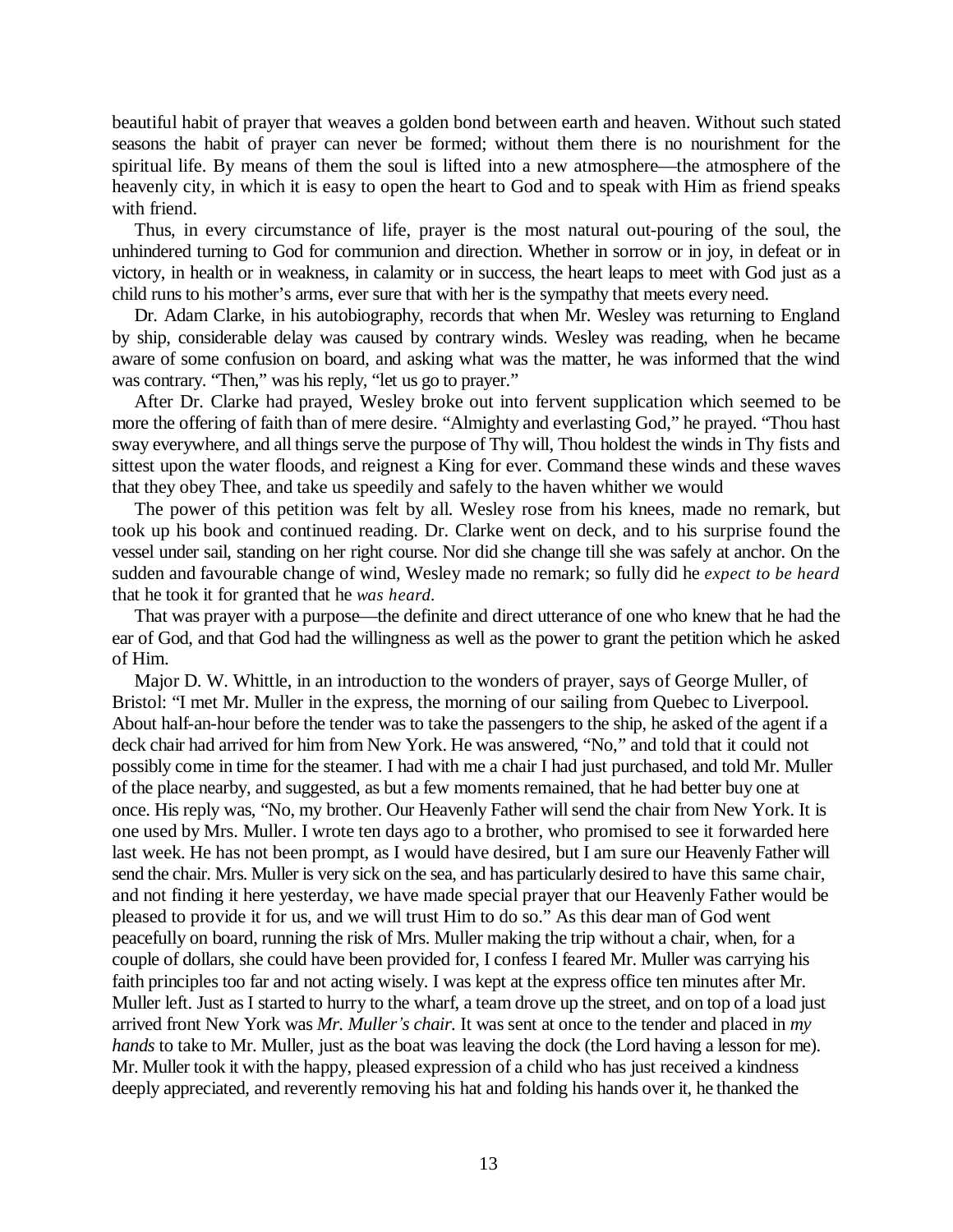Heavenly Father for sending the chair."

One of Melancthon's correspondents writes of Luther's praying: "I cannot enough admire the extraordinary, cheerfulness, constancy, faith and hope of the man in these trying and vexatious times. He constantly feeds these gracious affections by a very diligent study of the Word of God. *Then not a day passes in which he does not employ in prayer at least three of his very best hours.* Once I happened to hear him at prayer. Gracious God! What spirit and what faith is there in his expressions! He petitions God with as much reverence as if he was in the divine presence, and yet with as firm a hope and confidence as he would address a father or a friend. "I know," said he, "Thou art our Father and our God; and therefore I am sure Thou wilt bring to naught the persecutors of Thy children. For shouldest Thou fail to do this Thine own cause, being connected with ours, would be endangered. It is entirely thine own concern. We, by Thy providence, have been compelled to take a part. Thou therefore wilt be our defence." Whilst I was listening to Luther praying in this manner, at a distance, my soul seemed on fire within me, to hear the man address God so like a friend, yet with so much gravity and reverence; and also to hear him, in the course of his prayer, insisting on the promises contained in the Psalms, as if he were sure his petitions would be granted."

Of William Bramwell, a noted Methodist preacher in England, wonderful for his zeal and prayer, the following is related by a sergeant major. "In July, 1811, our regiment was ordered for Spain, then the seat of a protracted and sanguinary war. My mind was painfully exercised with the thoughts of leaving my dear wife and four helpless children in a strange country, unprotected and unprovided for. Mr. Bramwell felt a lively interest in our situation, and his sympathising spirit seemed to drink in all the agonised feelings of my tender wife. He supplicated the throne of grace day and night in our behalf. My wife and I spent the evening previous to our march at a friend's house, in company with Mr. Bramwell, who sat in a very pensive mood, and appeared to be in a spiritual struggle all the time. After supper, he suddenly pulled his hand out of his bosom, laid it on my knee, and said: "Brother Riley, mark what I am about to say! You are not to go to Spain. Remember what I tell you, you are not; for I have been wrestling with God on your behalf, and when my Heavenly Father condescends in mercy to bless me with power to lay hold on Himself, I do not easily let Him go; no, not until I am favoured with an answer. Therefore you may depend upon it that the next time I hear from you, you will be settled in quarters." This came to pass exactly as he said. The next day the order for going to Spain was countermanded."

These men prayed with a purpose. To them God was not far away, in some inaccessible region, but near at hand, ever ready to listen to the call of His children. There was no barrier between. They were on terms of perfect intimacy, if one may use such a phrase in relation to man and his Maker. No cloud obscured the face of the Father from His trusting child, who could look up into the Divine countenance and pour out the longings of his heart. And that is the type of prayer which God never fails to hear. He knows that it comes from a heart at one with His own; from one who is entirely yielded to the heavenly plan, and so He bends His ear and gives to the pleading child the assurance that his petition has been heard and answered.

Have we not all had some such experience when with set and undeviating purpose we have approached the face of our Father? In an agony of soul we have sought refuge from the oppression of the world in the anteroom of heaven; the waves of despair seemed to threaten destruction, and as no way of escape was visible anywhere, we fell back, like the disciples of old, upon the power of our Lord, crying to Him to save us lest we perish. And then in the twinkling of an eye, the thing was done. The billows sank into a calm; the howling wind died down at the Divine command; the agony of the soul passed into a restful peace as over the whole being there crept the consciousness of the Divine presence, bringing with it the assurance of answered prayer and sweet deliverance.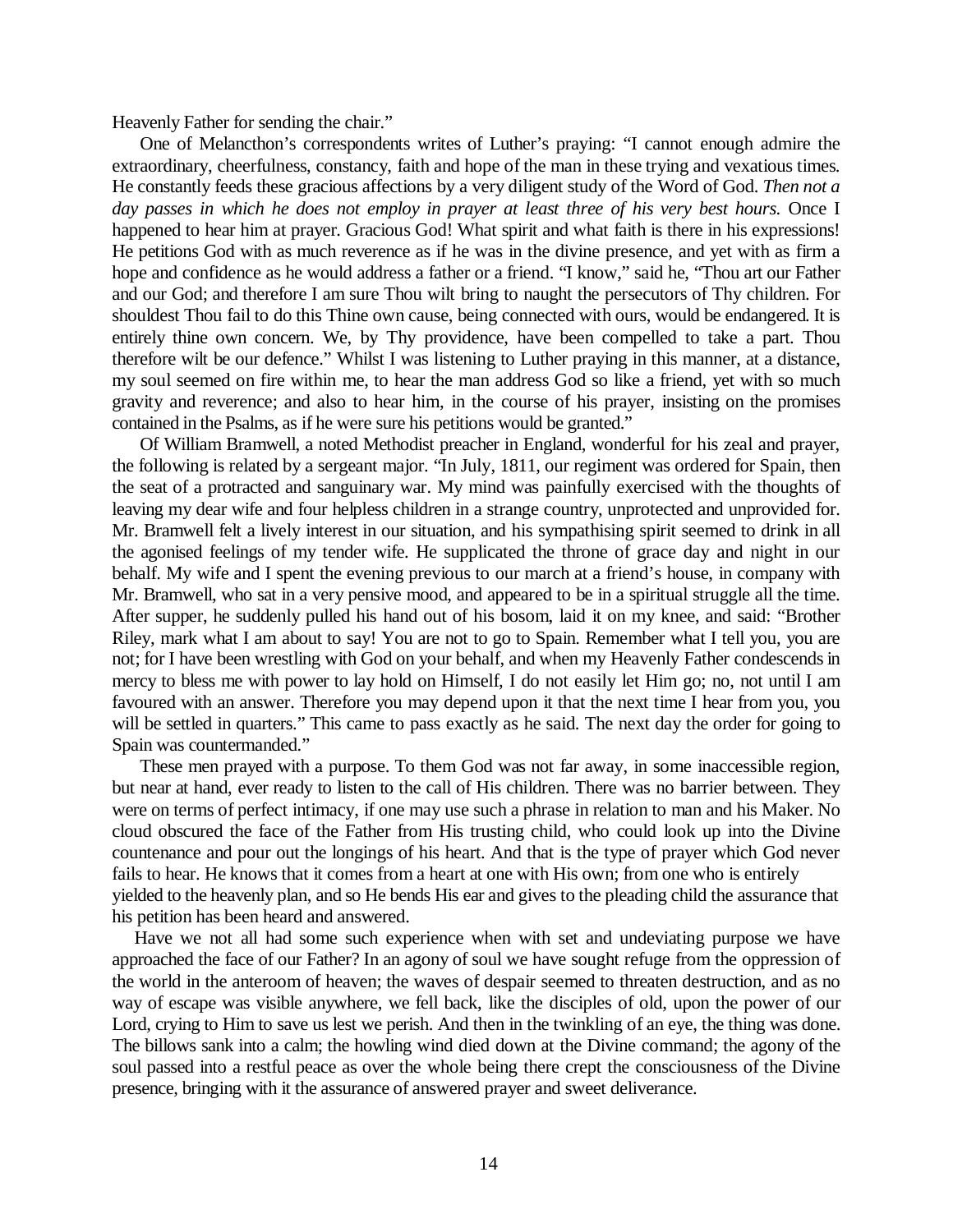"I tell the Lord my troubles and difficulties, and wait for Him to give me the answers to them," says one man of God. "And it is wonderful how a matter that looked very dark will in prayer become clear as crystal by the help of God's Spirit. I think Christians fail so often to get answers to their prayers because they do not wait long enough on God. They just drop down and say a few words, and then jump up and forget it and expect God to answer them. Such praying always reminds me of the small boy ringing his neighbour's door-bell, and then running away as fast as he can go."

When we acquire the habit of prayer we enter into a new atmosphere. "Do you expect to go to heaven?" asked someone of a devout Scotsman. "Why, man, I live there," was the quaint and unexpected reply. It was a pithy statement of a great truth, for all the way to heaven is heaven begun to the Christian who walks near enough to God to hear the secrets He has to impart.

This attitude is beautifully illustrated in a story of Horace Bushnell, told by Dr. Parkes Cadman. Bushnell was found to be suffering from an incurable disease. One evening the Rev. Joseph Twichell visited him, and, as they sat together under the starry sky, Bushnell said: "One of us ought to pray." Twichell asked Bushnell to do so, and Bushnell began his prayer; burying his face in the earth, he poured out his heart until, said Twichell, in recalling the incident, "I was afraid to stretch out my hand in the darkness lest I should touch God."

To have God thus near is to enter the holy of holies—to breathe the fragrance of the heavenly air, to walk in Eden's delightful gardens. Nothing but prayer can bring God and man into this happy communion. That was the experience of Samuel Rutherford, just as it is the experience of every one who passes through the same gateway. When this saint of God was confined in jail at one time for conscience sake, he enjoyed in a rare degree the Divine companionship, recording in his diary that Jesus entered his cell, and that at His coming "every stone flashed like a ruby."

Many others have borne witness to the same sweet fellowship, when prayer had become the one habit of life that meant more than anything else to them. David Livingstone lived in the realm of prayer and knew its gracious influence. It was his habit every birthday to write a prayer, and on the next to the last birthday of all, this was his prayer: "O Divine one, I have not loved Thee earnestly, deeply, sincerely enough. Grant, I pray Thee, that before this year is ended I may have finished my task." It was just on the threshold of the year that followed that his faithful men, as they looked into the hut of Ilala, while the rain dripped from the eaves, saw their master on his knees beside his bed in an attitude of prayer. He had died on his knees in prayer.

Stonewall Jackson was a man of prayer. Said he: "I have so fixed the habit in my mind that I never raise a glass of water to my lips without asking God's blessing, never seal a letter without putting a word of prayer under the seal, never take a letter from the post without a brief sending of my thoughts heavenward, never change my classes in the lecture-room without a—minute's petition for the cadets who go out and for those who come in."

James Gilmour, the pioneer missionary to Mongolia, was a man of prayer. He had a habit in his writing of never using a blotter. He made a rule when he got to the bottom of any page to wait until the ink dried and spend the time in prayer.

In this way their whole being was saturated with the Divine, and they became the reflection of the heavenly fragrance and glory. Walking with God down the avenues of prayer we acquire something of His likeness, and unconsciously we become witnesses to others of His beauty and His grace. Professor James, in his famous work, "Varieties of Religious Experience," tells of a man of forty-nine who said: "God is more real to me than any thought or thing or person. I feel His presence positively, and the more as I live in closer harmony with His laws as written in my body and mind. I feel Him in the sunshine or rain; and all mingled with a delicious restfulness most nearly describes my feelings. I talk to Him as to a companion in prayer and praise, and our communion is delightful. He answers me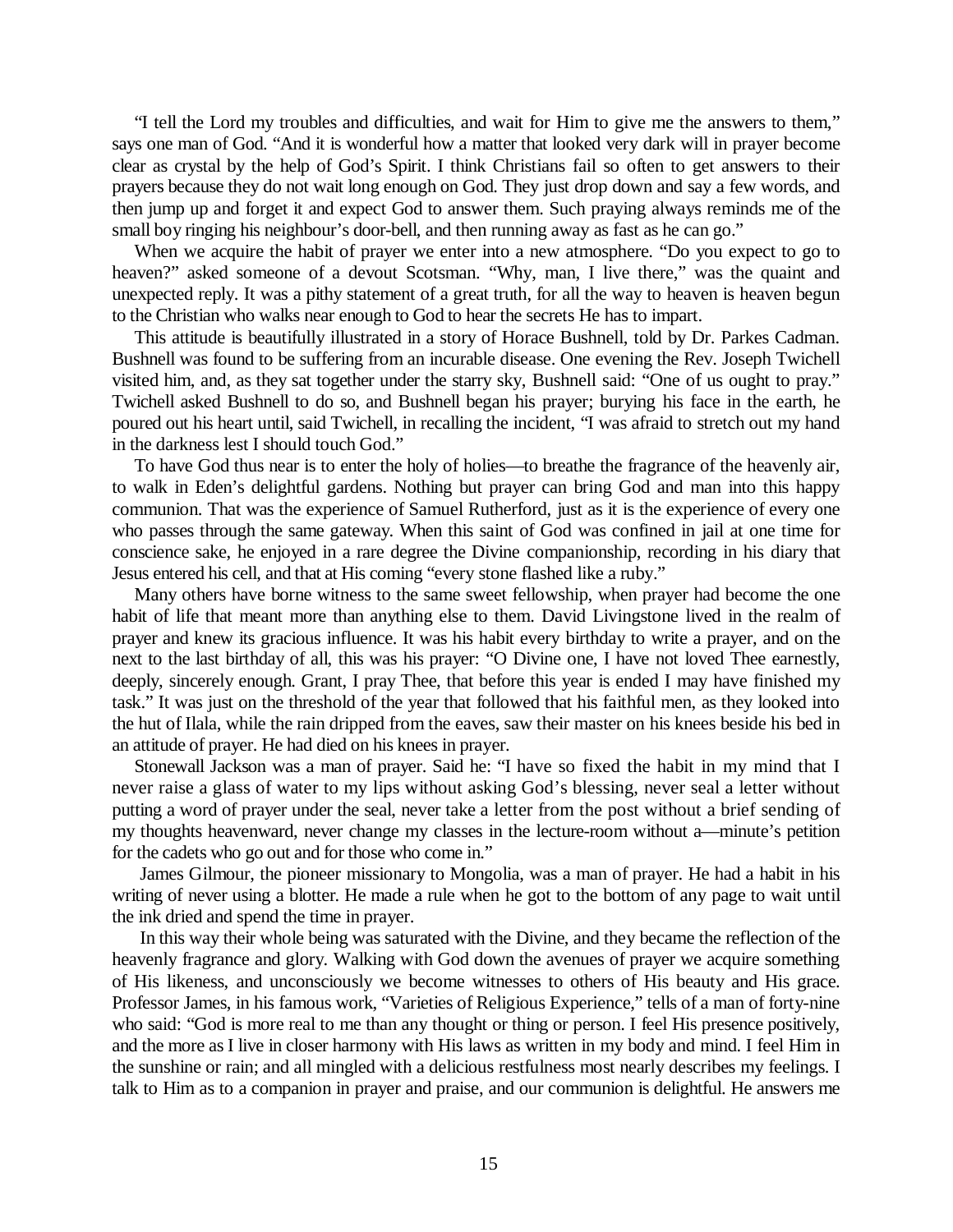again and again, often in words so clearly spoken that it seems my outer ear must have carried the tone, but generally in strong mental impressions. Usually a text of Scripture, unfolding some new view of Him and His love for me, and care for my safety ... That He is mine and I am His never leaves me; it is an abiding joy. Without it life would be a blank, a desert, a shoreless, trackless waste."

Equally notable is the testimony of Sir Thomas Browne, the beloved physician who lived at Norwich in 1605, and was the author of a very remarkable book of wide circulation, "Religio Medici." In spite of the fact that England was passing through a period of national convulsion and political excitement, he found comfort and strength in prayer. "I have resolved," he wrote in a journal found among his private papers after his death, "to pray more and pray always, to pray in all places where quietness inviteth, in the house, on the highway and on the street; and to know no street or passage in this city that may not witness that I have not forgotten God." And he adds: "I purpose to take occasion of praying upon the sight of any church which I may pass, that God may be worshipped there in spirit, and that souls may be saved there; to pray daily for my sick patients and for the patients of other physicians; at my entrance into any home to say, "May the peace of God abide here"; after hearing a sermon, to pray for a blessing on God's truth, and upon the messenger; upon the sight of a beautiful person to bless God for His creatures, to pray for the beauty of such an one's soul, that God may enrich her with inward graces, and that the outward and inward may correspond; upon the sight of a deformed person, to pray God to give them wholeness of soul, and by and by to give them the beauty of the resurrection."

What an illustration of the praying spirit! Such an attitude represents prayer without ceasing, reveals the habit of prayer in its unceasing supplication, in its uninterrupted communion, in its constant intercession. What an illustration, too, of purpose in prayer! Of how many of us can it be said that as we pass people in the street we pray for them, or that as we enter a home or a church we remember the inmates or the congregation in prayer to God?

The explanation of our thoughtlessness or forgetfulness lies in the fact that prayer with so many of us is simply a form of selfishness; it means asking for something for ourselves t that and nothing more.

And from such an attitude we need to pray to be delivered.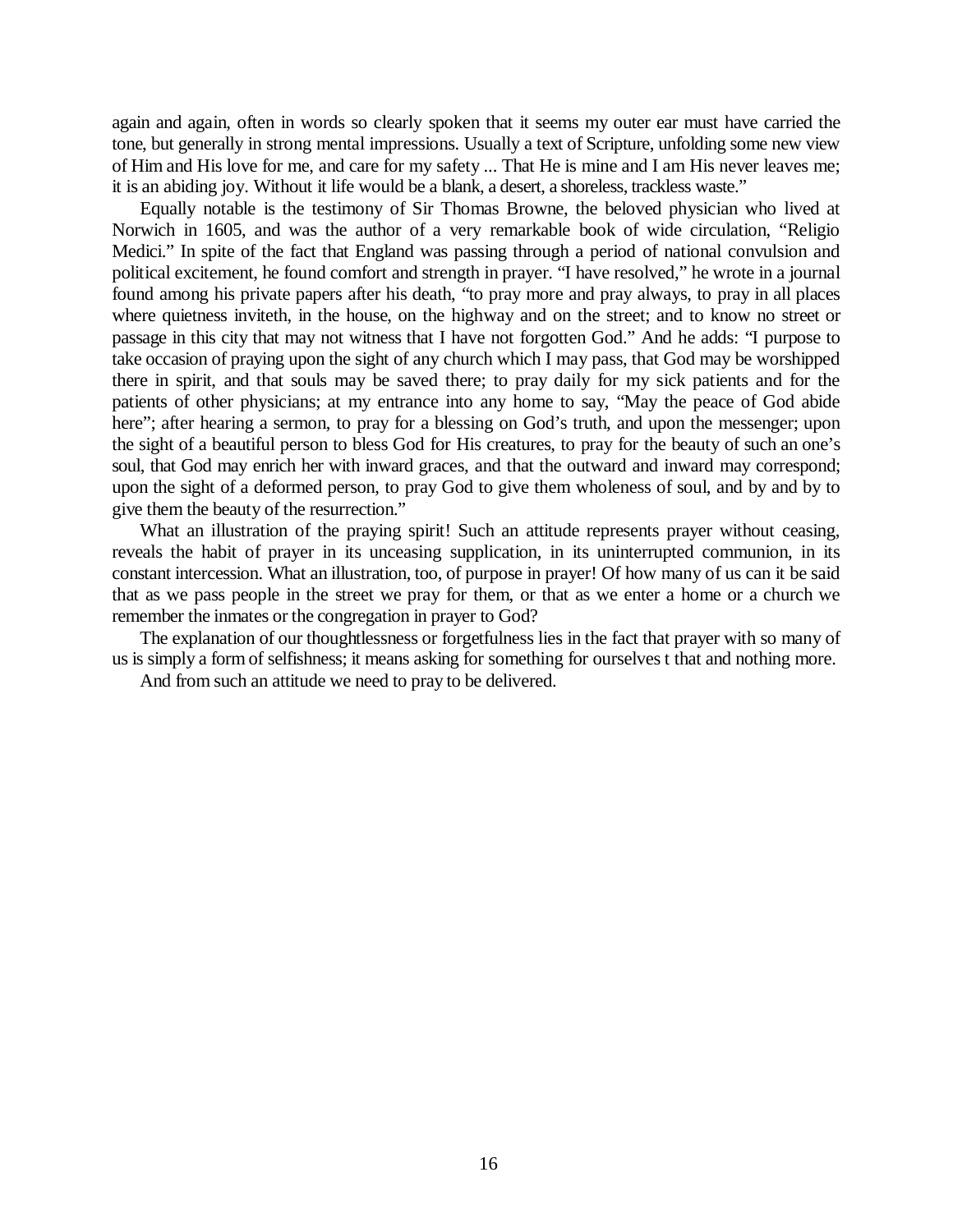#### **V**

*The prayer of faith is the only power in the universe to which the great Jehovah yields. Prayer is the sovereign remedy*.—Robert Hall

*The Church, intent on the acquisition of temporal power, had well nigh abandoned its spiritual duties, and its empire, which rested on spiritual foundations, was crumbling with their decay, and threatened to pass away like an unsubstantial vision*.—Lea's Inquisition

Are we praying as Christ did? Do we abide in Him? Are our pleas and spirit the overflow of His spirit and pleas? Does love rule the spirit—perfect love?

These questions must be considered as proper and apposite at a time like the present. We do fear that we are doing more of other things than prayer. This is not a praying age; it is an age of great activity, of great movements, but one in which the tendency is very strong to stress the seen and the material and to neglect and discount the unseen and the spiritual. Prayer is the greatest of all forces, because it honors God and brings Him into active aid.

There can be no substitute, no rival for prayer; it stands alone as the great spiritual force, and this force must be imminent and acting. It cannot be dispensed with during one generation, nor held in abeyance for the advance of any great movement—it must be continuous and particular, always, everywhere, and in everything. We cannot run our spiritual operations on the prayers of the past generation. Many persons believe in the efficacy of prayer, but not many pray. Prayer is the easiest and hardest of all things; the simplest and the sublimest; the weakest and the most powerful; its results lie outside the range of human possibilities—they are limited only by the omnipotence of God.

Few Christians have anything but a vague idea of the power of prayer; fewer still have any experience of that power. The Church seems almost wholly unaware of the power God puts into her hand; this spiritual *carte blanche* on the infinite resources of God's wisdom and power is rarely, if ever, used—never used to the full measure of honouring God. It is astounding how poor the use, how little the benefits. Prayer is our most formidable weapon, but the one in which we are the least skilled, the most averse to its use. We do everything else for the heathen save the thing God wants us to do; the only thing which does any good—makes all else we do efficient.

To graduate in the school of prayer is to master the whole course of a religious life. The first and last stages of holy living are crowned with praying. It is a life trade. The hindrances of prayer are the hindrances in a holy life. The conditions of praying are the conditions of righteousness, holiness and salvation. A cobbler in the trade of praying is a bungler in the trade of salvation.

Prayer is a trade to be learned. We must be apprentices and serve our time at it. Painstaking care, much thought, practice and labour are required to be a skillful tradesman in praying. Practice in this, as well as in all other trades, makes perfect. Toiling hands and hearts only make proficients in this heavenly trade.

In spite of the benefits and blessings which flow from communion with God, the sad confession must be made that we are not praying much. A very small number comparatively lead in prayer at the meetings. Fewer still pray in their families. Fewer still are in the habit of praying regularly in their closets. Meetings specially for prayer are as rare as frost in June. In many churches there is neither the name nor the semblance of a prayer meeting. In the town and city churches the prayer meeting in name is not a prayer meeting in fact. A sermon or a lecture is the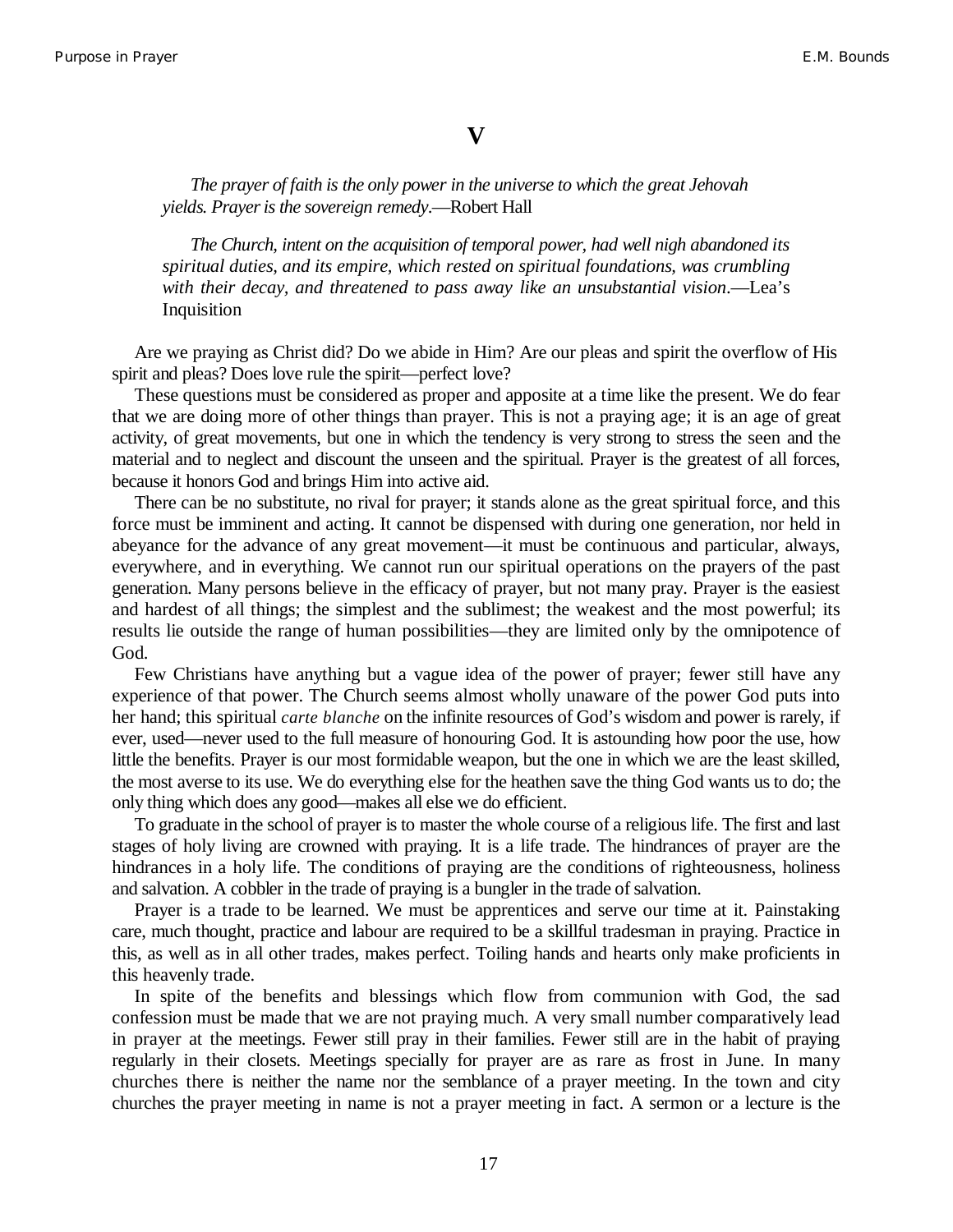main feature. Prayer is the nominal attachment.

Our people are not essentially a praying people. That is evident by their lives.

Prayer and a holy life are one. They mutually act and react. Neither can survive alone. The absence of the one is the absence of the other. The monk depraved prayer, substituted superstition for praying, mummeries and routine for a holy life. We are in danger of substituting churchly work and a ceaseless round of showy activities for prayer and holy living. A holy life does not live in the closet, but it cannot live without the closet. If, by any chance, a prayer chamber should be established without a holy life, it would be a chamber without the presence of God in it.

Put the saints everywhere to praying, is the burden of the apostolic effort and the key note of apostolic success. Jesus Christ had striven to do this in the days of His personal ministry. He was moved by infinite compassion at the ripened fields of earth perishing for lack of labourers, and pausing in His own praying, He tries to awaken the sleeping sensibilities of His disciples to the duty of prayer, as He charges them: "Pray ye the Lord of the harvest that He will send forth labourers into His harvest." And He spake a parable to them to this end, that *men ought* always to pray.

Only glimpses of this great importance of prayer could the apostles get before Pentecost. But the Spirit coming and filling on Pentecost elevated prayer to its vital and all-commanding position in the Gospel of Christ. The call now of prayer to every saint is the Spirit's loudest and most exigent call. Sainthood's piety is made, refined, perfected, by prayer. The Gospel moves with slow and timid pace when the saints are not at their prayers early and late and long.

Where are the Christlike leaders who can teach the modern saints how to pray and put them at it? Do our leaders know we are raising up a prayerless set of saints? Where are the apostolic leaders who can put God's people to praying? Let them come to the front and do the work, and it will be the greatest work that can be done. An increase of educational facilities and a great increase of money force will be the direst curse to religion if they are not sanctified by more and better praying than we are doing.

More praying will not come as a matter of Course. The campaign for the twentieth or thirtieth century will not help our praying, but hinder if we are not careful. Nothing but a specific effort from a praying leadership will avail. None but praying leaders can have praying followers. Praying apostles will beget praying saints. A praying pulpit will beget praying pews. We do greatly need somebody who can set the saints to this business of praying. We are a generation of non-praying saints. Non-praying saints are a beggarly gang of saints, who have neither the ardour nor the beauty, nor the power of saints. Who will restore this branch? The greatest will he be of reformers and apostles, who can set the Church to praying.

Holy men have, in the past, changed the whole force of affairs, revolutionised character and country by prayer. And such achievements are still possible to us. The power is only wanting to be used. Prayer is but the expression of faith.

Time would fail to tell of the mighty things wrought by prayer, for by it holy ones have "subdued kingdoms, wrought righteousness, obtained promises, stopped the mouths of lions, quenched the violence of fire, escaped the edge of the sword, out of weakness were made strong, waxed valiant in fight, turned to fight the armies of the aliens, women received their dead raised to life.

Prayer honours God; it dishonours self. It is man's plea of weakness, ignorance, want. A plea which heaven cannot disregard. God delights to have us pray.

Prayer is not the foe to work, it does not paralyse activity. It works mightily; prayer itself is the greatest work. It springs activity, stimulates desire and effort. Prayer is not an opiate but a tonic, it does not lull to sleep but arouses anew for action. The lazy man does not, will not, cannot pray, for prayer demands energy. Paul calls it a striving, an agony. With Jacob it was a wrestling; with the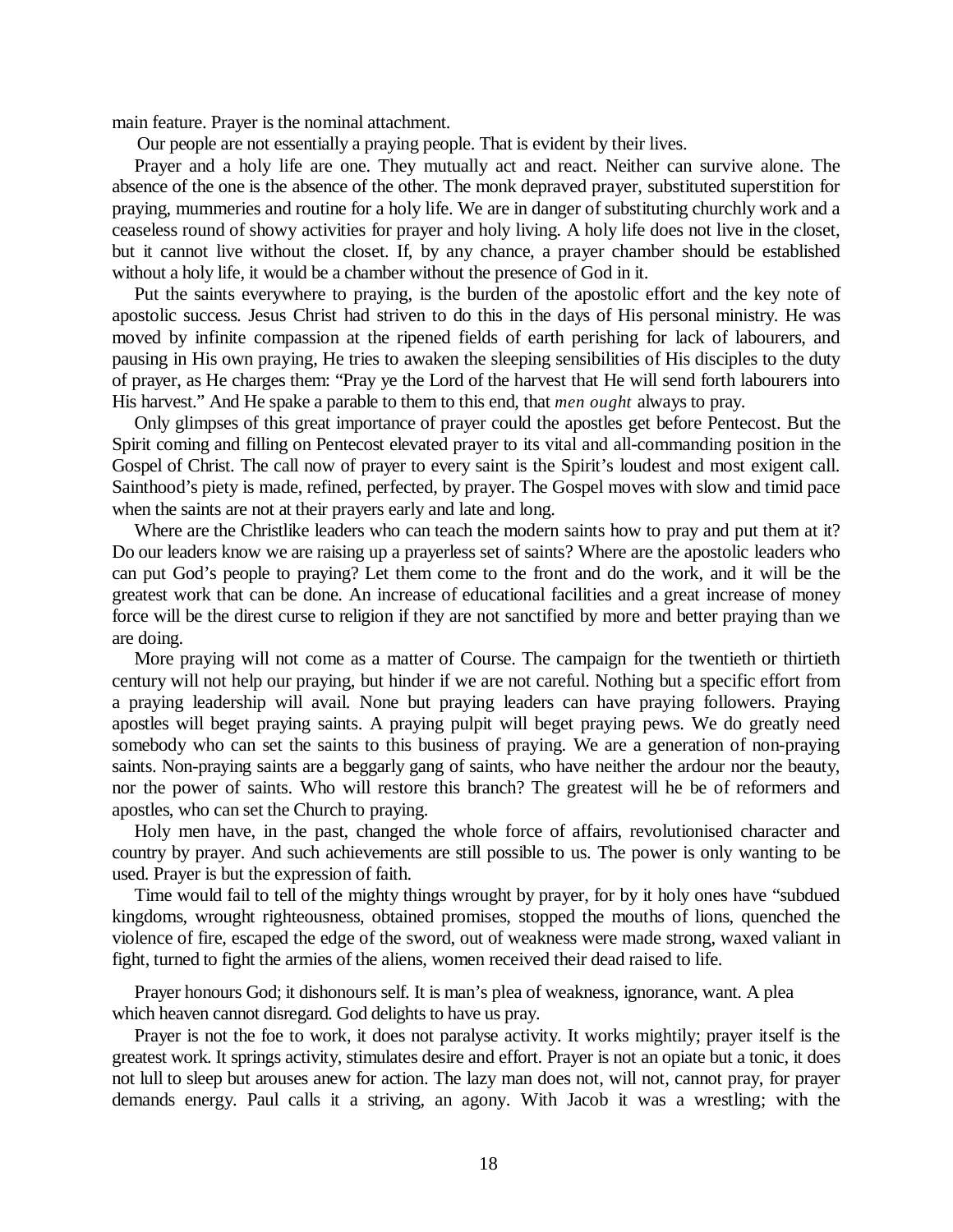Syrophenician women it was a struggle which called into play all the higher qualities of the soul, and which demanded great force to meet.

The closet is not an asylum for the indolent and worthless Christian. It is not a nursery where none but babes belong. It is the battlefield of the Church; its citadel; the scene of heroic and unearthly conflicts. The closet is the base of supplies for the Christian and the Church. Cut off from it there is nothing left but retreat and disaster. The energy for work, the mastery over self, the deliverance from fear, all spiritual results and graces, are much advanced by prayer. The difference between the strength, the experience, the holiness of Christians is found in the contrast in their praying.

Few, short, feeble prayers, always betoken a low spiritual condition. Men ought to pray much and apply themselves to it with energy and perseverance. Eminent Christians have been eminent in prayer. The deep things of God are learned nowhere else. Great things for God are done by great prayers. He who prays much, studies much, loves much, works much, does much for God and humanity. The execution of the Gospel, the vigour of faith, the maturity and excellence of spiritual graces wait on prayer.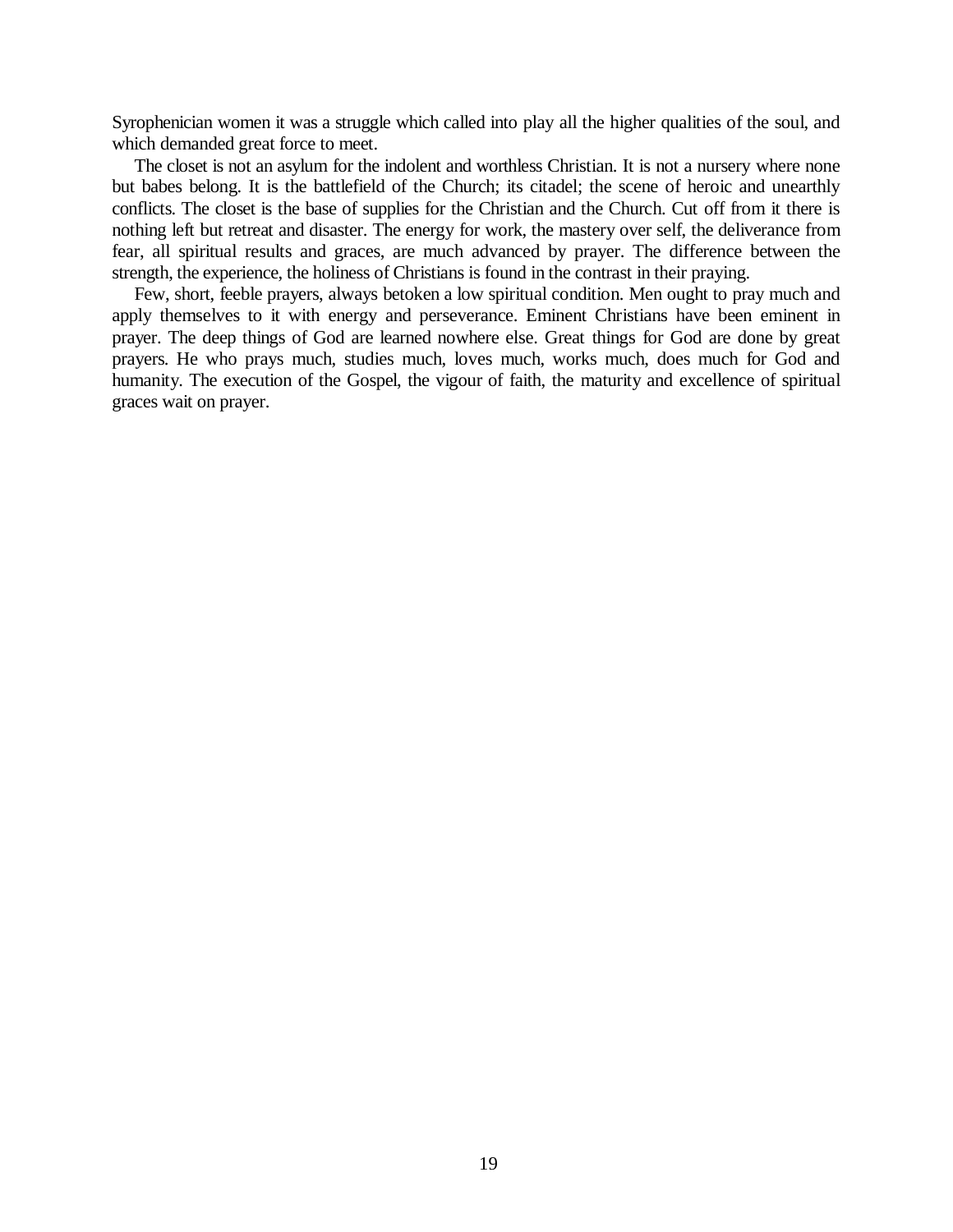#### **VI**

*³Nothing is impossible to industry, ³said one of the seven sages of Greece. Let us change the word industry for persevering prayer, and the motto will be more Christian and more worthy of universal adoption. I am persuaded that we are all more deficient in a spirit of prayer than in any other grace. God loves importunate prayer so much that He will not give us much blessing without it. And the reason that He loves such prayer is that He loves us and knows that it is a necessary preparation for our receiving the richest blessings which He is waiting and longing to bestow.*

*I* never prayed sincerely and earnestly for anything but it came at some time—no *matter at how distant a day, somehow, in some shape, probably the last I would have devised, it came*.—Adoniram Judson

*It is good, I find, to persevere in attempts to pray. If I cannot pray with perseverance or continue long in my address to the Divine Being, I have found that the more I do in secret prayer the more I have delight to do, and have enjoyed more of the spirit of prayer; and frequently I have found the contrary, when by journeying or otherwise, I have been deprived of retirement*.—David Brainerd

Christ puts importunity as a distinguishing characteristic of true praying. We must not only pray, but we must pray with great urgency, with intentness and with repetition. We must not only pray, but we must pray again and again. We must not get tired of praying. We must be thoroughly in earnest, deeply concerned about the things for which we ask, for Jesus Christ made it very plain that the secret of prayer and its success lie in its urgency. We must press our prayers upon God.

In a parable of exquisite pathos and simplicity, our Lord taught not simply that men ought to pray, but that men ought to pray with full heartiness, and press the matter with vigorous energy and brave hearts.

"And He spake a parable unto them to the end that they ought always to pray, and not to faint; saying, There was in a city, a judge, which feared not God, and regarded not man: and there was a widow in that city; and she came oft unto him, saying, Avenge me of mine adversary. And he would not for a while: but afterwards he said within himself, Though I fear not God, nor regard man; yet because this widow troubleth me, I will avenge her, lest she wear me out by her continual coming. And the Lord said, Hear what the unrighteous judge saith. And shall not God avenge His elect, which cry to Him day and night, and He is longsuffering over them? I say unto you, that He will avenge them speedily. Howbeit when the Son of man cometh, shall He find faith on the earth?"

This poor woman's case was a most hopeless one, but importunity brings hope from the realms of despair and creates success where neither success nor its conditions existed. There could be no stronger case, to show how unwearied and dauntless importunity gains its ends where everything else fails. The preface to this parable says: "He spake a parable to this end, that men ought always to pray and not to faint." He knew that men would soon get faint-hearted in praying, so to hearten us He gives this picture of the marvellous power of importunity.

The widow, weak and helpless, is helplessness personified; bereft of every hope and influence which could move an unjust judge, she yet wins her case solely by her tireless and offensive importunity. Could the necessity of importunity, its power and tremendous importance in prayer, be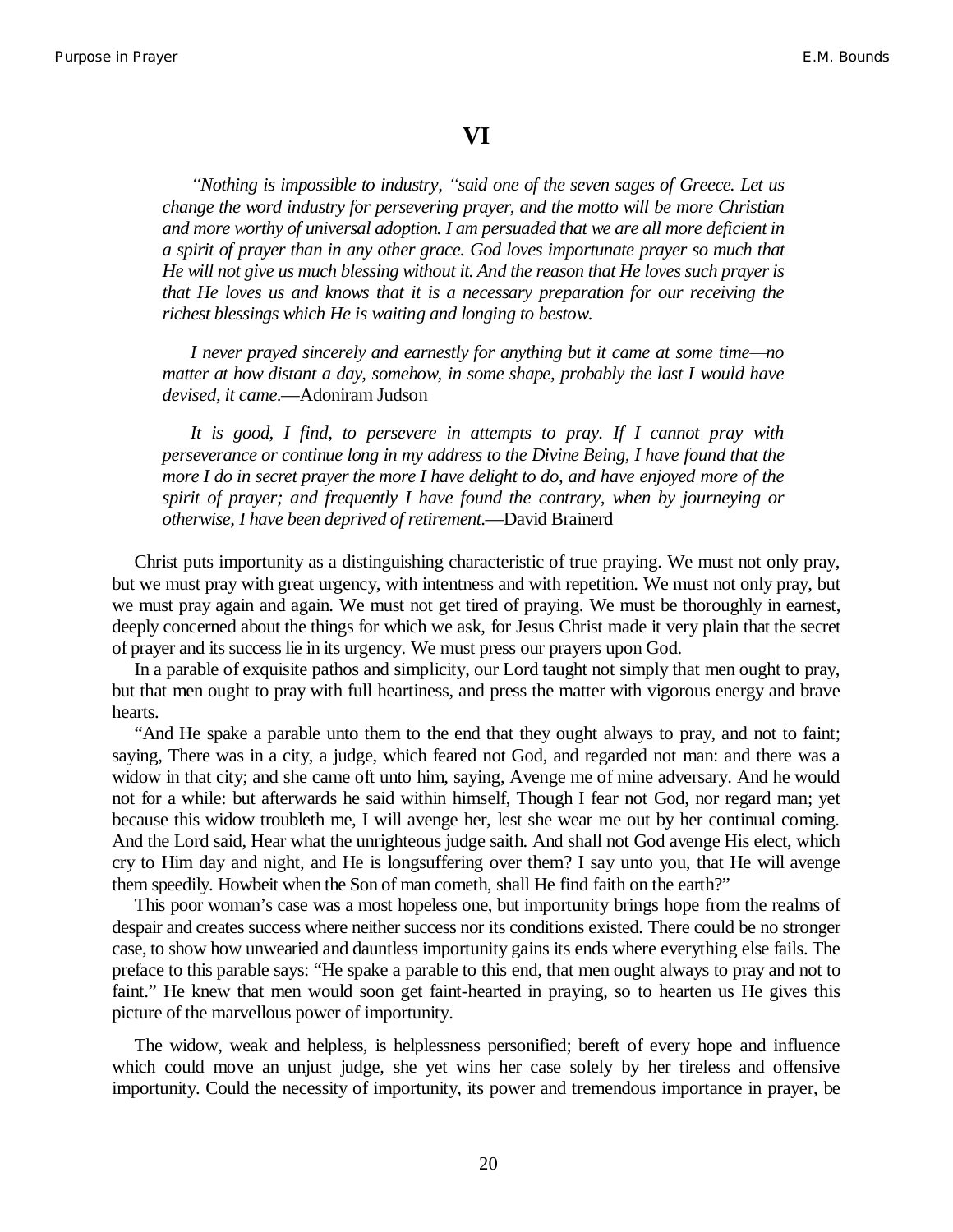pictured in deeper or more impressive colouring? It surmounts or removes all obstacles, overcomes every resisting force and gains its ends in the face of invincible hindrances. We can do nothing without prayer. All things can be done by importunate prayer.

That is the teaching of Jesus Christ.

Another parable spoken by Jesus enforces the same great truth. A man at midnight goes to his friend for a loan of bread. His pleas are strong, based on friendship and the embarrassing and exacting demands of necessity, but these all fail. He gets no bread, but he stays and presses, and waits and gains. Sheer importunity succeeds where all other pleas and influences had failed.

The case of the Syrophenician woman is a parable in action. She is arrested in her approaches to Christ by the information that He will not see anyone. She is denied His presence, and then in His presence is treated with seeming indifference, with the chill of silence and unconcern: she presses and approaches, the pressure and approach are repulsed by the stern and crushing statement that He is not sent to her kith or kind, that she is reprobated from His mission and power. She is humiliated by being called a dog. Yet she accepts all, overcomes all, wins all by her humble, dauntless, invincible importunity. The Son of God, pleased, surprised, overpowered by her unconquerable importunity, says to her: "O, woman, great is thy faith; be it unto thee even as thou wilt." Jesus Christ surrenders Himself to the importunity of a great faith. "And shall not God avenge His own elect which cry day and night unto Him, though He bear long with them?"

Jesus Christ puts ability to importune as one of the elements of prayer, one of the main conditions of prayer. The prayer of the Syrophenician woman is an exhibition of the matchless power of importunity, of a conflict more real and involving more of vital energy, endurance, and all the higher elements than was ever illustrated in the conflicts of Isthmia or Olympia.

The first lessons of importunity are taught in the Sermon on the Mount—"Ask, and it shall be given; seek, and ye shall find; knock, and it shall be opened." These are steps of advance—"For every one that asketh, receiveth; and he that seeketh, findeth; and to him that knocketh, it shall be opened."

Without continuance the prayer may go unanswered. Importunity is made up of the ability to hold on, to press on, to wait with unrelaxed and unrelaxable grasp, restless desire and restful patience. Importunate prayer is not an incident, but the main thing, not a performance but a passion, not a need but a necessity.

Prayer in its highest form and grandest success assumes the attitude of a wrestler with God. It is the contest, trial and victory of faith; a victory not secured from an enemy, but from Him who tries our faith that He may enlarge it: that tests our strength to make us stronger. Few things give such quickened and permanent vigour to the soul as a long exhaustive season of importunate prayer. It makes an experience, an epoch, a new calendar for the spirit, a new life to religion, a soldierly training. The Bible never wearies in its pressure and illustration of the fact that the highest spiritual good is secured as the return of the outgoing of the highest form of spiritual effort. There is neither encouragement nor room in Bible religion for feeble desires, listless efforts, lazy attitudes; all must be strenuous, urgent, ardent. Inflamed desires, impassioned, unwearied insistence delight heaven. God would have His children incorrigibly in earnest and persistently bold in their efforts. Heaven is too busy to listen to half-hearted prayers or to respond to pop-calls.

Our whole being must be in our praying; like John Knox, we must say and feel, "Give me Scotland, or I die." Our experience and revelations of God are born of our costly sacrifice, our costly conflicts, our costly praying. The wrestling, all night praying, of Jacob made an era never to be forgotten in Jacob's life, brought God to the rescue, changed Esau's attitude and conduct, changed Jacob's character, saved and affected his life and entered into the habits of a nation.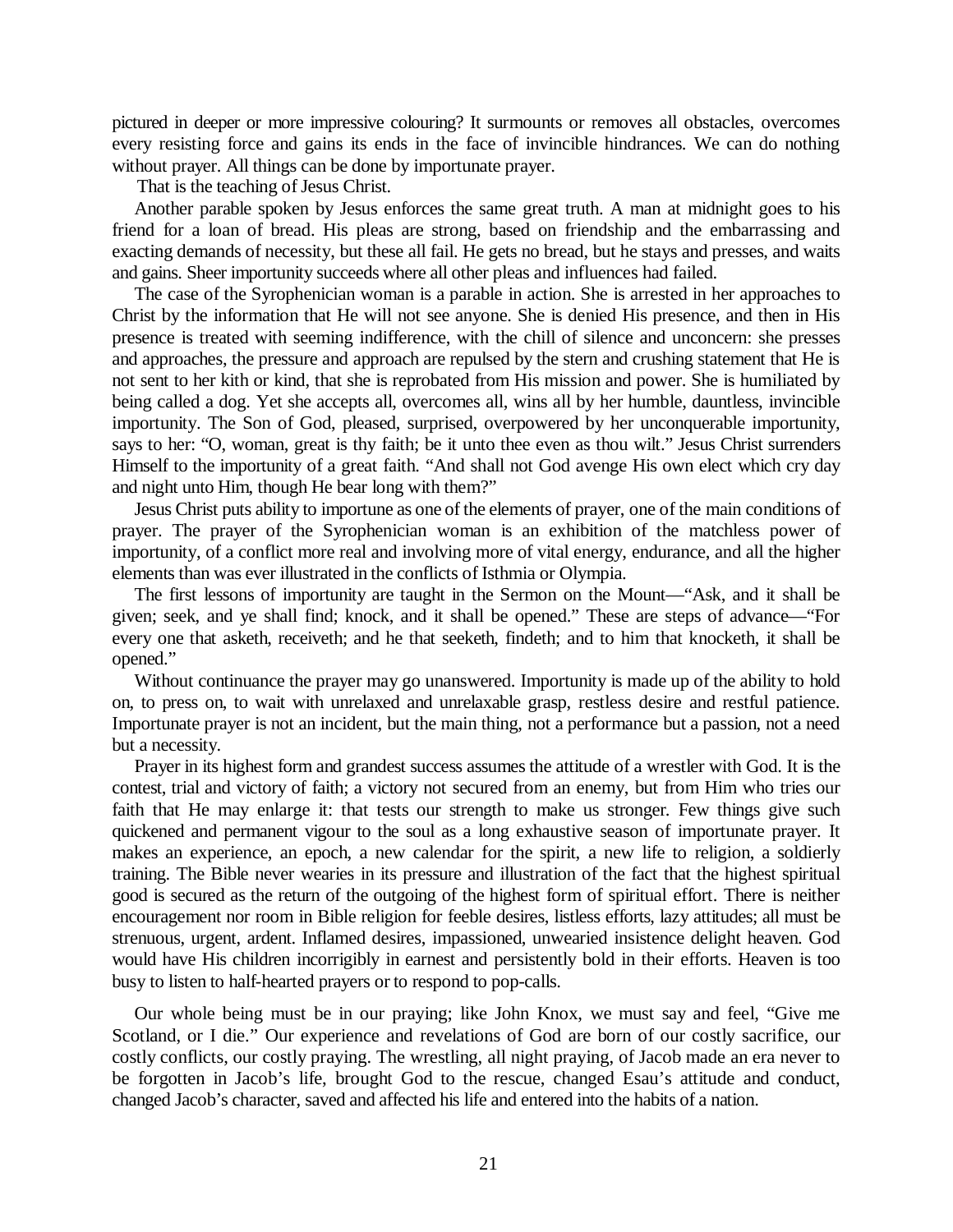Our seasons of importunate prayer cut themselves like the print of a diamond, into our hardest places, and mark with ineffaceable traces our characters. They are the salient periods of our lives! The memorial stones which endure and to which we turn.

Importunity, it may be repeated, is a condition of prayer. We are to press the matter, not with vain repetitions, but with urgent repetitions. We repeat, not to count the times, but to gain the prayer. We cannot quit praying because heart and soul are in it. We pray "with all perseverance." We hang to our prayers because by them we live. We press our pleas because we must have them or die. Christ gives us two most expressive parables to emphasise the necessity of importunity in praying. Perhaps Abraham lost Sodom by failing to press to the utmost his privilege of praying. Joash, we know, lost because he stayed his smiting.

Perseverance counts much with Cod as well as with man. If Elijah had ceased at his first petition the heavens would have scarcely yielded their rain to his feeble praying. If Jacob had quit praying at decent bedtime he would scarcely have survived the next day's meeting with Esau. If the Syrophenician woman had allowed her faith to faint by silence, humiliation, repulse, or stop mid-way its struggles, her grief-stricken home would never have been brightened by the healing of her daughter.

Pray and never faint, is the motto Christ gives us for praying. It is the test of our faith, and the severer the trial and the longer the waiting, the more glorious the results.

The benefits and necessity of importunity are taught by Old Testament saints. Praying men must be strong in hope, and faith, and prayer. They must know how to wait and to press, to wait on Cod and be in earnest in our approaches to Him.

Abraham has left us an example of importunate intercession in his passionate pleading with Cod on behalf of Sodom and Gomorrah, and if, as already indicated, he had not ceased in his asking, perhaps Cod would not have ceased in His giving.

"Abraham left off asking before God left off granting." Moses taught the power of importunity when he interceded for Israel forty days and forty nights, by fasting and prayer. And he succeeded in his importunity.

Jesus, in His teaching and example, illustrated and perfected this principle of Old Testament pleading and waiting. How strange that the only Son of God, who came on a mission direct from His Father, whose only heaven on earth, whose only life and law were to do His Father's will in that mission—what a mystery that He should be under the law of prayer, that the blessings which came to Him were impregnated and purchased by prayer; stranger still that importunity in prayer was the process by which His wealthiest supplies from Cod were gained. Had He not prayed with importunity, no transfiguration would have been in His history, no mighty works had rendered Divine His career. His all-night praying was that which filled with compassion and power His all-day work. The importunate praying of His life crowned His death with its triumph. He learned the high lesson of submission to God's will in the struggles of importunate prayer before He illustrated that submission so sublimely on the cross.

"Whether we like it or not," said Mr. Spurgeon, "asking is the rule of the kingdom." "Ask, and ye shall receive." It is a rule that never will be altered in anybody's case. Our Lord Jesus Christ is the. elder brother of the family, but God has not relaxed the rule for Him. Remember this text: Jehovah says to His own Son, "Ask of Me, and I will give Thee the heaven for Thine inheritance, and the uttermost parts of the earth for Thy possession." If the Royal and Divine Son of God cannot be exempted from the rule of asking that He may have, you and I cannot expect the rule to be relaxed in our favour. Why should it be? What reason can be pleaded why we should be exempted from prayer? What argument can there be why we should be deprived of the privilege and delivered from the necessity of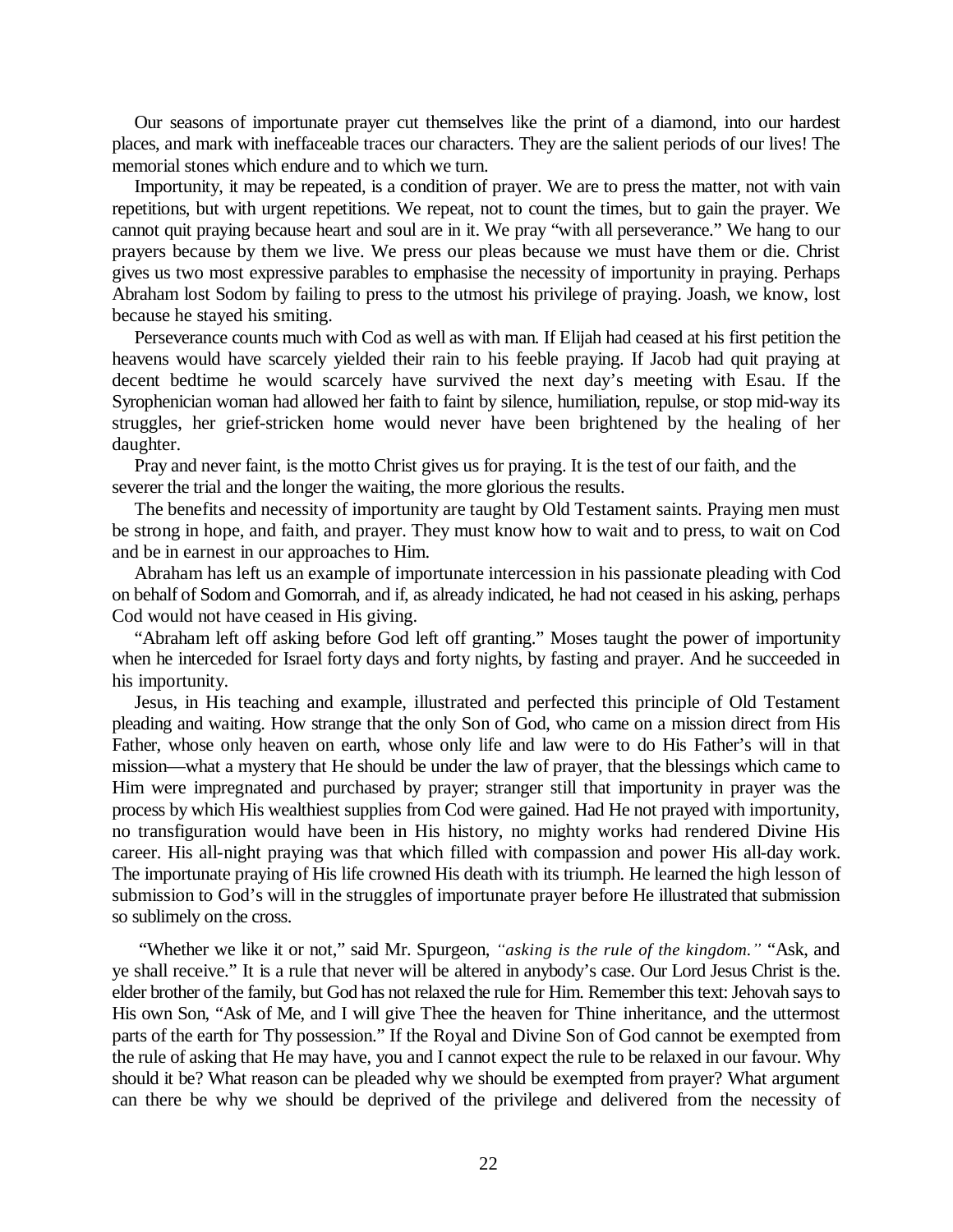supplication? I can see none: can you? God will bless Elijah and send rain on Israel, but Elijah must pray for it. If the chosen nation is to prosper, Samuel must plead for it. If the Jews are to be delivered, Daniel must intercede. God will bless Paul, and the nations shall be converted through him, but Paul must pray. Pray he did without ceasing; his epistles show that he expected nothing except by asking for it. If you may have everything by asking, and nothing without asking, I beg you to see how absolutely vital prayer is, and I beseech you to abound in it."

There is not the least doubt that much of our praying fails for lack of persistency. It is without the fire and strength of perseverance. Persistence is of the essence of true praying. It may not be always called into exercise, but it must be there as the reserve force. Jesus taught that perseverance is the essential element of prayer. Men must be in earnest when they kneel at God's footstool.

Too often we get faint-hearted and quit praying at the point where we ought to begin. We let go at the very point where we should hold on strongest. Our prayers are weak because they are not impassioned by an unfailing and resistless will.

God loves the importunate pleader, and sends him answers that would never have been granted but for the persistency that refuses to let go until the petition craved for is granted.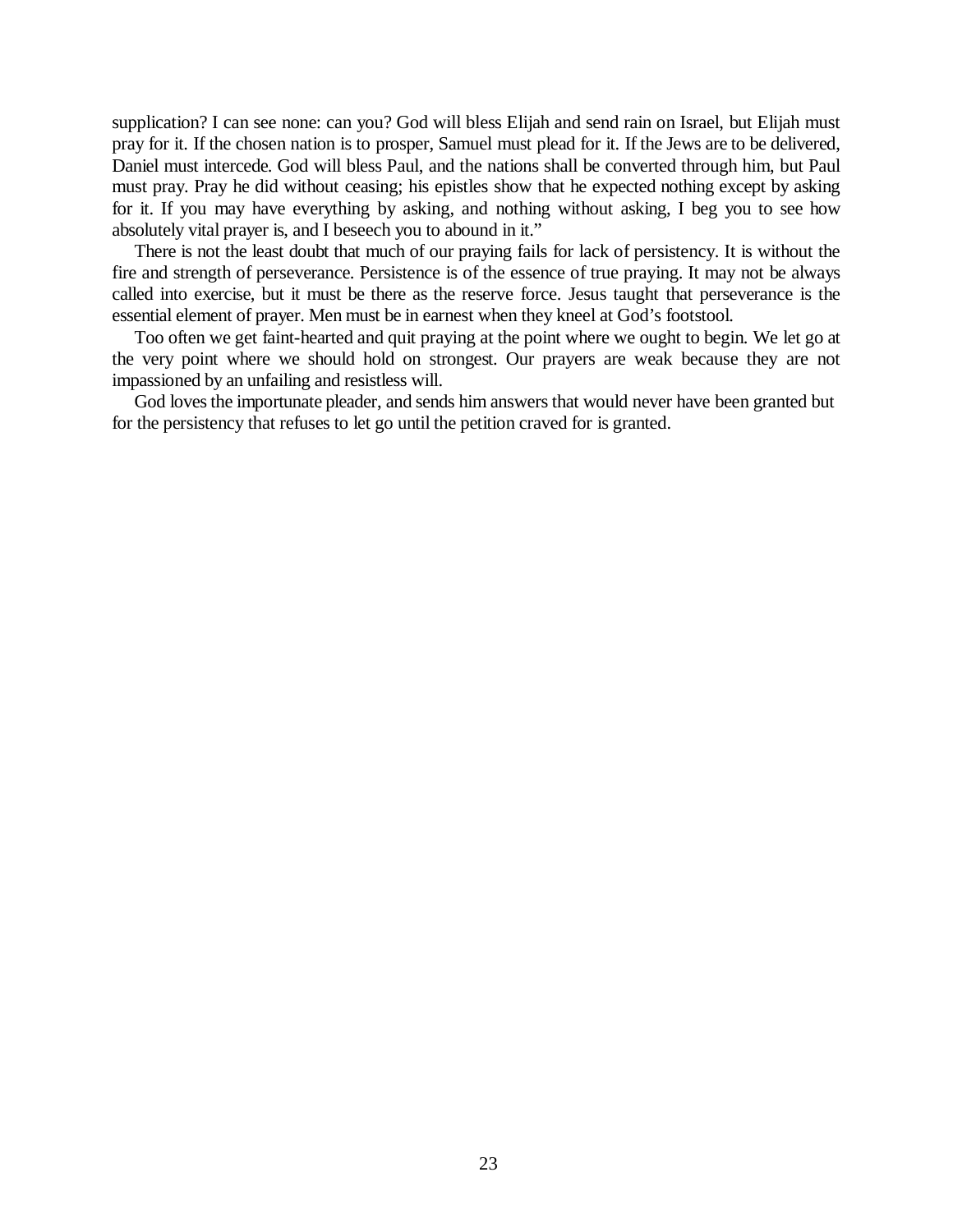#### **VII**

*I suspect I have been allotting habitually too little time to religious exercises as private devotion, religious meditation, Scripture reading, etc. Hence I am lean and cold and hard. God would perhaps prosper me more in spiritual things if I were to be more diligent in using the means of grace. I had better allot more time, say two hours or an hour and a half, to religious exercises daily, and try whether by so doing I cannot preserve a frame of spirit more habitually devotional, a more lively sense of unseen things, a warmer love to God, and a greater degree of hunger and thirst after righteousness, a heart less prone to be soiled with worldly cares, designs, passions, and apprehension and a real undissembled longing for heaven, its pleasures and its purity*.—William Wilberforce

"Men ought *always* to pray, and not to faint." The words are the words of our Lord, who not only ever sought to impress upon His followers the urgency and the importance of prayer, but set them an example which they alas{ have been far too slow to copy.

The *always* speaks for itself. Prayer is not a meaningless function or duty to be crowded into the busy or the weary ends of the day, and we are not obeying our Lord's command when we content ourselves with a few minutes upon our knees in the morning rush or late at night when the faculties, tired with the tasks of the day, call out for rest. God is always within call, it is true; His ear is ever attentive to the cry of His child, but we can never get to know Him if we use the vehicle of prayer as we use the telephone—for a few words of hurried conversation. Intimacy requires development. We can never know God as it is our privilege to know Him, by brief and fragmentary and unconsidered repetitions of intercessions that are requests for personal favours and nothing more. That is not the way in which we can come into communication with heaven's King. "The goal of prayer is the ear of God," a goal that can only be reached by patient and continued and continuous waiting upon Him, pouring out our heart to Him and permitting Him to speak to us. Only by so doing can we expect to know Him, and as we come to know Him better we shall spend more time in His presence and find that presence a constant and ever-increasing delight.

*Always* does not mean that we are to neglect the ordinary duties of life; what it means is that the soul which has come into intimate contact with God in the silence of the prayer-chamber is never out of conscious touch with the Father, that the heart is always going out to Him in loving communion, and that the moment the mind is released from the task upon which it is engaged it returns as naturally to God as the bird does to its nest. What a beautiful conception of prayer we get if we regard it in this light, if we view it as a constant fellowship, an unbroken audience with the King. Prayer then loses every vestige of dread which it may once have possessed; we regard it no longer as a duty which must be performed, but rather as a privilege which is to be enjoyed, a rare delight that is always revealing some new beauty.

Thus, when we open our eyes in the morning, our thought instantly mounts heavenward. To many Christians the morning hours are the most precious portion of the day, because they provide the opportunity for the hallowed fellowship that gives the keynote to the day's programme. And what better introduction can there be to the never-ceasing glory and wonder of a new day than to spend it alone with God? It is said that Mr. Moody, at a time when no other place was available, kept his morning watch in the coal-shed, pouring out his heart to God, and finding in his precious Bible a true "feast of fat things."

George Muller also combined Bible study with prayer in the quiet morning hours. At one time his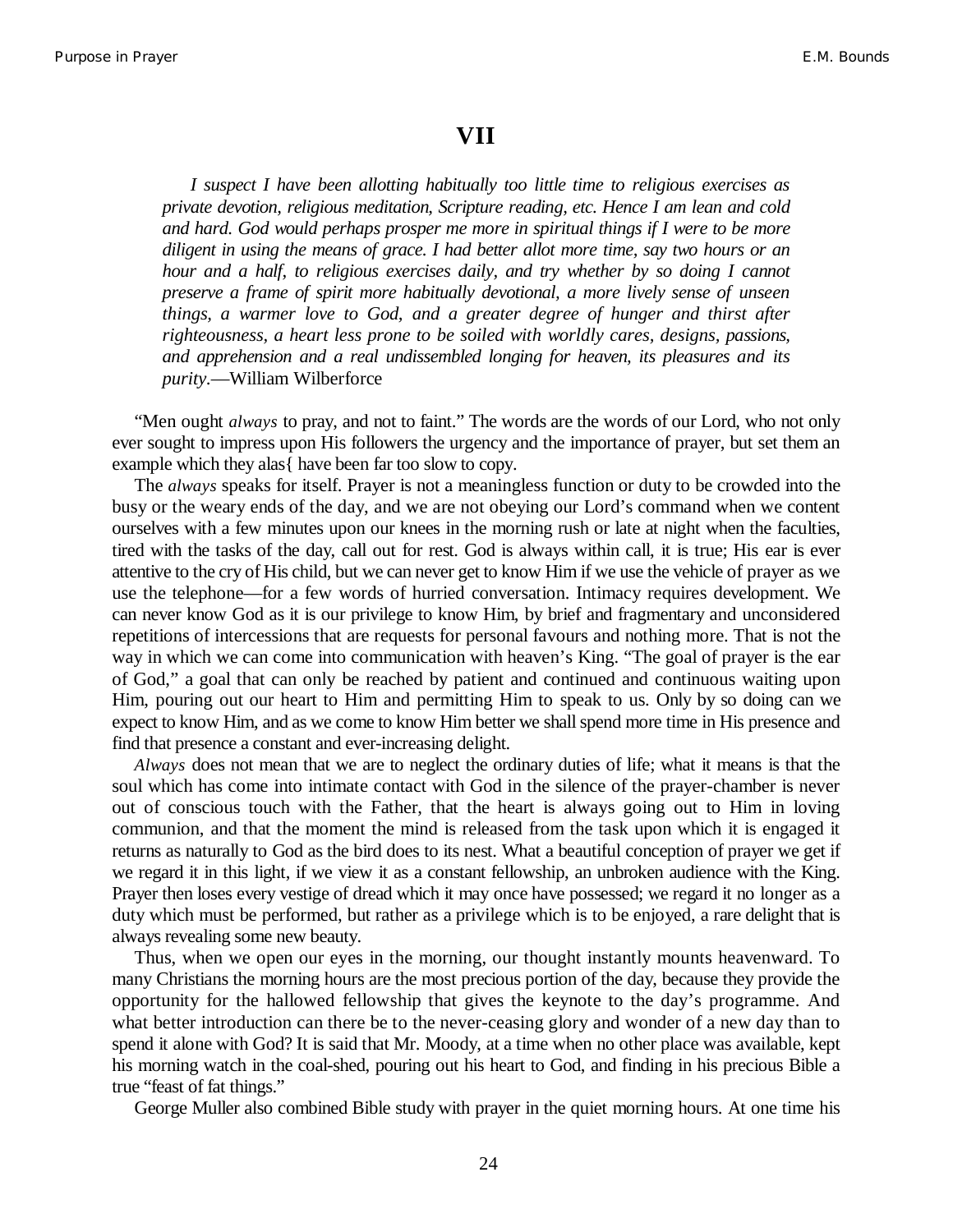practice was to give himself to prayer, after having dressed, in the morning. Then his plan underwent a change. As he himself put it: "I saw the most important thing I had to do was to give myself to the reading of the Word of God, and to meditation on it, that thus my heart might be comforted, encouraged, warned, reproved, instructed; and that thus, by means of the Word of God, whilst meditating on it, my heart might be brought into experimental communion with the Lord. I began, therefore, to meditate on the New Testament early in the morning. The first thing I did, after having asked in a few words for the Lord's blessing upon his precious Word, was to begin to meditate on the Word of God, searching as it were, into every verse to get blessing out of it; not for the sake of the public ministry of the Word, not for the sake of preaching on what I had meditated on, but for the sake of obtaining food for my own soul. The result I have found to be almost invariably thus, that after a very few minutes my soul has been led to confession, or to thanksgiving, or to intercession, or to supplication; so that, though I did not, as it were, give myself to prayer, but to meditation, yet it turned almost immediately more or less into prayer."

The study of the Word and prayer go together, and where we find the one truly practised, the other is sure to be seen in close alliance.

But we do not pray always. That is the trouble with so many of us. We need to pray much more than we do and much .longer than we do.

Robert Murray McCheyne, gifted and saintly, of whom it was said, that "Whether viewed as a son, a brother, a friend, or a pastor, he was the most faultless and attractive exhibition of the true Christian they had ever seen embodied in a living form," knew what it was to spend much time upon his knees, and he never wearied in urging upon others the joy and the value of holy intercession. "God's children should pray," he said. "They should cry day and night to Him, God hears every one of your cries in the busy hour of the daytime and in the lonely watches of the night." In every way, by preaching, by exhortation when present and by letters when absent, McCheyne emphasised the vital duty of prayer, importunate and unceasing prayer.

In his diary we find this: "In the morning was engaged in preparing the head, then the heart. This has been frequently my error, and I have always felt the evil of it, especially in prayer. Reform it then, O Lord." While on his trip to the Holy Land he wrote: "For much of our safety I feel indebted to the prayers of my people. If the veil of the world's machinery were lifted off how much we would find done in answer to the prayers of God's children." In an ordination sermon he said to the preacher: "Give yourself to prayers and the ministry of the Word. If you do not pray, God will probably lay you aside from your ministry, as He did me, to teach you to pray. Remember Luther's maxim, "To have prayed well is to have studied well." Get your texts from God, your thoughts, your words. Carry the names of the little flock upon your breast like the High Priest. Wrestle for the unconverted. Luther spent his last three hours in prayer; John Welch prayed seven or eight hours a day. He used to keep a plaid on his bed that he might wrap himself in when he rose during the night. Sometimes his wife found him on the ground lying weeping. When she complained, he would say, "O, woman, I have the souls of three thousand to answer for, and I know not how it is with many of them." The people he exhorted and charged: "Pray for your pastor. Pray for his body, that he may be kept strong and spared many years. Pray for his soul, that he may be kept humble and holy, a burning and shining light. Pray for his .ministry, that it may be abundantly blessed, that he may be anointed to preach good tidings. Let there be no secret prayer without naming him before your God, no family prayer without carrying your pastor in your hearts to God."

"Two things," says his biographer, "he seems never to have ceased from—the cultivation of personal holiness and the most anxious efforts to win souls." The two are the inseparable attendants on the ministry of prayer. Prayer fails when the desire and effort for personal holiness fail. No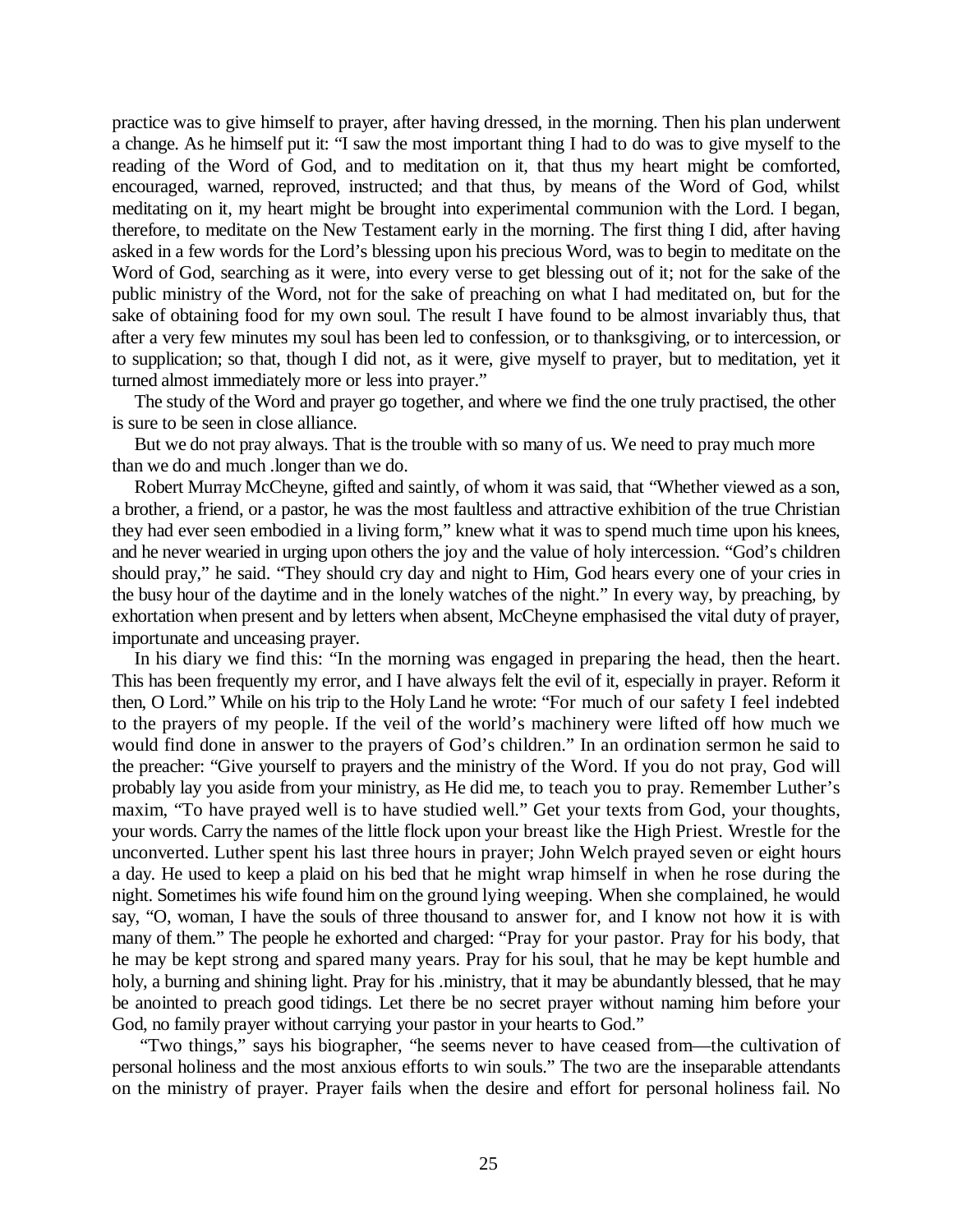person is a soul-winner who is not an adept in the ministry of prayer. "It is the duty of ministers," says this holy man, "to begin the reformation of religion and manner with themselves, families, etc., with confession of past sin, earnest prayer for direction, grace and full purpose of heart." He begins with himself under the head of "Reformation in Secret Prayer," and he resolves:

"I ought not to omit any of the parts of prayer—confession, adoration, thanksgiving, petition and intercession. There is a fearful tendency to omit *confession* proceeding from low views of God and His law, slight views of my heart, and the sin of my past life. This must be resisted. There is a constant tendency to omit *adoration* when I forget to Whom I am speaking, when I rush heedlessly into the presence of Jehovah without thought of His awful name and character. When I have little eyesight for his glory, and little admiration of His wonders, I have the native tendency of the heart to omit giving *thanks,* and yet it is specially commanded. Often when the heart is dead to the salvation of others I omit *intercession,* and yet it especially is the spirit of the great Advocate Who has the name of Israel on His heart. I ought to pray before seeing anyone. Often when I sleep long, or meet with others early, and then have family prayer and breakfast and forenoon callers, it is eleven or twelve o—clock before I begin secret prayer. This is a wretched system; it is unscriptural. Christ rose before day and went into a solitary place. David says, "Early will I seek Thee; Thou shalt early hear my voice." Mary Magdalene came to the sepulchre while it was yet dark. Family prayer loses much of its power and sweetness; and I can do no good to those who come to seek from me. The conscience feels guilty, the soul unfed, the lamp not trimmed. I feel it is far better to begin with God, to see His face first, to get my soul near Him before it is near another. "When I awake I am still with Thee." If I have slept too long, or I am going an early journey, or my time is in any way shortened, it is best to dress hurriedly and to have a few minutes alone with God than to give up all for lost. But in general it is best to have at least one hour alone with God before engaging in anything else. I ought to spend the best hours of the day in communion with God. When I awake in the night, I ought to rise and pray as David and John Welch."

McCheyne believed in being *always* in prayer, and his fruitful life, short though that life was, affords an illustration of the power that comes from long and frequent visits to the secret place where we keep tryst with our Lord.

Men of McCheyne's stamp are needed today—praying men, who know how to give themselves to the greatest task demanding their time and their attention; men who can give their whole heart to the holy task of intercession, men who can pray through. God's cause is committed to men; God commits Himself to men. Praying men are the vicegerents of God; they do His work and carry out His plans.

We are obliged to pray if we be citizens of God's Kingdom. Prayerlessness is expatriation, or worse, from God's Kingdom. It is outlawry, a high crime, a constitutional breach. The Christian who relegates prayer to a subordinate place in his life soon loses whatever spiritual zeal he may have once possessed, and the Church that makes little of prayer cannot maintain vital piety, and is

powerless to advance the Gospel. The Gospel cannot live, fight, conquer without prayer—prayer unceasing, instant and ardent.

Little prayer is the characteristic of a backslidden age and of a backslidden Church. Whenever there is little praying in the pulpit or in the pew, spiritual bankruptcy is imminent and inevitable.

The cause of God has no commercial age, no cultured age, no age of education, no age of money. But it has one golden age, and that is the age of prayer. When its leaders are men of prayer, when prayer is the prevailing element of worship, like the incense giving continual fragrance to its service, then the cause of God will be triumphant.

Better praying and more of it, that is what we need. We need holier men, and more of them, holier women, and more of them to pray—women like Hannah, who, out of their greatest griefs and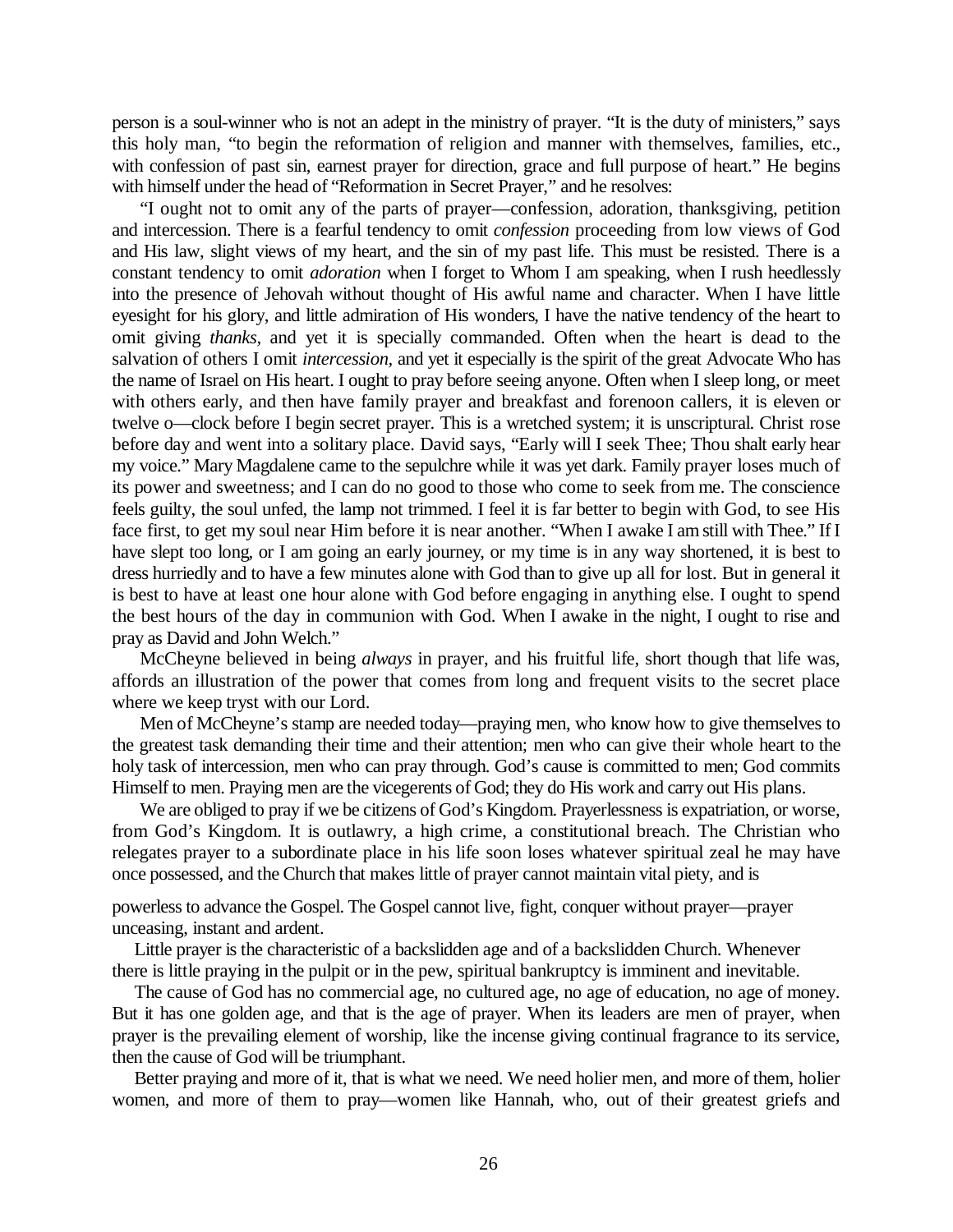temptations brewed their greatest prayers. Through prayer Hannah found her relief. Everywhere the Church was backslidden and apostate, her foes were victorious. Hannah gave herself to prayer, and in sorrow she multiplied her praying. She saw a great revival born of her praying. When the whole nation was oppressed, prophet and priest, Samuel was born to establish a new line of priesthood, and her praying warmed into. life a new life for God. Everywhere religion revived and flourished. God, true to His promise, "Ask of Me," though the praying came from a woman's broken heart, heard and answered, sending a new day of holy gladness to revive His people.

So once more, let us apply the emphasis and repeat that the great need of the Church in this and all ages is men of such commanding faith, of such unsullied holiness, of such marked spiritual vigour and consuming zeal, that they will work spiritual revolutions through their mighty praying. "Natural ability and educational advantages do not figure as factors in this matter; but a capacity for faith, the ability to pray, the power of a thorough consecration, the ability of self-littleness, an absolute losing of one's self in God's glory and an ever present and insatiable yearning and seeking after all the fulness of God. Men who can set the Church ablaze for God, not in a noisy, showy way, but with an intense and quiet heat that melts and moves every thing for God."

And, to return to the vital point, secret praying is the test, the gauge, the conserver of man's relation to God. The prayer-chamber, while it is the test of the sincerity of our devotion to God, becomes also the measure of the devotion. The self-denial, the sacrifices which we make for our prayer-chambers, the frequency of our visits to that hallowed place of meeting with the Lord, the lingering to stay, the loathness to leave, are values which we put on communion alone with God, the price we pay for the Spirit's trysting hours of heavenly love.

The prayer-chamber conserves our relation to God. It hems every raw edge; it tucks up every flowing and entangling garment; girds up every fainting loin. The sheet-anchor holds not the ship more surely and safely than the prayer-chamber holds to God. Satan has to break our hold on, and close up our way to the prayer-chambers, ere he can break our hold on God or close up our way to heaven.

"Be not afraid to pray; to pray is right; Pray if thou canst with hope, but ever pray, Though hope be weak or sick with long delay; Pray in the darkness if there be no light; And if for any wish thou dare not pray Then pray to God to cast that wish away."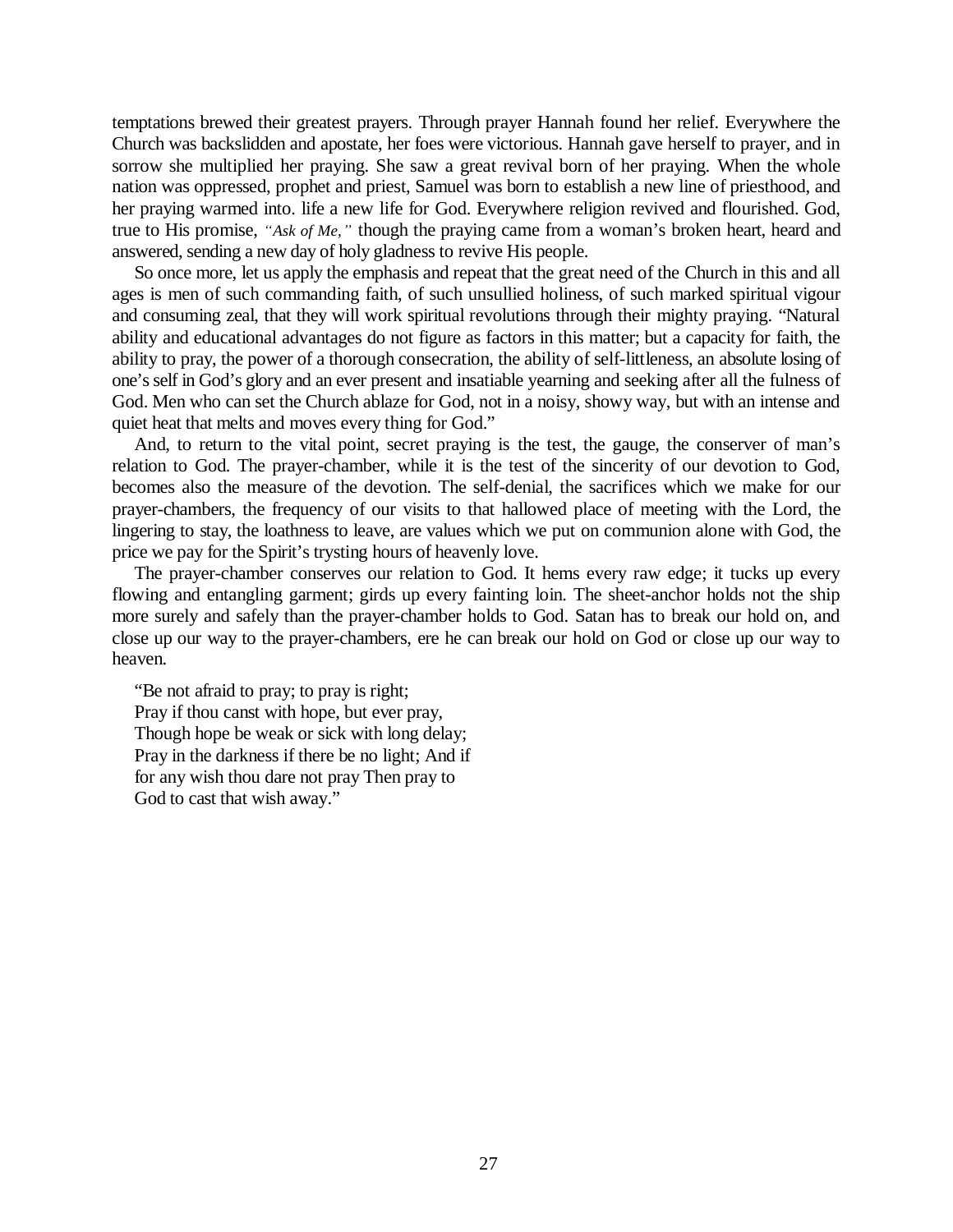#### **VIII**

*In God¶s name I beseech you let prayer nourish your soul as your meals nourish your body. Let your fixed seasons of prayer keep you in God's presence through the day, and His presence frequently remembered through it be an ever-fresh spring of prayer. Such a brief, loving recollection of God renews a man¶s whole being, quiets his passions, supplies light and counsel in difficulty, gradually subdues the temper, and causes him to possess his soul in patience, or rather gives it up to the possession of God.*—Fenelon

*Devoted too much time and attention to outward and public duties of the ministry. But this has a mistaken conduct, for I have learned that neglect of much and fervent communion with God in meditation and prayer is not the way to redeem the time nor to fit me for public ministrations.*

*I rightly attribute my present deadness to want of sufficient time and tranquillity for private devotion. Want of more reading, retirement and private devotion, I have little mastery over my own tempers. An unhappy day to me for want of more solitude and prayer. If there be anything I do, if there be anything I leave undone, let me be perfect in prayer.*

*After all, whatever God may appoint, prayer is the great thing. Oh that I may be a man of prayer*.—Henry Martyn

That the men had quit praying in Paul's time we cannot certainly affirm. They have, in the main, quit praying now. They are too busy to pray. Time and strength and every faculty are laid under tribute to money, to business, to the affairs of the world. Few men lay themselves out in great praying. The great business of praying is a hurried, petty, starved, beggarly business with most men.

St. Paul calls a halt, and lays a levy on men for prayer. Put the men to praying is Paul's unfailing remedy for great evils in Church, in State, in politics, in business, in home. Put the men to praying, then politics will be cleansed, business will be thriftier, the Church will be holier, the home will be sweeter.

"I exhort, therefore, first of all, that supplications, prayers, intercessions, thanksgivings, be made for all men; for kings and all that are in high place; that we may lead a tranquil and quiet life in all godliness and gravity. This is good and acceptable in the sight of God our Saviour ... I desire, therefore, that the men pray in every place, lifting up holy hands, without wrath and disputing (I Timothy ii. 1-3, 8).

Praying women and children are invaluable to God, but if their praying is not supplemented by praying men, there will be a great loss in the power of prayer—a great breach and depreciation in the value of prayer, great paralysis in the energy of the Gospel. Jesus Christ spake a parable unto the people, telling them that men ought always to pray and not faint. Men who are strong in everything else ought to be strong in prayer, and never yield to discouragement, weakness or depression. Men who are brave, persistent, redoubtable in other pursuits ought to be full of courage, unfainting, strong-hearted in prayer.

*Men* are to pray; *all men* are to pray. Men, as distinguished from women, men in their strength in their wisdom. There is an absolute, specific command that the men pray; there is an absolute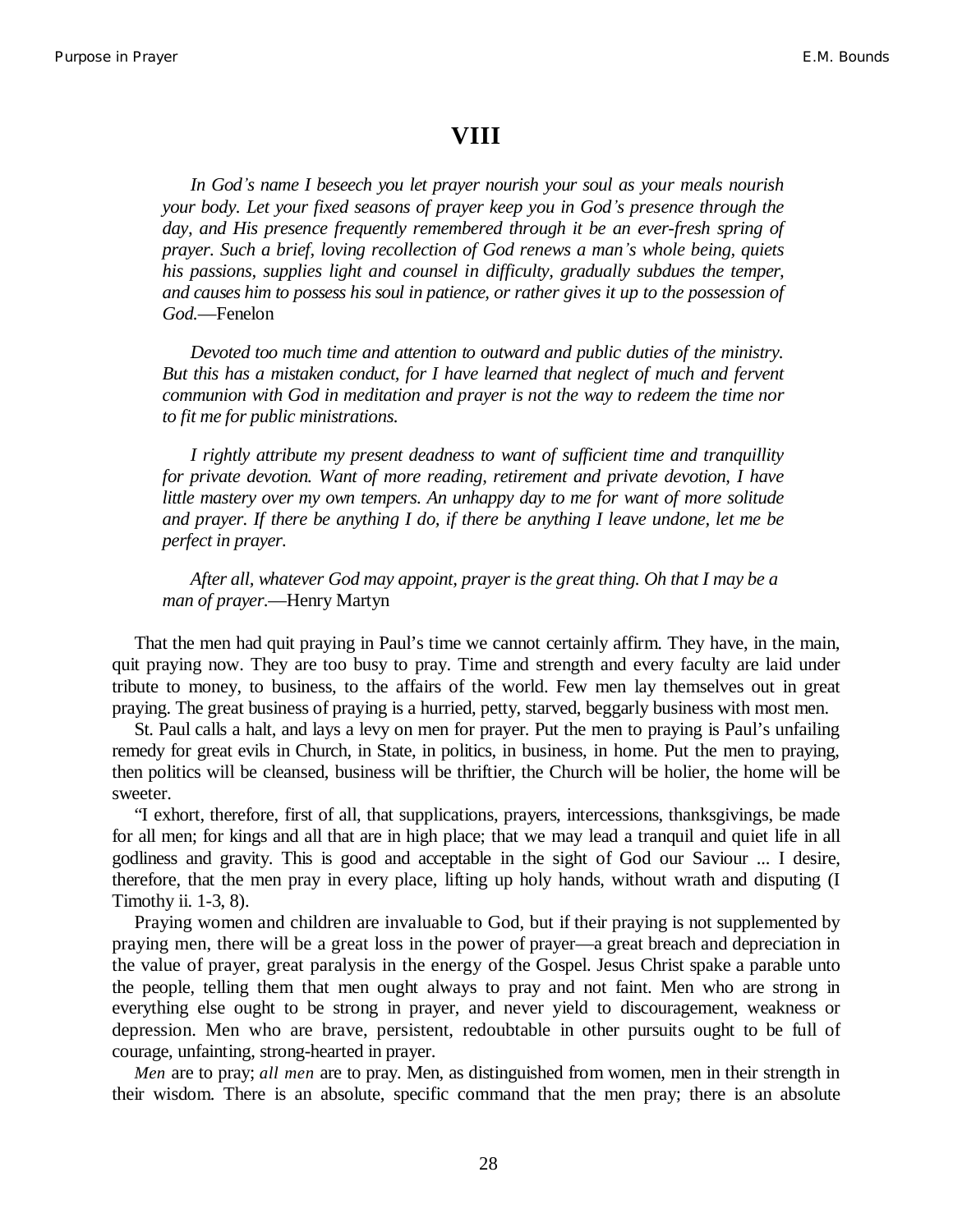imperative necessity that men pray. The first of beings, man, should also be first in prayer.

*The men* are to pray for men. The direction is specific and classified. Just underneath we have a specific direction with regard to women. About prayer, its importance, wideness and practice the Bible here deals with the men in contrast to, and distinct from, the women. The men are definitely commanded, seriously charged, and warmly exhorted to pray. Perhaps it was that men were averse to prayer, or indifferent to it; it may be that they deemed it a small thing, and gave to it neither time nor value nor significance. But God would have all men pray, and so the great Apostle lifts the subject into prominence and emphases its importance.

For prayer is of transcendent importance. Prayer is the mightiest agent to advance God's work. Praying hearts and hands only can do God's work. Prayer succeeds when all else fails. Prayer has won great victories, and rescued, with notable triumph, God's saints when every other hope was gone. Men who know how to pray are the greatest boon God can give to earth—they are the richest gift earth can offer heaven. Men who know how to use this weapon of prayer are God's best soldiers. His mightiest leaders.

Praying men are God's chosen leaders. The distinction between the leaders that God brings to the front to lead and bless His people, and those leaders who owe their position of leadership to a worldly, selfish, unsanctified selection, is this, God's leaders are pre-eminently men of prayer. This distinguishes them as the simple, Divine attestation of their call, the seal of their separation by God. Whatever of other graces or gifts they may have, the gift and grace of prayer towers above them all. In whatever else they may share or differ, in the gift of prayer, they are one.

What would God's leaders be without prayer? Strip Moses of his power in prayer, a gift that made him eminent in pagan estimate, and the crown is taken from his head, the food and fire of his faith are gone. Elijah, without his praying, would have neither record nor place in the Divine legation, his life insipid, cowardly, its energy, defiance and fire gone. Without Elijah's praying the Jordan would never have yielded to the stroke of his mantle, nor would the stem angel of death have honored him with the chariot and horses of fire. The argument that God used to quiet the fears and convince Ananias of Paul's condition and sincerity is the epitome of his history, the solution of his life and work—"Behold he prayeth."

Paul, Luther, Wesley—what would these chosen ones of God be without the distinguishing and controlling element of prayer? They were leaders for God because mighty in prayer. They were not leaders because of brilliancy in thought, because exhaustless in resources, because of their magnificent culture or native endowment, but leaders because by the power of prayer they could command the power of God. Praying men means much more than men who say prayers; much more than men who pray by habit. It means men with whom prayer is a mighty force, an energy that moves heaven and pours untold treasures of good on earth.

Praying men are the safety of the Church from the materialism that is affecting all its plans and polity, and which is hardening the life-blood. The insinuation circulates as a secret, deadly poison that the Church is not so dependent on purely spiritual forces as it used to be—that changed times and changed conditions have brought it out of its spiritual straits and dependencies and put it where other forces can bear it to its climax. A fatal snare of this kind has allured the Church into worldly embraces, dazzled her leaders, weakened her foundations, and shorn her of much of her beauty and strength. Praying men are the saviours of the Church from this material tendency. They pour into it the original spiritual forces, lift it off the sand-bars of materialism, and press it out into the ocean depths of spiritual power. Praying men keep God in the Church in full force; keep His hand on the helm, and train the Church in its lessons of strength and trust.

The number and efficiency of the labourers in God's vineyard in all lands is dependent on the men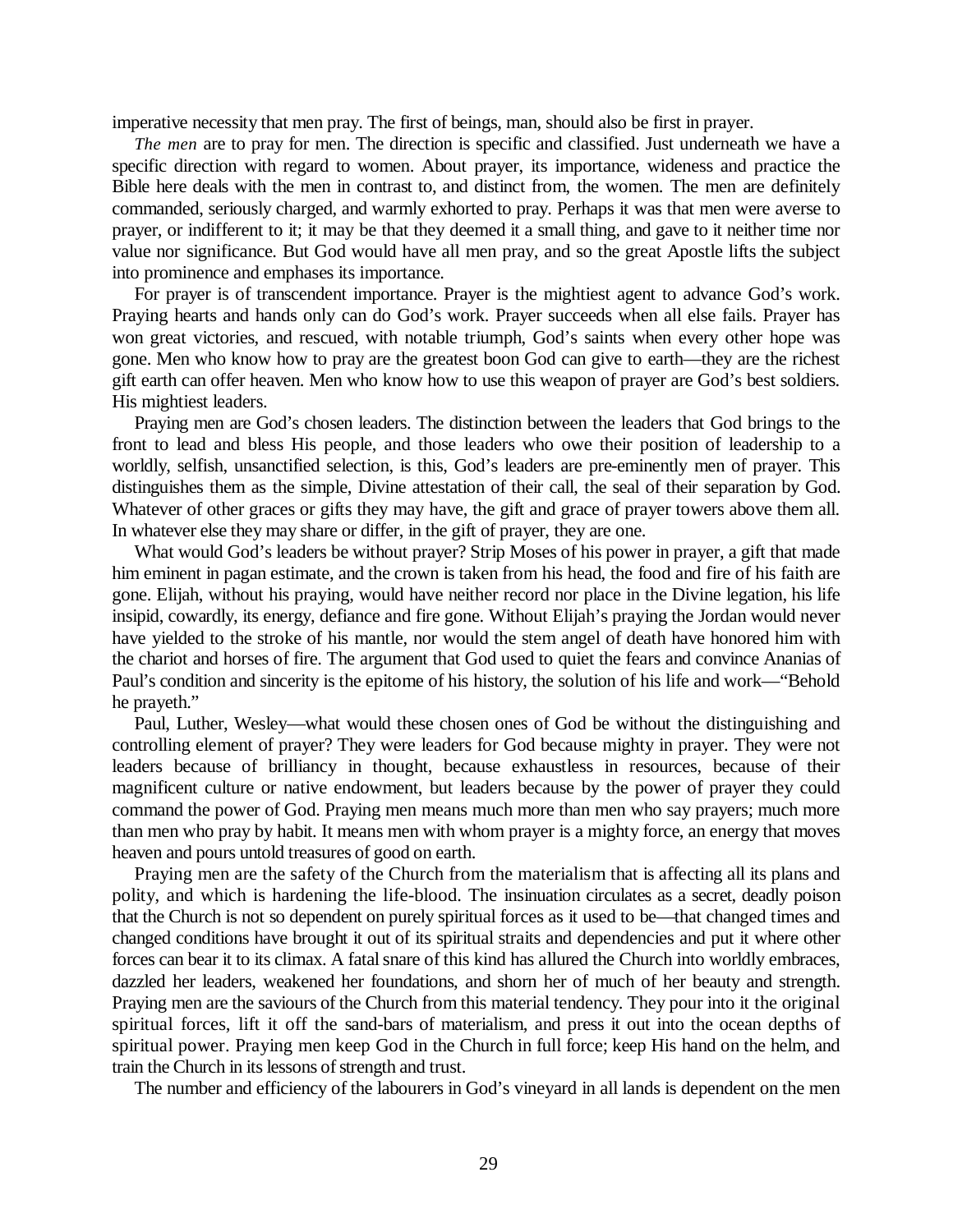of prayer. The mightiness of these men of prayer increases, by the divinely arranged process, the number and success of the consecrated labours. Prayer opens wide their doors of access, gives holy aptness to enter, and holy boldness, firmness, and fruitage. Praying men are needed in all fields of spiritual labour. There is no position in the Church of God, high or low, which can be well filled without instant prayer. No position where Christians are found that does not demand the full play of a faith that always prays and never faints. Praying men are needed in the house of business, as well as in the house of God, that they may order and direct trade, not according to the maxims of this world, but according to Bible precepts and the maxims of the heavenly world.

Men of prayer are needed especially in the positions of Church influence, honour, and power. These leaders of Church thought, of Church work, and of Church life should be men of signal power in prayer. It is the praying heart that sanctifies the toil and skill of the hands, and the toil and wisdom of the head. Prayer keeps work in the line of God's will, and keeps thought in the line of God's Word. The solemn responsibilities of leadership, in a large or limited sphere, in God's Church should be so hedged about with prayer that between it and the world there should be an impassable gulf, so elevated and purified by prayer that neither cloud nor night should stain the radiance nor dim the sight of a constant meridian view of God. Many Church leaders seem to think if they can be prominent as men of business, of money, influence, of thought, of plans, of scholarly attainments, of eloquent gifts, of taking, conspicuous activities, that these are enough, and will atone for the absence of the higher spiritual power which much praying only can give. But how vain and paltry are these in the serious work of bringing glory to God, controlling the Church for Him, and bringing it into full accord with its Divine mission.

Praying men are the men that have done so much for God in the past. They are the ones who have won the victories for God, and spoiled His foes. They are the ones who have set up His Kingdom in the very camps of His enemies. There are no other conditions of success in this day. The twentieth century has no relief statute to suspend the necessity or force of prayer—no substitute by which its gracious ends can be secured. We are shut up to this, praying hands only can build for God. They are God's mighty ones on earth, His master-builders. They may be destitute of all else, but with the wrestlings and prevailings of a simple-hearted faith they are mighty, the mightiest for God. Church leaders may be gifted in all else, but without this greatest of gifts they are as Samson shorn of his locks, or as the Temple without the Divine presence or the Divine glory, and on whose altars the heavenly flame has died.

The only protection and rescue from worldliness lie in our intense and radical spirituality; and our only hope for the existence and maintenance of this high, saving spirituality, under God, is in the purest and most aggressive leadership—a leadership that knows the secret power of prayer, the sign by which the Church has conquered, and that has conscience, conviction, and courage to hold true to her symbols, true to her traditions, and true to the hidings of her power. We need this prayerful leadership; we must have it, that by the perfection and beauty of its holiness, by the strength and elevation of its faith, by the potency and pressure of its prayers, by the authority and spotlessness of its example, by the fire and contagion of its zeal, by the singularity, sublimity, and unworldliness of its piety, it may influence God and hold and mould the Church to its heavenly pattern.

Such leaders, how mightily they are felt. How their flame arouses the Church! How they stir it by the force of their Pentecostal presence! How they embattle and give victory by the conflicts and triumphs of their own faith! How they fashion it by the impress and importunity of their prayers! How they inoculate it by the contagion and fire of their holiness! How they lead the march in great spiritual revolutions! How the Church is raised from the dead by the resurrection call of their sermons! Holiness springs up in their wake as flowers at the voice of spring, and where they tread the desert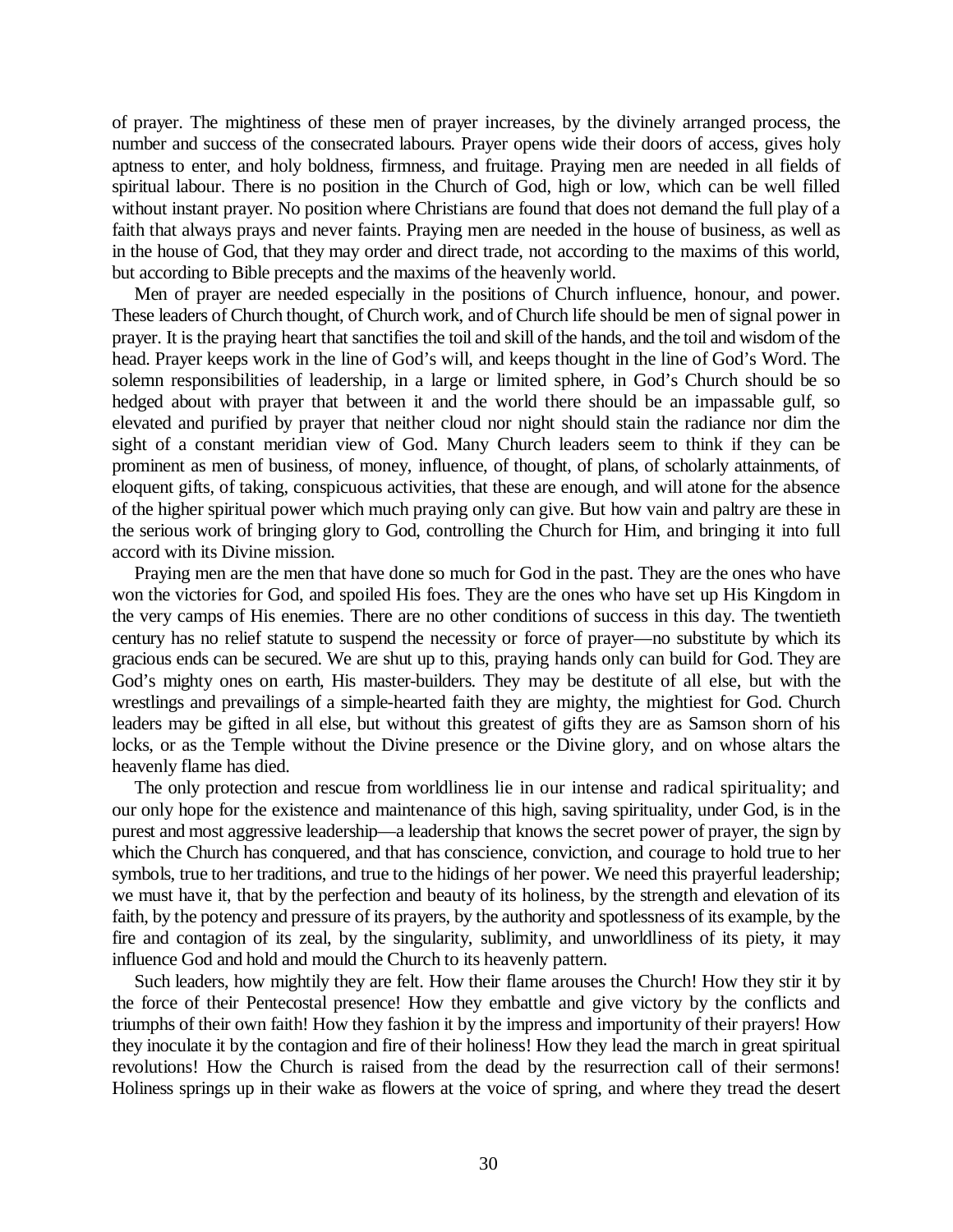blooms as the garden of the Lord. God's cause demands such leaders along the whole line of official position from subaltern to superior. How feeble, aimless, or worldly are our efforts, how demoralised and vain for God's work without them!

The gift of these leaders is not in the range of ecclesiastical power. They are God's sifts. Their being, their presence, their number, and their ability are the tokens of His favour; their lack the sure sign of His disfavour, the presage of His withdrawal. Let the Church of God be on her knees before the Lord of hosts, that He may more mightily endow the leaders we already have, and put others in rank, and lead all along the line of our embattled front.

The world is coming into the Church at many points and in many ways. It oozes in; it pours in; it comes in with brazen front or soft, insinuating disguise; it comes in at the top and comes in at the bottom; and percolates through many a hidden way.

For praying men and holy men we are looking—men whose presence in the Church will make it like a censer of holiest incense flaming up to God. With God the man counts for everything. Rites, forms, organisations are of small moment; unless they are backed by the holiness of the man they are offensive in His sight. "Incense is an abomination unto Me; the new moons and sabbaths, the calling of assemblies I cannot away with; it is iniquity, even the solemn meeting."

Why does God speak so strongly against His own ordinances? Personal purity had failed. The impure man tainted all the sacred institutions of God and defiled them. God regards the man in so important a way as to put a kind of discount on all else. Men have built Him glorious temples and have striven and exhausted themselves to please God by all manner of gifts; but in lofty strains He has rebuked these proud worshippers and rejected their princely gifts.

"Heaven is My throne and the earth is My footstool: where is the house that ye build unto Me? and where is the place of My rest? For all those things hath Mine hand made, and all those things hath been, saith the Lord. He that killeth an ox is as if he slew a man; he that sacrificeth a lamb, as if he cut off a dog's neck; he that offereth an oblation, as if he offered swine's blood; he that burneth incense, as if he blessed an idol." Turning away in disgust from these costly and profane offerings, He declares: "But to this man will I look, even to him that is poor and of a contrite spirit, and trembleth at My word."

This truth that God regards the personal purity of the man is fundamental. This truth suffers when ordinances are made much of and forms of worship multiply. The man and his spiritual character depreciate as Church ceremonials increase. The simplicity of worship is lost in religious aesthetics, or in the gaudiness of religious forms.

This truth that the personal purity of the individual is the only thing God cares for is lost sight of when the Church begins to estimate men for what they have. When the Church eyes a man's money, social standing, his belongings in any way, then spiritual values are at a fearful discount, and the tear of penitence, the heaviness of guilt are never seen at her portals. Worldly bribes have opened and stained its pearly gates by the entrance of the impure.

This truth that God is looking after personal purity is swallowed up when the Church has a greed for numbers. "Not numbers, but personal purity is our aim," said the fathers of Methodism. The parading of Church statistics is mightily against the grain of spiritual religion. Eyeing numbers greatly hinders the looking after personal purity. The increase of quantity is generally at a loss of quality. Bulk abates preciousness.

The age of Church organisation and Church machinery is not an age noted for elevated and strong personal piety. Machinery looks for engineers and organisations for generals, and not for saints, to run them. The simplist organisation may aid purity as well as strength; but beyond that narrow limit organisation swallows up the individual and is careless of personal purity; push, activity, enthusiasm,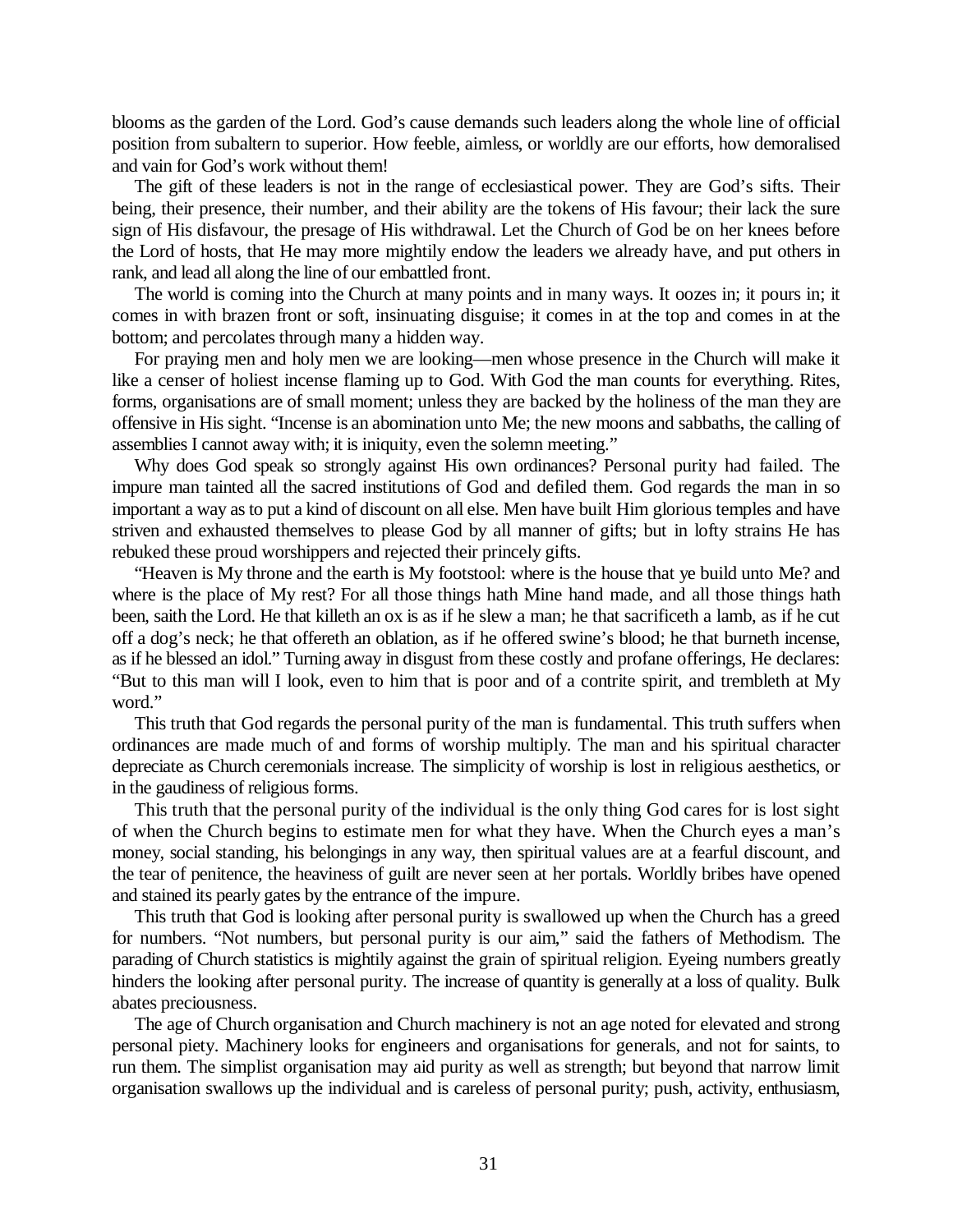zeal for an organisation, come in as the vicious substitutes for spiritual character. Holiness and all the spiritual graces of hardy culture and slow growth are discarded as too slow and too costly for the progress and rush of the age. By dint of machinery, new organisations, and spiritual weakness, results are vainly expected to be secured which can only be secured by faith, prayer, and waiting on God.

The man and his spiritual character is what God is looking after. If men, holy men, can be turned out by the easy process of Church machinery readier and better than by the old-time processes, we would gladly invest in every new and improved patent; but we do not believe it. We adhere to the old way—the way the holy prophets went, the king's highway of holiness.

An example of this is afforded by the case of William Wilberforce. High in social position, a member of Parliament, the friend of Pitt the famous statesman, he was not called of God to forsake his high social position nor to quit Parliament, but he was called to order his life according to the pattern set by Jesus Christ and to give himself to prayer. To read the story of his life is to be impressed with its holiness and its devotion to the claims of the quiet hours alone with God. His conversion was announced to his friends—to Pitt and others—by letter.

In the beginning of his religious career he records: "My chief reasons for a day of secret prayer are, (1) That the state of public affairs is very critical and calls for earnest deprecation of the Divine displeasure. (2) My station in life is a very difficult one, wherein I am at a loss to know how to act. Direction, therefore, should be specially sought from time to time. (3) I have been graciously supported in difficult situations of a public nature. I have gone out and returned home in safety, and found a kind reception has attended me. I would humbly hope, too, that what I am now doing is a proof that God has not withdrawn His Holy Spirit from me. I am covered with mercies."

The recurrence of his birthday led him again to review his situation and employment. "I find," he wrote, "that books alienate my heart from God as much as anything. I have been framing a plan of study for myself, but let me remember but one thing is needful, that if my heart cannot be kept in a spiritual state without so much prayer, meditation, Scripture reading, etc., as are incompatible with study, I must *seek first* the righteousness of God." All were to be surrendered for spiritual advance. "I fear," we find him saying, "that I have not studied the Scriptures enough. Surely in the summer recess I ought to read the Scriptures and hour or two every day, besides prayer, devotional reading and meditation. Cod will prosper me better if I wait on Him. The experience of all good men shows that without constant prayer and watchfulness the life of Cod in the soul stagnates. Doddridge's morning and evening devotions were serious matters. Colonel Gardiner always spent hours in prayer in the morning before he went forth. Bonnell practised private devotions largely morning and evening, and repeated Psalms dressing and undressing to raise his mind to heavenly things. "I would look up to God to make the means effectual. I fear that my devotions are too much hurried, that I do not read Scripture enough. I must grow in grace; I must love God more; I must feel the power of Divine things more. Whether I am more or less learned signifies not. Whether even I execute the work which I deem useful is comparatively unimportant. But beware my soul of lukewarmness."

The New Year began with the Holy Communion and new vows. "I will press forward," he wrote, "and labour to know God better and love Him more. Assuredly I may, because God will give His Holy Spirit to them that ask Him, and the Holy Spirit will shed abroad the love of God in the heart. O, then, pray, pray; be earnest, press forward and follow on to know the Lord. Without watchfulness, humiliation and prayer, the sense of Divine things must languish." To prepare for the future he said he found nothing more effectual than private prayer and the serious perusal of the New Testament.

And again: "I must put down that I have lately too little time for private devotions. I can sadly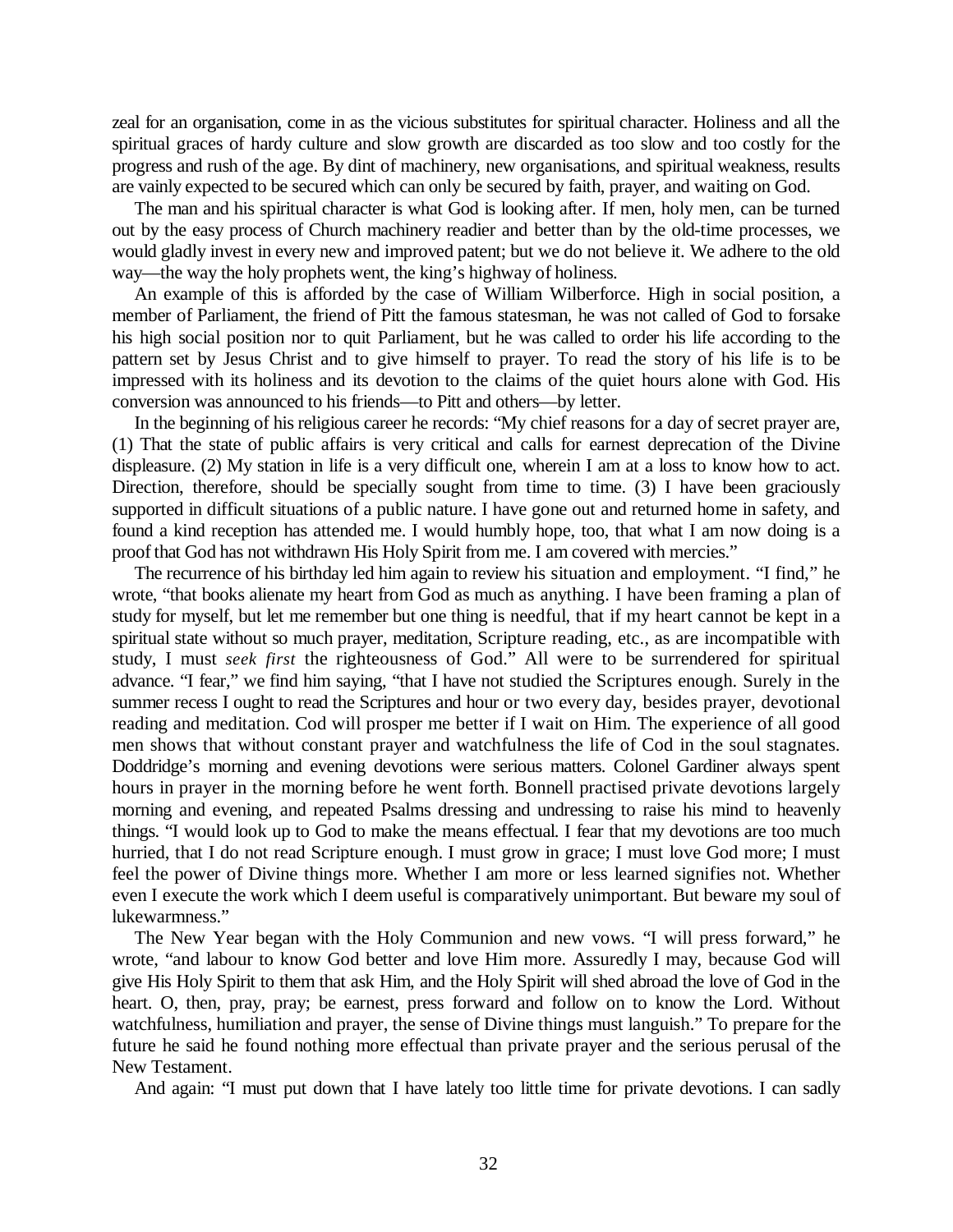confirm Doddridge's remark that when we go on ill in the closet we commonly do so everywhere else. I must mend here. I am afraid of getting into what Owen calls the trade of sinning and repenting ... Lord help me, the shortening of private devotions starves the soul; it grows lean and faint. This must not be. I must redeem more time. I see how lean in spirit I become without full allowance of time for private devotions; I must be careful to be watching unto prayer."

At another tune he puts on record: "I must try what I long ago heard was the rule of E—the great upholsterer, who, when he came from Bond Street to his little villa, always first retired to his Closet. I have been keeping too late hours, and hence have had but a hurried half hour to myself. Surely the experience of all good men confirms the proposition, that without due measure of private devotions, the soul will grow lean."

To his son he wrote: "Let me conjure you not to be seduced into neglecting, curtailing or hurrying over your morning prayers. Of all things, guard against neglecting God in the closet. There is nothing more fatal to the life and power of religion. More solitude and earlier hours—prayer three times a day at least. How much better might I serve if I cultivated a closer communication with God."

Wilberforce knew the secret of a holy life. Is that not where most of us fail? We are so busy with other things, so immersed even in doing good and in carrying on the Lord's work, that we neglect the quiet seasons of prayer with God, and before we are aware of it our soul is lean and impoverished.

"One night alone in prayer," says Spurgeon, "might make us new men, changed from poverty of soul to spiritual wealth, from trembling to triumphing. We have an example of it in the life of Jacob. A foretime the crafty shuffler, always bargaining and calculating, unlovely in almost every respect, yet one night in prayer turned the supplanter into a prevailing prince, and robed "him with celestial grandeur. From that night he lives on the sacred page as one of the nobility of heaven. Could not we, at least now and then, in these weary earthbound years, hedge abot a single night for such enriching traffic with the skies? What, have we no sacred ambition? Are we deaf to the yearnings of Divine love? Yet, my brethren, for wealth and for science men will cheerfully quit their warm couches, and cannot we do it now and again for the love of God, and the good of souls? Where is our zeal, our gratitude, our sincerity? I am ashamed while I thus upbraid both myself and you. May we often tarry at Jabbok, and cry with Jacob, as he grasped the angel?

"With thee all night I mean to stay,

And wrestle till the break of day."

Surely, brethren, if we have given whole days to folly, we can afford a space for heavenly wisdom. Time was when we gave whole nights to chambering and wantonness, to dancing and the world's revelry; we did not tire then; we were chiding the sun that he rose so soon, and wishing the hours would lag awhile that we might delight in wilder merriment and perhaps deeper sin. Oh, wherefore, should we weary in heavenly employments? Why grow we weary when asked to watch with our Lord? Up sluggish heart, Jesus calls thee! Rise and go forth to meet the Heavenly Friend in the place where He manifests Himself."

We can never expect to grow in the likeness of our Lord unless we follow His example and give more time to communion with the Father. A revival of real praying would produce a spiritual revolution.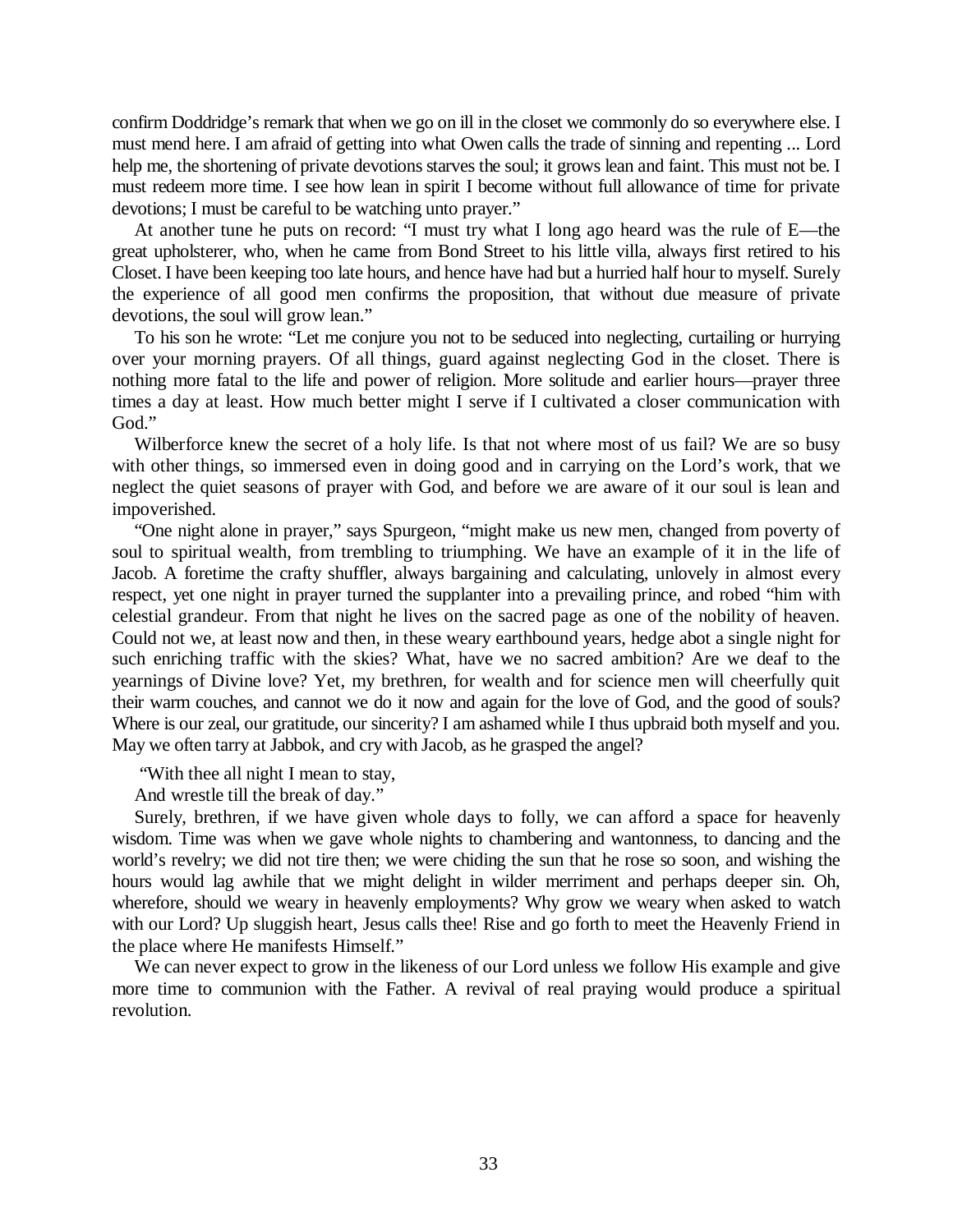#### **IX**

*Bear up the hands that hang down, by faith and prayer; support the tottering knees. Have you any days of fasting and prayer? Storm the throne of. grace and persevere therein, and mercy will come down*.—John Wesley

*We must remember that the goal of prayer is the ear of God. Unless that is gained the prayer has utterly failed. The utterings of it may have kindled devotional feeling in our minds, the hearing of it may have comforted and strengthened the hearts of those with whom we have prayed, but (f the prayer has not gained the heart of God, it has failed in its essential purpose.*

*A mere formalist can always pray so as to please himself. What has he to do but to open his book and read the prescribed words, or bow his knee and repeat such phrases as suggest themselves to his memory or his fancy? Like the Tartarian Praying Machine, give but the wind and the wheel, and the business is full arranged. So much kneebending and talking, and the prayer is done. The formalist¶s prayers are always good, or, rather, always bad, alike. But the living child of God never offers a prayer which pleases himself; his standard is above his attainments; he wonders that God listens to him, and though he knows he will be heard for Christ¶s sake, yet he accounts it a wonderful instance of condescending mercy that such poor prayers as his should ever reach the ears of the Lord God of Sabaoth*.—C. H. Spurgeon

It may be said with emphasis that no lazy saint prays. Can there be a lazy saint? Can there be a prayerless saint? Does not slack praying cut short sainthood's crown and kingdom? Can there be a cowardly soldier? Can there be a saintly hypocrite? Can there be virtuous vice? It is only when these possibilities are brought into being that we then can find a prayerless saint.

To go through the motion of praying is a dull business, though not a hard one. To say prayers in a decent, delicate way is not heavy work. But to pray really, to pray till hell feels the ponderous stroke, to pray till the iron gates of difficulty are opened, till the mountains of obstacles are removed, till the mists are exhaled and the clouds are lifted, and the sunshine of a cloudless day brightens—this is hard work, but it is God's work and man's best labour. Never was the toil of hand, head and heart less spent in vain than when praying. It is hard to wait and press and pray, and hear no voice, but stay till God answers. The joy of answered prayer is the joy of a travailing mother when a man child is born in to the world, the joy of a slave whose chains have been burst asunder and to whom new life and liberty have just come.

A bird's-eye view of what has been accomplished by prayer shows what we lost when the dispensation of real prayer was substituted by Pharisaical pretence and sham; it shows, too, how imperative is the need for holy men and women who will give themselves to earnest, Christlike praying.

It is not an easy thing to pray. Back of the praying there must lie all the conditions of prayer. These conditions are possible, but they are not to be seized on in a moment by the prayerless. Present they always may be to the faithful and holy, but cannot exist in nor be met by a frivolous, negligent, laggard spirit. Prayer does not stand alone. It is not an isolated performance. Prayer stands in closet connection with all the duties of an ardent piety. It is the issuance of a character which is made up of the elements of a vigorous and commanding faith. Prayer honours God,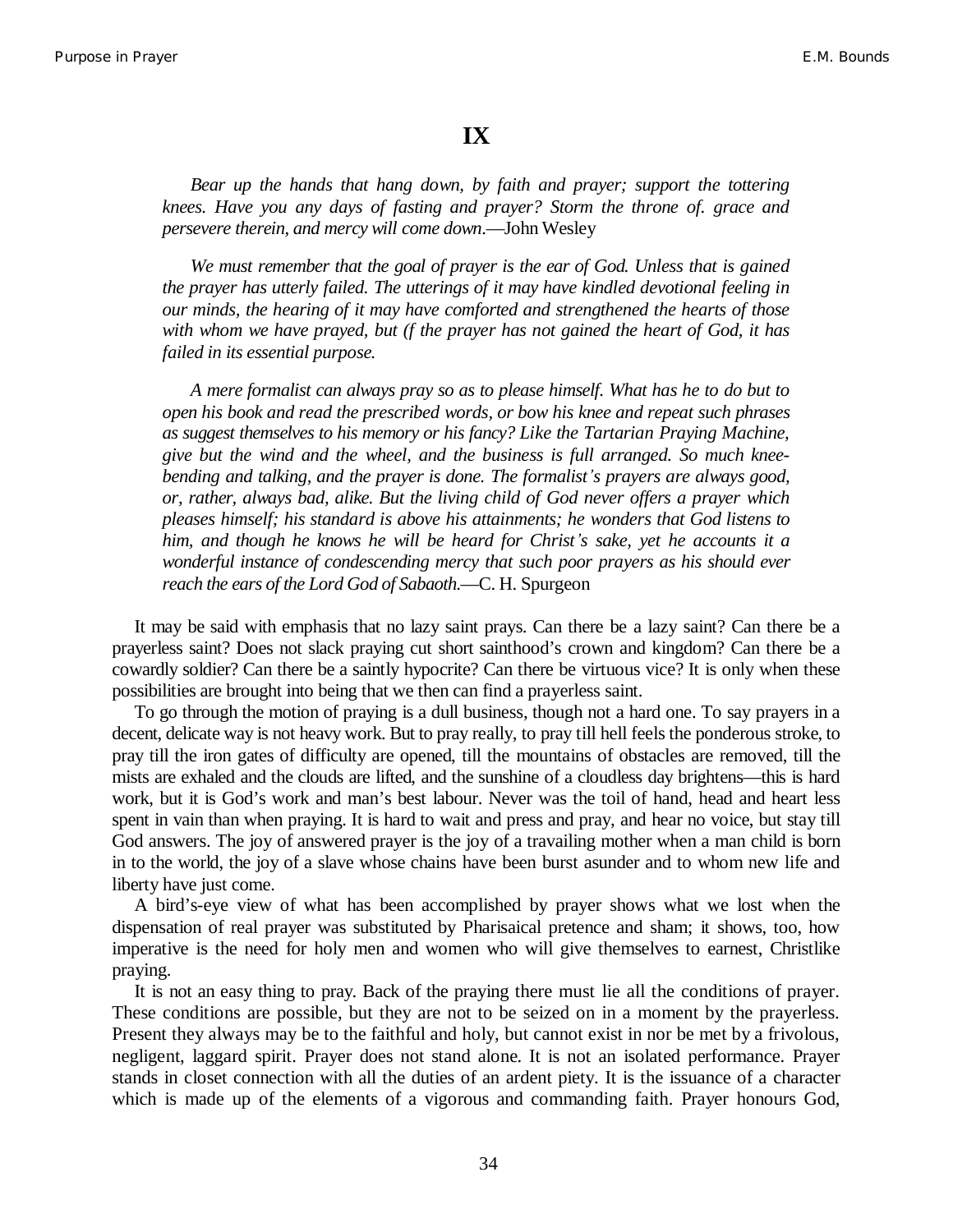acknowledges His being, exalts His power, adores His providence, secures His aid. A sneering half-rationalism cries out against devotion, that it does nothing but pray. But to pray well is to do all things well. If it be true that devotion does nothing but pray, then it does nothing at all. To do nothing but pray fails to do the praying, for the antecedent, coincident, and subsequent conditions of prayer are but the sum of all the energised forces of a practical, working piety.

The possibilities of prayer run parallel with the promises of God. Prayer opens an outlet for the promises, removes the hindrances in the way of their execution, puts them into working order, and secures their gracious ends. More than this, prayer like faith, obtains promises, enlarges their operation, and adds to the measure of their results. God's promises were to Abraham and to his seed, but many a barren womb, and many a minor obstacle stood in the way of the fulfillment of these promises; but prayer removed them all, made a highway for the promises, added to the facility and speediness of their realisation, and by prayer the promise shone bright and perfect in its execution.

The possibilities of prayer are found in its allying itself with the purposes of God, for God's purposes and man's praying are the combination of all potent and omnipotent forces. More than this, the possibilities of prayer are seen in the fact that it changes the purposes of God. It is in the very nature of prayer to plead and give directions. Prayer is not a negation. It is a positive force. It never rebels against the will of God, never comes into conflict with that will, but that it does seek to change God's purpose is evident. Christ said, "The cup which My Father hath given Me shall I not drink it" and yet He had prayed that very night, "If it be possible let this cup pass from Me." Paul sought to change the purposes of God about the thorn in his flesh. God's purposes were fixed to destroy Israel, and the prayer of Moses changed the purposes of God and saved Israel. In the time of the Judges Israel were apostate and greatly oppressed. They repented and cried unto God and He said: "Ye have forsaken Me and served other gods, wherefore I will deliver you no more:" but they humbled themselves, put away their strange gods, and God's "soul was grieved for the misery of Israel," and he sent them deliverance by Jephthah.

God sent Isaiah to say to Hezekiah, "Set thine house in order: for thou shalt die, and not live." and Hezekiah prayed, and God sent Isaiah back to say, "I have heard thy prayer, I have seen thy tears; behold I will add unto thy days fifteen years." "Yet forty days and Nineveh shall be overthrown," was God's message by Jonah. But Nineveh cried mightily to God, and "God repented of the evil that He had said He would do unto them; and He did it not."

The possibilities of prayer are seen from the diverse conditions it reaches and the diverse ends it secures. Elijah prayed over a dead child, and it came to life; Elisha did the same thing; Christ prayed at Lazarus's grave, and Lazarus came forth. Peter kneeled down and prayed beside dead Dorcas, and she opened her eyes and sat up, and Peter presented her alive to the distressed company. Paul prayed for Publius, and healed him. Jacob's praying changed Esau's murderous hate into the kisses of the tenderest brotherly embrace. God gave to Rebecca Jacob and Esau because Isaac prayed for her. Joseph was the child of Rachel's prayers. Hannah's praying gave Samuel to Israel. John the Baptist was given to Elizabeth, barren and past age as she was, in answer to the prayer of Zacharias. Elisha's praying brought famine or harvest to Israel; as he prayed so it was. Ezra's praying carried the Spirit of God in heartbreaking conviction to the entire city of Jerusalem, and brought them in tears of repentance back to God. Isaiah's praying carried the shadow of the sun back ten degrees on the dial of Ahaz.

In answer to Hezekiah's praying an angel slew one hundred and eighty-five thousand of Sennacherib's army in one night. Daniel's praying opened to him the vision of prophecy, helped him to administer the affairs of a mighty kingdom, and sent an angel to shut the lions' mouths. The angel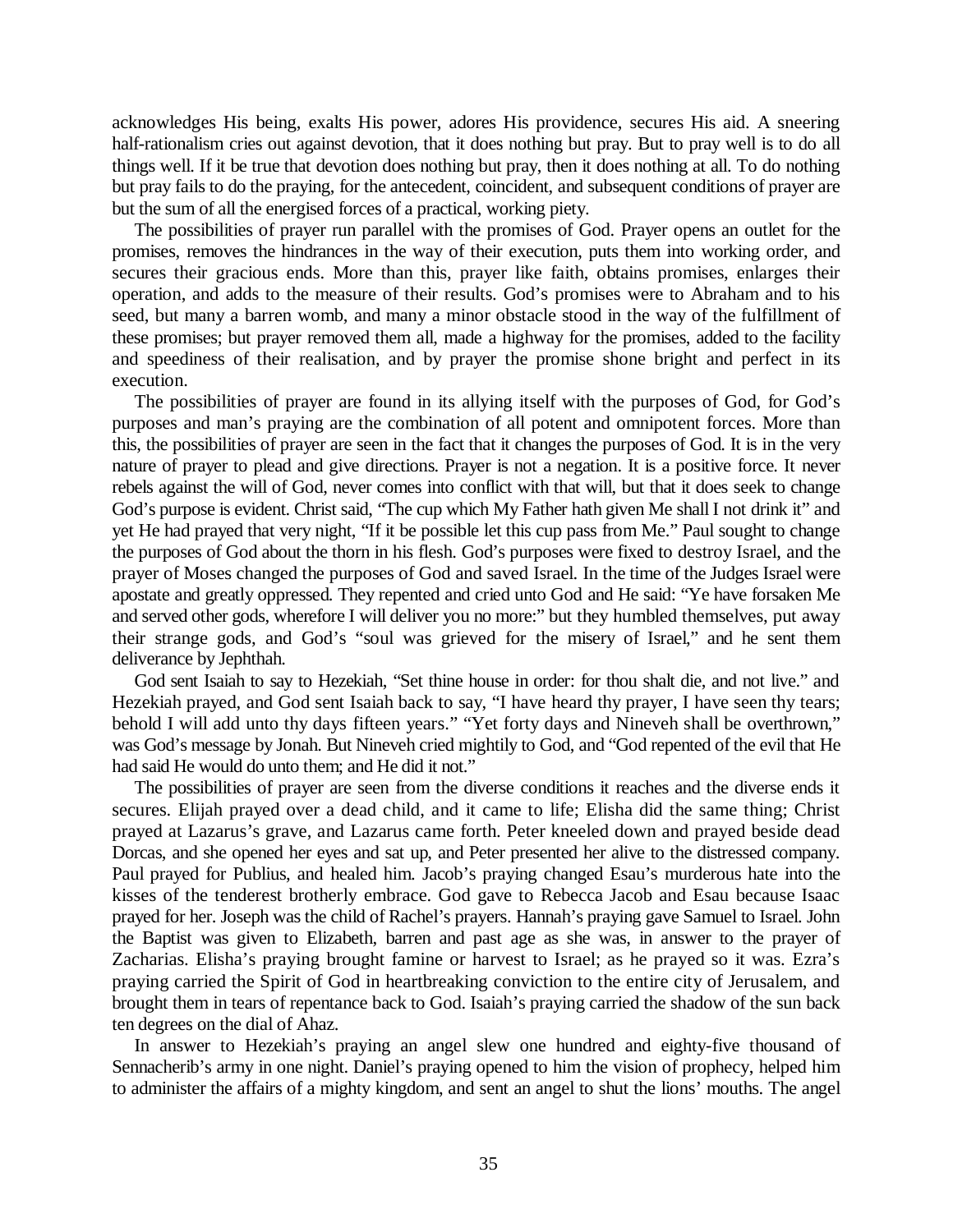was sent to Cornelius, and the Gospel opened through him to the Gentile world, because his "prayers and alms had come up as a memorial before God." "And what shall I more say? for the time would fail me to tell of Gideon, and of Barak, and of Samson, and of Jephthah; of David also, and Samuel, and of the prophets;" of Paul and Peter, and John and the Apostles, and the holy company of saints, reformers, and martyrs, who, through praying, "subdued kingdoms, wrought righteousness, obtained promises, stopped the mouths of lions, quenched the violence of fire, escaped the edge of the sword, out of weakness were made strong, waxed valiant in fight, turned to flight the armies of the aliens."

Prayer puts God in the matter with commanding force: "Ask of Me things to come concerning My sons," says God, "and concerning the work of My hands command ye Me." We are charged in God's Word "always to pray," "in everything by prayer," "continuing instant in prayer," to "pray everywhere," "praying always." The promise is as illimitable as the command is comprehensive. "All things whatsoever ye shall ask in prayer, believing, ye shall receive," "whatever ye shall ask," "if ye shall ask anything." "Ye shall ask what ye will and it shall be done unto you." "Whatsoever ye ask the Father He will give it to you." If there is anything not involved in "All things whatsoever," or not found in the phrase "Ask anything," then these things may be left out of prayer. Language could not cover a wider range, nor involve more fully all *minutia.* These statements are but samples of the allcomprehending possibilities of prayer under the promises of God to those who meet the conditions of right praying.

These passages, though, give but a general outline of the immense regions over which prayer extends its sway. Beyond these the effects of prayer reach and secure good from regions which cannot be traversed by language or thought. Paul exhausted language and thought in praying, but conscious of necessities not covered and realms of good not reached he covers these impenetrable and undiscovered regions by this general plea, "unto Him that is able to do exceeding abundantly above all that we ask or think, according to the power that worketh in us." The promise is, "Call upon Me, and I will answer thee, and show thee great and mighty things, which thou knowest not."

James declares that "the effectual, fervent prayer of a righteous man availeth much." How much he could not tell, but illustrates it by the power of Old Testament praying to stir up New Testament saints to imitate by the fervour and influence of their praying the holy men of old, and duplicate and surpass the power of their praying. Elijah, he says, was a man subject to like passions as we are, and he prayed earnestly that it might not rain: and it rained not on the earth by the space of three years and six months. And he prayed again, and the heaven gave rain, and the earth brought forth her fruit.

In the Revelation of John the whole lower order of God's creation and His providential government, the Church and the angelic world, are in the attitude of waiting on the efficiency of the prayers of the saintly ones on earth to carry on the various interests of earth and heaven. The angel takes the fire kindled by prayer and casts it earthward, "and there were voices, and thunderings, and lightnings, and an earthquake." Prayer is the force which creates all these alarms, stirs, and throes. "Ask of Me," says God to His Son, and to the Church of His Son, "and I shall give Thee the nations for Thine inheritance and the uttermost parts of the earth for Thine possessions."

The men who have done mighty things for God have always been mighty in prayer, have well understood the possibilities of prayer, and made most of the possibilities. The Son of God, the first of all and the mightiest of all, has shown us the all-potent and far-reaching possibilities of prayer. Paul was might for God because he knew how to use, and how to get others to use, the mighty spiritual forces of prayer.

The seraphim, burning, sleepless, adoring, is the figure of prayer. It is resistless in its ardour, devoted and tireless. There are hindrances to prayer that nothing but pure, intense flame can surmount. There are toils and outlays and endurance which nothing but the strongest, most ardent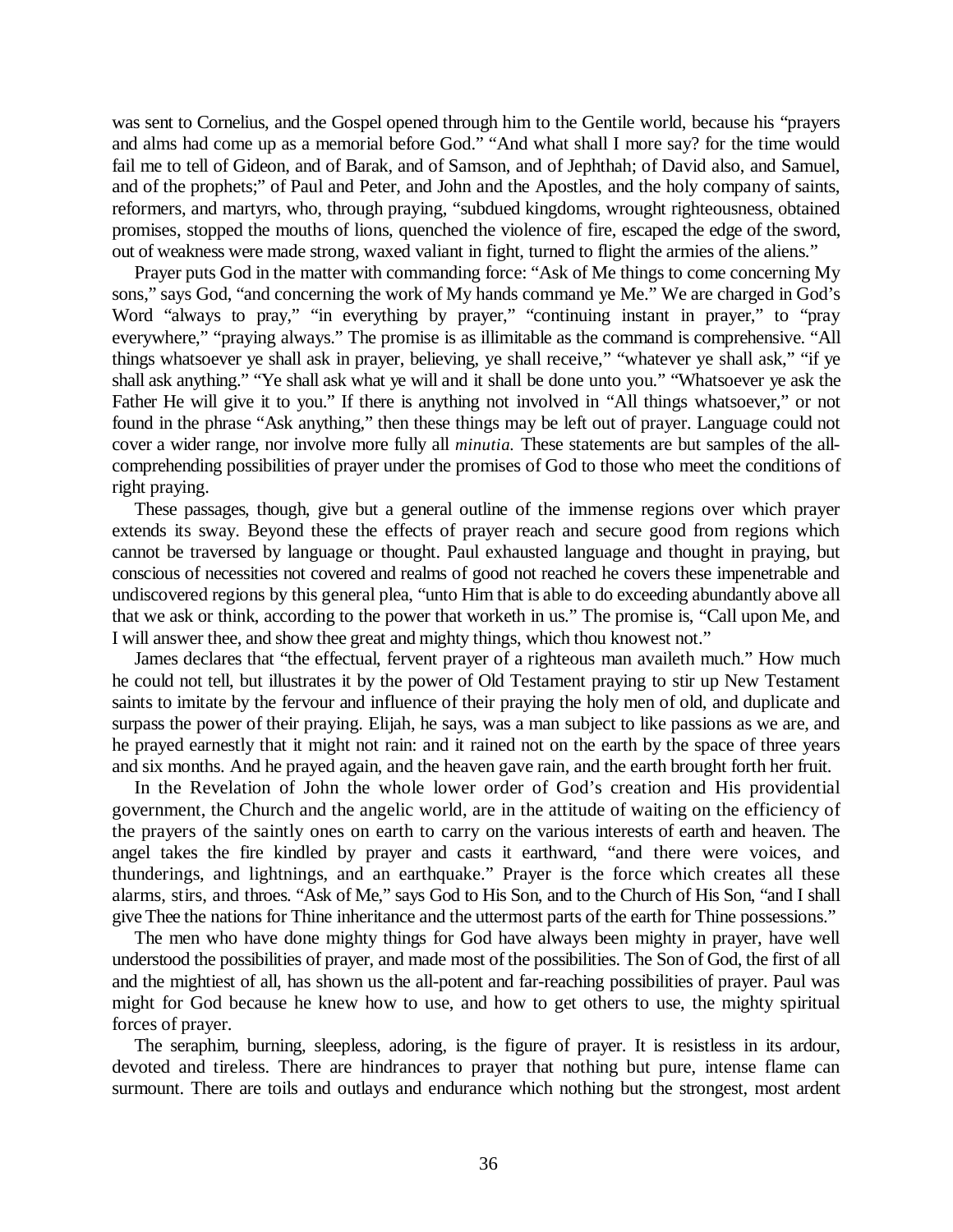flame can abide. Prayer may be low-tongued, but it cannot be cold-tongued. Its words may be few, but they must be on fire. Its feelings may not be impetuous, but they must be white with heat. It is the effectual, fervent prayer that influences God.

God's house is the house of prayer; God's work is the work of prayer. It is the zeal for God's house and the zeal for God's work that makes God's house glorious and His work abide.

When the prayer-chambers of saints are closed or are entered casually or coldly, then Church rulers are secular, fleshly, materialised; spiritual character sinks to a low level, and the ministry becomes restrained and enfeebled.

When prayer falls, the world prevails. When prayer fails the Church loses its Divine characteristics, its Divine power; the Church is swallowed up by a proud ecclesiasticism, and the world scoffs at its obvious impotence.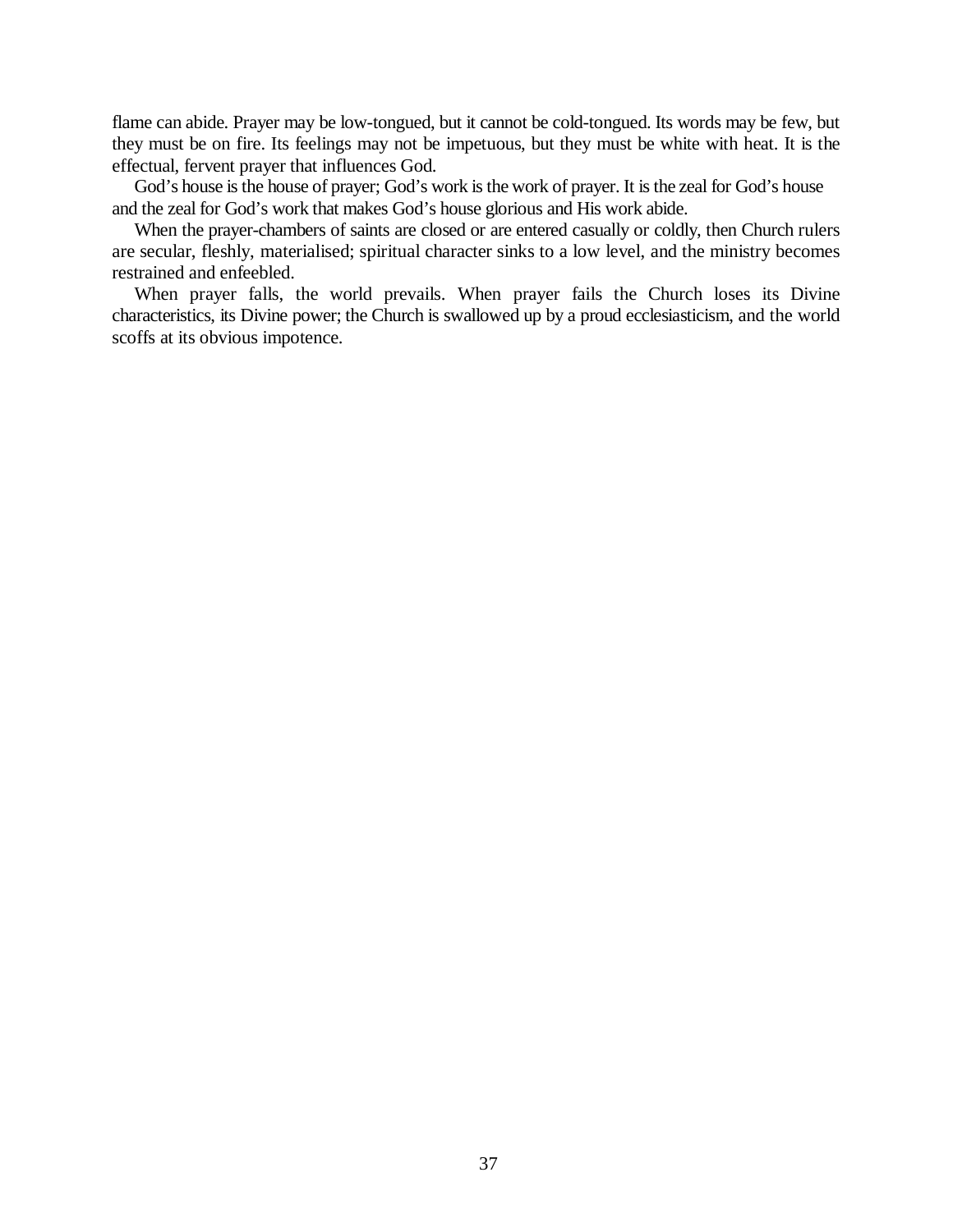## **X**

#### *I look upon all the four Gospels as thoroughly genuine, for there is in them the reflection of a greatness which emanated from the person of Jesus and which was of as Divine a kind as ever was seen on earth*.—Goethe

There are no possibilities, no necessity for prayerless praying, a heartless performance, a senseless routine, a dead habit, a hasty, careless performance—it justifies nothing. Prayerless praying has no life, gives no life, is dead, breathes out death. Not a battle-axe but a child's toy, for play not for service. Prayerless praying does not come up to the importance and aims of a recreation. Prayerless praying is only a weight, an impediment in the hour of struggle, of intense conflict, a call to retreat in the moment of battle and victory.

Why do we not pray? What are the hindrances to prayer? This is not a curious nor trivial question. It goes not only to the whole matter of our praying, but to the whole matter of our religion. Religion is bound to decline when praying is hindered. That which hinders praying, hinders religion. He who is too busy to pray will be too busy to live a holy life.

Other duties become pressing and absorbing and crowd out prayer. Choked to death, would be the coroner's verdict in many cases of dead praying, if an inquest could be secured on this dire, spiritual calamity. This way of hindering prayer becomes so natural, so easy, so innocent that it comes on us all unawares. If we will allow our praying to be crowded out, it will always be done. Satan had rather we let the grass grow on the path to our prayer-chamber than anything else. A dosed chamber of prayer means gone out of business religiously or what is worse, made an assignment and carrying on our religion in some other name than God's and to somebody else's glory. God's glory is only secured in the business of religion by carrying that religion on with a large capital of prayer. The apostles understood this when they declared that their time must not be employed in even the sacred duties of alms-giving; they must give themselves, they said, "continually to prayer and to the ministry of the Word," prayer being put first with them and the ministry of the Word having its efficiency and life from prayer.

The process of hindering prayer by crowding out is simple and goes by advancing stages. First, prayer is hurried through. Unrest and agitation, fatal to all devout exercises, come in. Then the time is shortened, relish for the exercise palls. Then it is crowded into a corner and depends on the fragments of time for its exercise. Its value depreciates. The duty has lots its importance. It no longer commands respect nor brings benefit. It has fallen out of estimate, out of heart, out of the habits, out of the life. We cease to pray and cease to live spiritually.

There is no stay to the desolating floods of worldliness and business and cares, but prayer. Christ meant this when He charged us to watch and pray. There is no pioneering corps for the Gospel but prayer. Paul knew that when he declared that "night and day he prayed exceedingly that we might see your face and might perfect that which is lacking in your faith." There is no arriving at a high state of grace without much praying and no staying in those high altitudes without great praying. Epaphras knew this when he "laboured fervently in prayers" for the Colossian Church, "that they might stand perfect and complete in all the will of God."

The only way to preserve our praying from being hindered is to estimate prayer at its true and great value. Estimate it as Daniel did, who, when he "knew that the writing was signed he went into his house, and his windows being opened to Jerusalem, he kneeled upon his knees three times a day and prayed and gave thanks before his God as he did aforetime." Put praying into the high values as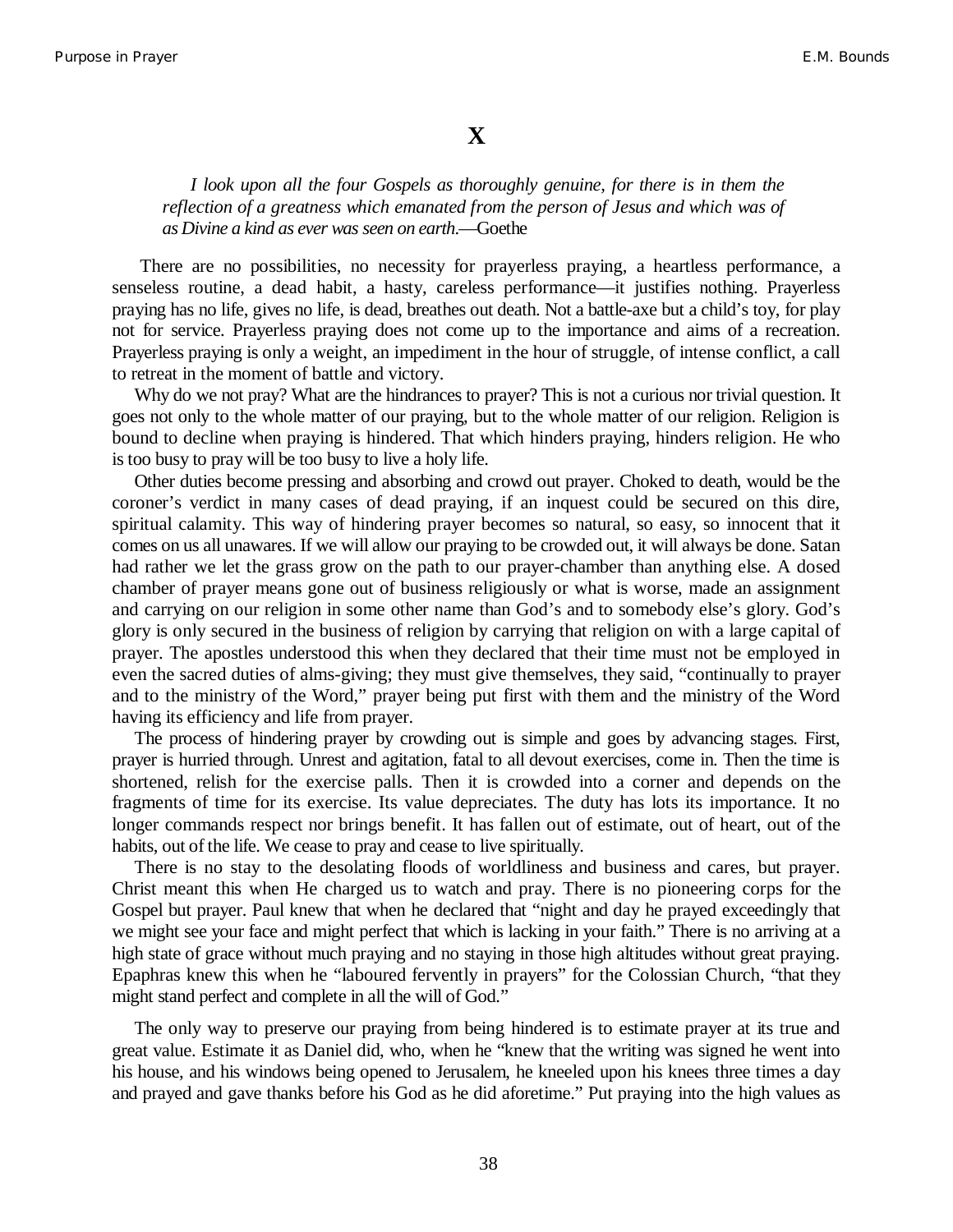Daniel did, above place, honour, ease, wealth, life. Put praying into the habits as Daniel did. "As he did aforetime," has much in it to give firmness and fidelity in the hour of trial; much in it to remove hindrances and master opposing circumstances.

One of Satan's wiliest tricks is to destroy the best by the good. Business and other duties are good, but we are so filled with these that they crowd out and destroy the best. Prayer holds the citadel for God, and if Satan can by any means weaken prayer he is a gainer so far, and when prayer is dead the citadel is taken. We must keep prayer as the faithful sentinel keeps guard, with sleepless vigilance. We must not keep it half-starved and feeble as a baby, but we must keep it in giant strength. Our prayerchamber should have our freshest strength, our calmest time, its hours unfettered, without obtrusion, without haste. Private place and plenty of time are the life of prayer. "To kneel upon our knees three times a day and pray and give thanks before God as we did aforetime," is the very heart and soul of religion, and makes men, like Daniel, of "an excellent spirit," "greatly beloved in heaven."

The greatness of prayer, involving as it does the whole man, in the intensest form, is not realised without spiritual discipline. This makes it hard work, and before this exacting and consuming effort our spiritual sloth or feebleness stands abashed.

The simplicity of prayer, its child-like elements form a great obstacle to true praying. Intellect gets in the way of the heart. The child spirit only is the spirit of prayer. It is no holiday occupation to make the man a child again. In song, in poetry, in memory he may wish himself a child again, but in prayer he must be a child again in reality. At his mother's knee, artless, sweet, intense, direct, trustful. With no shade of doubt, no temper to be denied. A desire which burns and consumes which can only be voiced by a cry. It is no easy work to have this child-life spirit of prayer.

If praying were but an hour in the closet, difficulties would face and hinder even that hour, but praying is the whole life preparing for the closet. How difficult it is to cover home and business, all the sweets and all the bitters of life, with the holy atmosphere of the closet! A holy life is the only preparation for prayer. It is just as difficult to pray, as it is to live a holy life. In this we find a wall of exclusion built around our closets; men do not love holy praying, because they do not love and will not do holy living. Montgomery sets forth the difficulties of true praying when he declares the sublimity and simplicity of prayer.

Prayer is the simplest form of speech

That infant lips can try.

Prayer is the sublimest strains that reach

The Majesty on high.

This is not only good poetry, but a profound truth as to the loftiness and simplicity of prayer. There are great difficulties in reaching the exalted, angelic strains of prayer. The difficulty of coming down to the simplicity of infant lips is not much less.

Prayer in the Old Testament is called wrestling. Conflict and skill, strenuous, exhaustive effort are involved. In the New Testament we have the terms striving, labouring fervently, fervent, effectual, agony, all indicating intense effort put forth, difficulties overcome. We, in our praises sing out—

"What various hindrances we meet

In coming to a mercy seat."

We also have learned that the gracious results secured by prayer are generally proportioned to the outlay in removing the hindrances which obstruct our soul's high communion with God.

Christ spake a parable to this end, that men ought always to pray and not faint. The parable of the importunate widow teaches the difficulties in praying, how they are to be surmounted, and the happy results which follow from valorous praying. Difficulties will always obstruct the way to the closet as long as it remains true,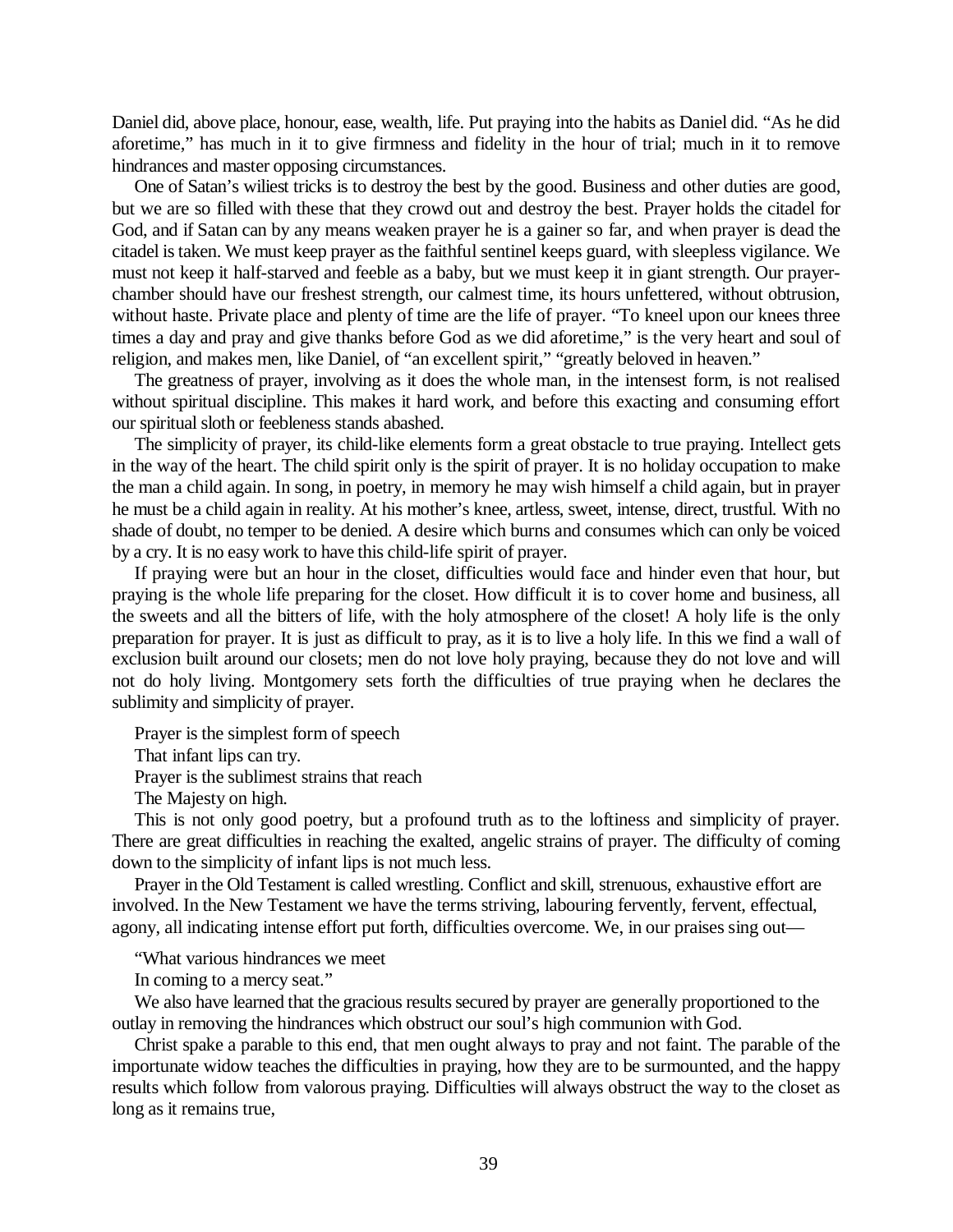"That Satan trembles when he sees

The weakest saint upon his knees."

Courageous faith is made stronger and purer by mastering difficulties. These difficulties but couch the eye of faith to the glorious prize which is to be won by the successful wrestler in prayer. Men must not faint in the contest of prayer, but to this high and holy work they must give themselves, defying the difficulties in the way, and experience more than an angel's happiness in the results. Luther said: "To have prayed well is to have studied well." More than that, to have prayed well is to have fought well. To have prayed well is to have lived well. To pray well is to die well.

Prayer is a rare gift, not a popular, ready gift. Prayer is not the fruit of natural talents; it is the product of faith, of holiness, of deeply spiritual character. Men learn to. pray as they learn to love. Perfection in simplicity, in humility in faith—these form its chief ingredients. Novices in these graces are not adepts in prayer. It cannot be seized upon by untrained hands; graduates in heaven's highest school of art can alone touch its finest keys, raise its sweetest, highest notes. Fine material, free finish are requisite. Master workmen are required, for mere journeymen cannot execute the work of prayer.

The spirit of prayer should rule our spirits and our conduct. The spirit of the prayer-chamber must control our lives or the closet hour will be dull and sapless. Always praying in spirit; always acting in the spirit of praying; these make our praying strong. The spirit of every moment is that which imparts strength to the closet communion. It is what we are out of the closet gives victory or brings defeat to the closet. If the spirit of the world prevails in our non-closet hours, the spirit of the world will prevail in our closet hours, and that will be a vain and idle farce.

We must live for God out of the closet if we would meet God in the closet. We must bless God by praying lives if we would have God's blessing in the closet. We must do God's will in our lives if we would have God's ear in the closet. We must listen to God's voice in public if we would have God listen to our voice in private. God must have our hearts out of the closet, if we would have God's presence in the closet. If we would have God in the closet, God must have us out of the closet. There is no way of praying to God, but by living to God. The closet is not a confessional, simply, but the hour of holy communion and high and sweet intercourse and of intense intercession..

Men would pray better if they lived better. They would get more from God if they lived more obedient and well pleasing to God. We would have more strength and time for the Divine work of intercession if we did not have to expend so much strength and time settling up old scores and paying our delinquent taxes. Our spiritual liabilities are so greatly in excess of our spiritual assets that our closet time is spent in taking out a decree of bankruptcy instead of being the time of great spiritual wealth for us and for others. Our closets are too much like the sign, "Closed for Repairs."

John said of primitive Christian praying, "Whatsoever we ask we receive of Him, because we keep His commandments and do those things which are pleasing in His sight." We should note what illimitable grounds were covered, what illimitable gifts were received by their strong praying: "Whatsoever"—how comprehensive the range and reception of mighty praying; how suggestive the reasons for the ability to pray and to have prayers answered. Obedience, but more than mere obedience, doing the things which please God well. They went to their closets made strong by their strict obedience and loving fidelity to God in their conduct. Their lives were not only true and obedient, but they were thinking about things above obedience, searching for and doing things to make God glad. These can come with eager step and radiant countenance to meet their Father in the closet, not simply to be forgiven, but to be approved and to receive.

It makes much difference whether we come to God as a criminal or a child; to be pardoned or to be approved; to settle scores or to be embraced; for punishment or for favour. Our praying to be strong must be buttressed by holy living. The name of Christ must be honoured by our lives before it will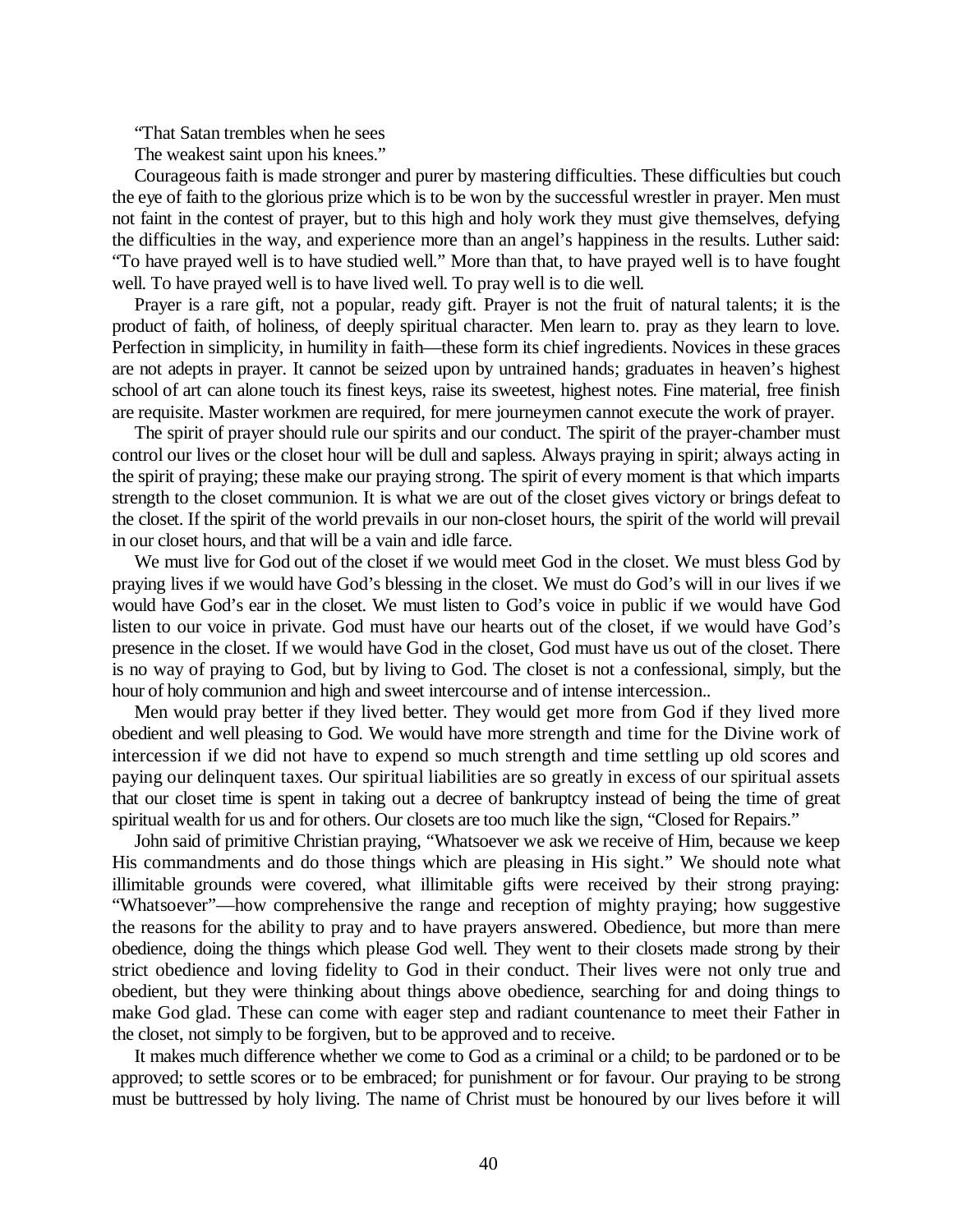honour our intercessions. The life of faith perfects the prayer of faith.

Our lives not only give colour to our praying, but they give body to it as well. Bad living makes bad praying. We pray feebly because we live feebly. The stream of praying cannot rise higher than the fountain of living. the closet force is made up of the energy which flows from the confluent streams of living. The feebleness of living throws its faintness into closet homes. We cannot talk to God strongly when we have not lived for God strongly. The closet cannot be made holy to God when the life has not been holy to God. The Word of God emphasises our conduct as giving value to our praying. "Then shalt thou call and the Lord shalt answer, Thou shalt cry and He shall say, Here I am. If thou take away from the midst of thee the yoke, the putting forth the finger, and speaking vanity."

Men are to pray "lifting up holy hands without wrath and doubting." We are to pass the time of our sojourning here in fear if we would call on the Father. We cannot divorce praying from conduct. "Whatsoever we ask we receive of Him because we keep His commandments and do those things that are pleasing in His sight." "Ye ask and receive not because ye ask amiss that ye may consume it upon your lusts." the injunction of Christ, "Watch and pray," is to cover and guard conduct that we may come to our closets with all the force secured by a vigilant guard over our lives.

Our religion breaks down oftenest and most sadly in our conduct. Beautiful theories are marred by ugly lives. The most difficult as well as the most impressive point in piety is to live it. Our praying suffers as much as our religion from bad living. Preachers were charged in primitive times to preach by their lives or preach not at all. So Christians everywhere ought to be charged to pray by their lives or pray not at all. Of course, the prayer of repentance is acceptable. But repentance means to quit doing wrong and learn to do well. A repentance which does not produce a change in conduct is a sham. Praying which does not result in pure conduct is a delusion. We have missed the whole office and virtue of praying if it does not rectify conduct. It is in the very nature of things that we must quit praying or quit bad conduct. Cold, dead praying may exist with bad conduct, but cold, dead praying is no praying in God's esteem. Our praying advances in power as it rectifies the life. A life growing in its purity and devotion will be a more prayerful life.

The pity is that so much of our praying is without object or aim. It is without purpose. How much praying there is by men and women who never abide in Christ—hasty praying, sweet praying full of sentiment, pleasing. praying, but not backed by a life wedded to Christ. Popular praying! How much of this praying is from unsanctified hearts and unhallowed lips! Prayers spring into life under the influence of some great excitement, by some pressing emergency, through some popular clamour, some great peril. But the conditions of prayer are not there. We rush into God's presence and try to link Him—to our cause, inflame Him with our passions, move Him—by our peril. All things are to be prayed for—but with clean hands, with absolute deference to God's will and abiding in Christ. Prayerless praying by lips and hearts untrained to prayer, by lives out of harmony with Jesus Christ; prayerless praying, which has the form and motion of prayer but is without the true heart of prayer, never moves God to an answer. It is of such praying that James says: "Ye have not because ye ask not; ye ask and receive not, because ye ask amiss."

The two great evils—not asking, and asking in a wrong way. Perhaps the greater evil is wrong asking, for it has in it the show of duty done, of praying when there has been no praying—a deceit, a fraud, a sham. The times of the most praying are not really the times of the best praying. The Pharisees prayed much, but they were actuated by vanity; their praying was the symbol of their hypocrisy by which they made God's house of prayer a den of robbers. Theirs was praying on state occasions—mechanical, perfunctory, professional, beautiful in words, fragrant in sentiment, well ordered, well received by the ears that heard, but utterly devoid of every element of real prayer.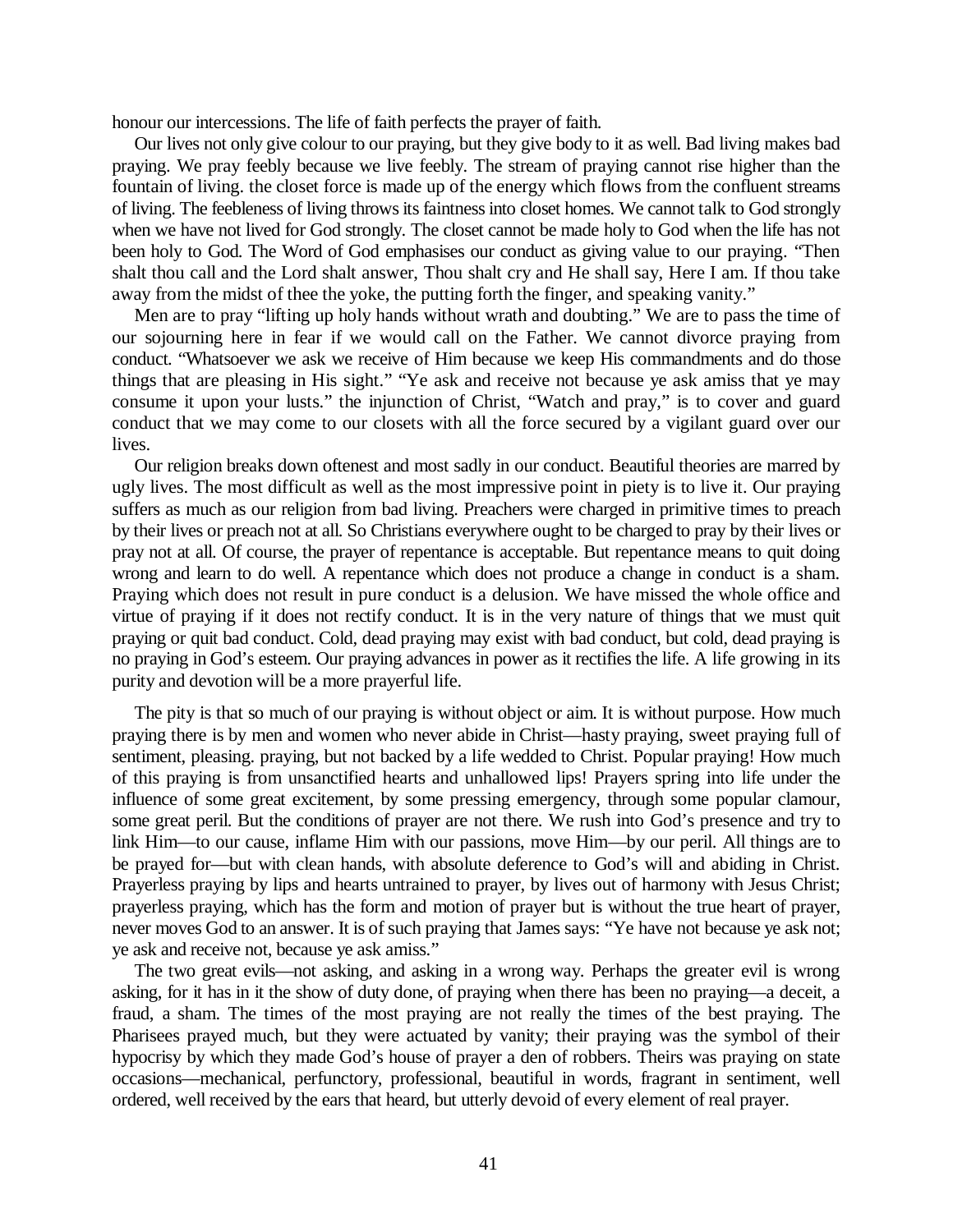The conditions of prayer are well ordered and clear—abiding in Christ; in His name. One of the first necessities, if we are to grasp the infinite possibilities of prayer, is to get rid of prayerless praying. It is often beautiful in words and in execution; it has the drapery of prayer in rich and costly form, but it lacks the soul of praying. We fall so easily into the habit of prayerless service, of merely filling a programme.

If men only prayed on all occasions and in every place where they go through the motion! If there were only holy inflamed hearts back of all these beautiful words and gracious forms! If there were always uplifted hearts in these erect men who are uttering flawless but vain words before God! If there were always reverent bended hearts when bended knees are uttering words before God to please men's ears!

There is nothing that will preserve the life of prayer; its vigour, sweetness, obligations, seriousness and value, so much as a deep conviction that prayer is an approach to God, a pleading with God, an asking of God. Reality will then be in it; reverence will then be in the attitude, in the place, and in the air. Faith will draw, kindle and open. Formality and deadness cannot live in this high and all-serious home of the soul.

Prayerless praying lacks the essential element of true praying; it is not based on desire, and is devoid of earnestness and faith. Desire burdens the chariot of prayer, and faith drives its wheels. Prayerless praying has no burden, because no sense of need; no ardency, because none of the vision, strength, or glow of faith. No mighty pressure to prayer, no holding on to God with the deathless, despairing grasp, "I will not let Thee go except Thou bless me." No utter self-abandon, lost in the throes of a desperate, pertinacious, and consuming plea: "Yet now if Thou wilt forgive their sin—if not, blot me, I pray Thee, out of Thy book;" or "Give me Scotland, or I die." Prayerless praying stakes nothing on the issue, for it has nothing to stake. It comes with empty hands, indeed, but they are listless hands as well as empty. They have never learned the lesson of empty hands clinging to the cross; this lesson to them has no form nor comeliness.

Prayerless praying has no heart in its praying. The lack of heart deprives praying of its reality, and makes it an empty and unfit vessel. Heart, soul, life must be in our praying; the heavens must feel the force of our crying, and must be brought into oppressed sympathy for our bitter and needy state, A need that oppresses us, and has no relief but in our crying to God, must voice our praying.

Prayerless praying is insincere. It has no honesty at heart. We name in words what we do not want in heart. Our prayers give formal utterance to the things for which our hearts are not only not hungry, but for which they really have no taste. We once heard an eminent and saintly preacher, now in heaven, come abruptly and sharply on a congregation that had just risen from prayer, with the question and statement, "What did you pray for? If God should take hold of you and shake you, and demand what you prayed for, you could not tell Him to save your life what the prayer was that has just died from your lips." So it always is, prayerless praying has neither memory nor heart. A mere form, a heterogeneous mass, an insipid compound, a mixture thrown together for sound and to fill up, but with neither heart nor aim, is prayerless praying. A dry routine, a dreary drudge, a dull and heavy task is this prayerless praying.

But prayerless praying is much worse than either task or drudge, it divorces praying from living; it utters its words against the world, but with heart and life runs into the world; it prays for humility, but nurtures pride; prays for self-denial, while indulging the flesh. Nothing exceeds in gracious results true praying, but better not to pray at all than to pray prayerless prayers, for they are but sinning, and the worst of sinning is to sin on our knees.

The prayer habit is a good habit, but praying by dint of habit only is a very bad habit. This kind of praying is not conditioned after God's order, nor generated by God's power. It is not only a waste, a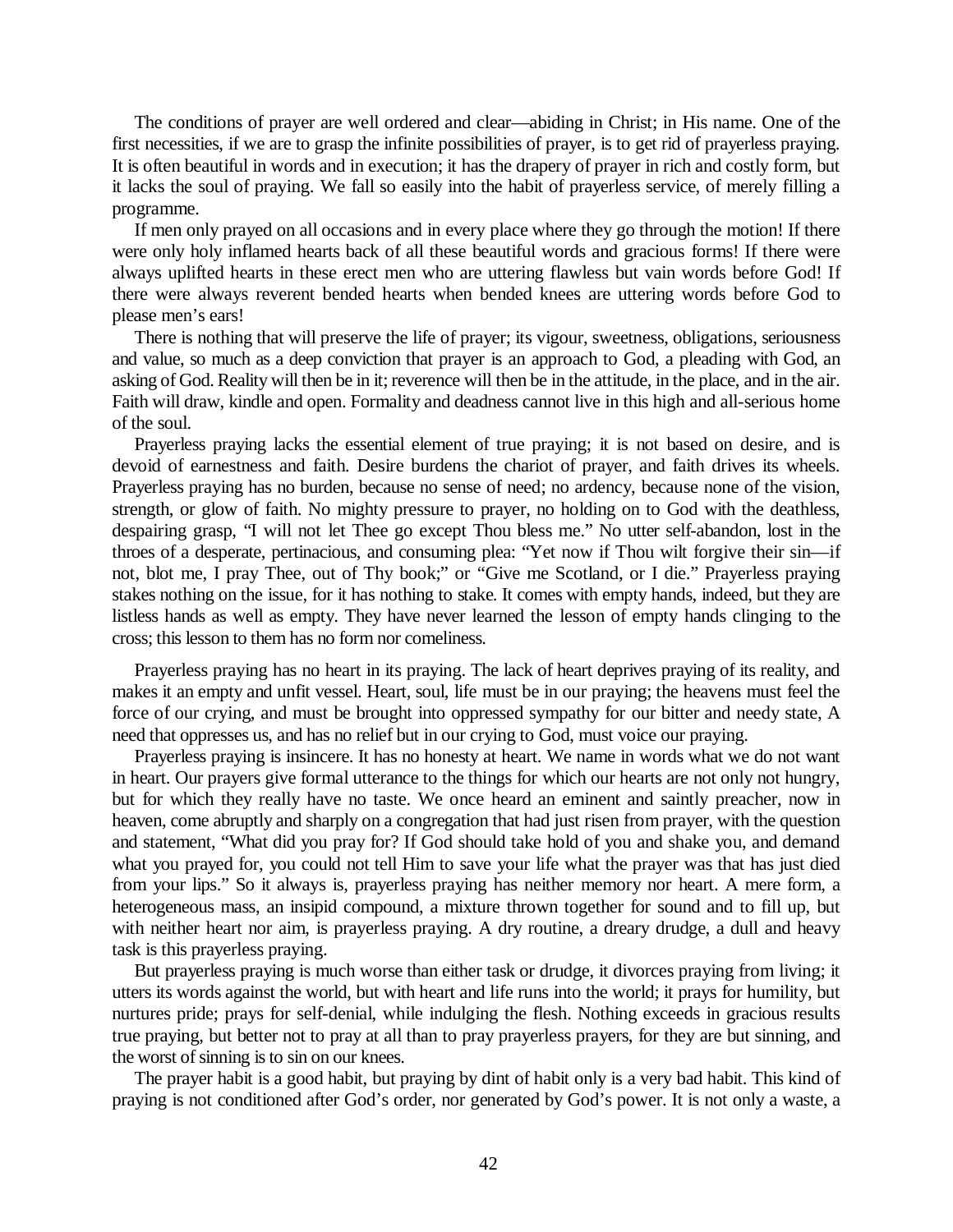perversion, and a delusion, but it is a prolific source of unbelief. Prayerless praying gets no results. God is not reached, self is not helped. It is better not to pray at all than to secure no results from praying. Better for the one who prays, better for others. Men hear of the prodigious results which are to be secured by prayer: the matchless good promised in God's Word to prayer. These keen-eyed worldlings or timid little faith ones mark the great discrepancy between the results promised and results realised, and are led necessarily to doubt the truth and worth of that which is so big in promise and so beggarly in results. Religion and God are dishonoured, doubt and unbelief are strengthened by much asking and no getting.

In contrast with this, what a mighty force prayerful praying is. Real prayer helps God and man. God's Kingdom is advanced by it. The greatest good comes to man by it. Prayer can do anything that God can do. The pity is that we do not believe this as we ought, and we do not put it to the test.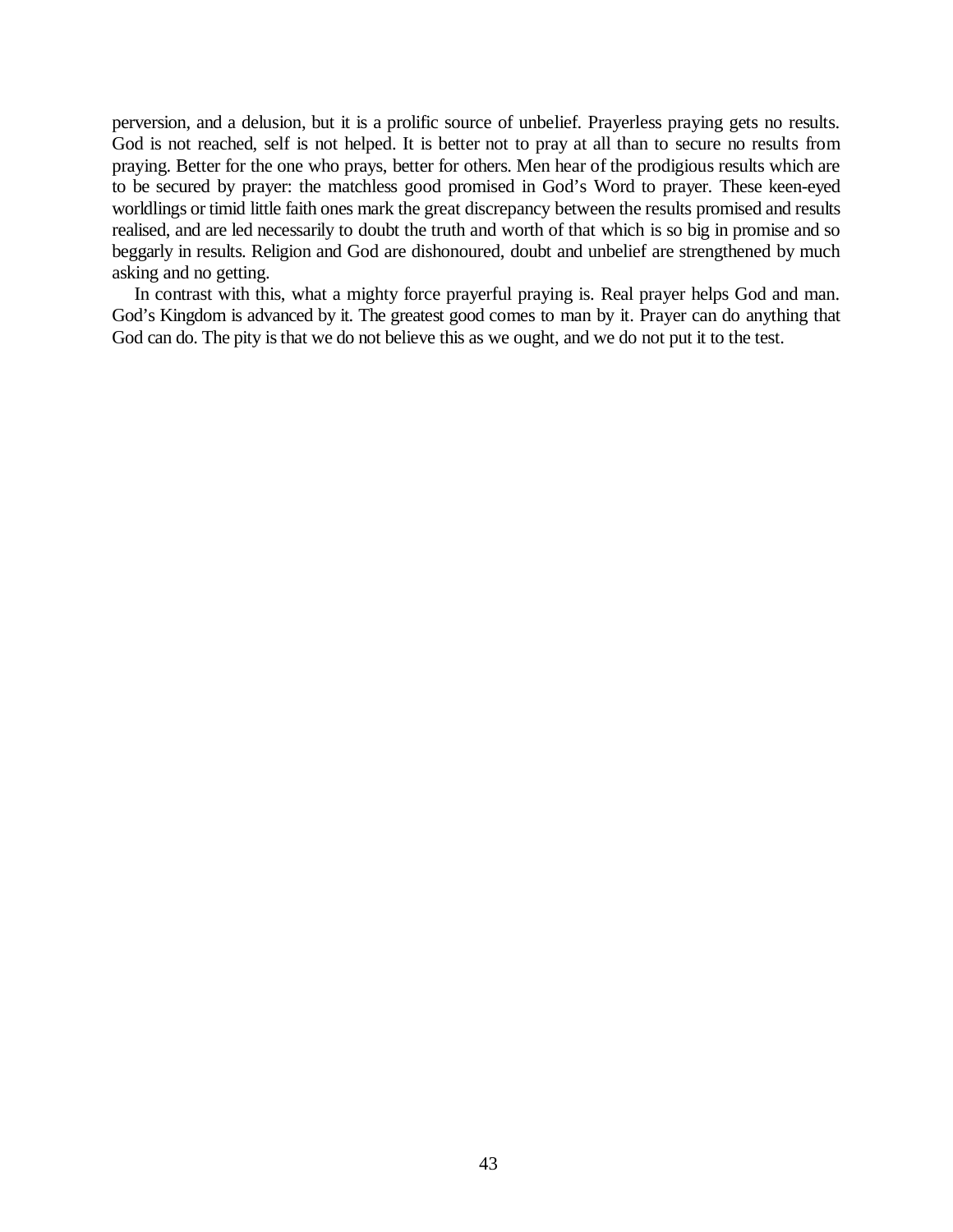#### **XI**

*The deepest need of the Church today is not for any material or external thing, but the deepest need is spiritual. Prayerless work will never bring in the kingdom. We neglect to pray in the prescribed way. We seldom enter the closet and shut the door for a season of prayer. Kingdom interests are pressing on us thick and fast and we must pray. Prayerless giving will never evangelise the world*.—Dr. A. J. Gordon

*The great subject of prayer, that comprehensive need of the Christian¶s life, is intimately bound up in the personal fulness of the Holy Spirit. It is "by the One Spirit we have access unto the Father´ (Eph. 2:18), and by the same Spirit, having entered the audience chamber through the ³new and living way,´ we are enabled to pray in the will of God (Rom. 8:15, 26-27; Gal. 4:6; Eph. 6:18; Jude 20-21).*

*Here is the secret of prevailing prayer, to pray under a direct inspiration of the Holy Spirit, whose petitions for us and through us are always according to the Divine purpose, and hence certain of answer. ³Praying in the Holy Ghost´ is but co-operating with the will of God, and such prayer is always victorious. How many Christians there are who cannot pray, and who seek by effort, resolve, joining prayer circles, etc., to cultivate in themselves the ³holy art of intercession,´ and all to no purpose. Here for them and for all is the only secret of a real prayer life*— "Be filled with the Spirit,<sup>"</sup> who *is "the Spirit of grace and supplication.* "—Rev. J. Stuart Holden, M.A.

The preceding chapter closed with the statement that prayer can do anything that God can do. It is a tremendous statement to make, but it is a statement borne out by history and experience. If we are abiding in Christ—and if we abide in Him we are living in obedience to His holy will—and approach God in His name, then there lie open before us the infinite resources of the Divine treasurehouse.

The man who truly prays gets from God many things denied to the prayerless man. The aim of all real praying is to get the thing prayed for, as the child's cry for bread has for its end the getting of bread. This view removes prayer clean out of the sphere of religious performances. Prayer is not acting a part or going through religious motions. Prayer is neither official nor formal nor ceremonial, but direct, hearty, intense. Prayer is not religious work which must be gone through, and avails because well done. Prayer is the helpless and needy child crying to the compassion of the Father's heart and the bounty and power of a Father's hand. The answer is as sure to come as the Father's heart can be touched and the Father's hand moved.

The object of asking is to receive. The aim of seeking is to find. The purpose of knocking is to arouse attention and get in, and this is Christ's iterated and reiterated asseveration that the prayer without doubt will be answered, its end without doubt secured. Not by some round-about way, but by getting the very thing asked for.

The value of prayer does not lie in the number of prayers, or the length of prayers, but its value is found in the great truth that we are privileged by our relations to God to unburden our desires and make our requests known to God, and He will relieve by granting our petitions. The child asks because the parent is in the habit of granting the child's requests. As the children of God we need something and we need it badly, and we go to God for it. Neither the Bible nor the child of God knows anything of that half-infidel declaration, that we are to answer our own prayers. God answers prayer. The true Christian does not pray to stir himself up, but his prayer is the stirring up of himself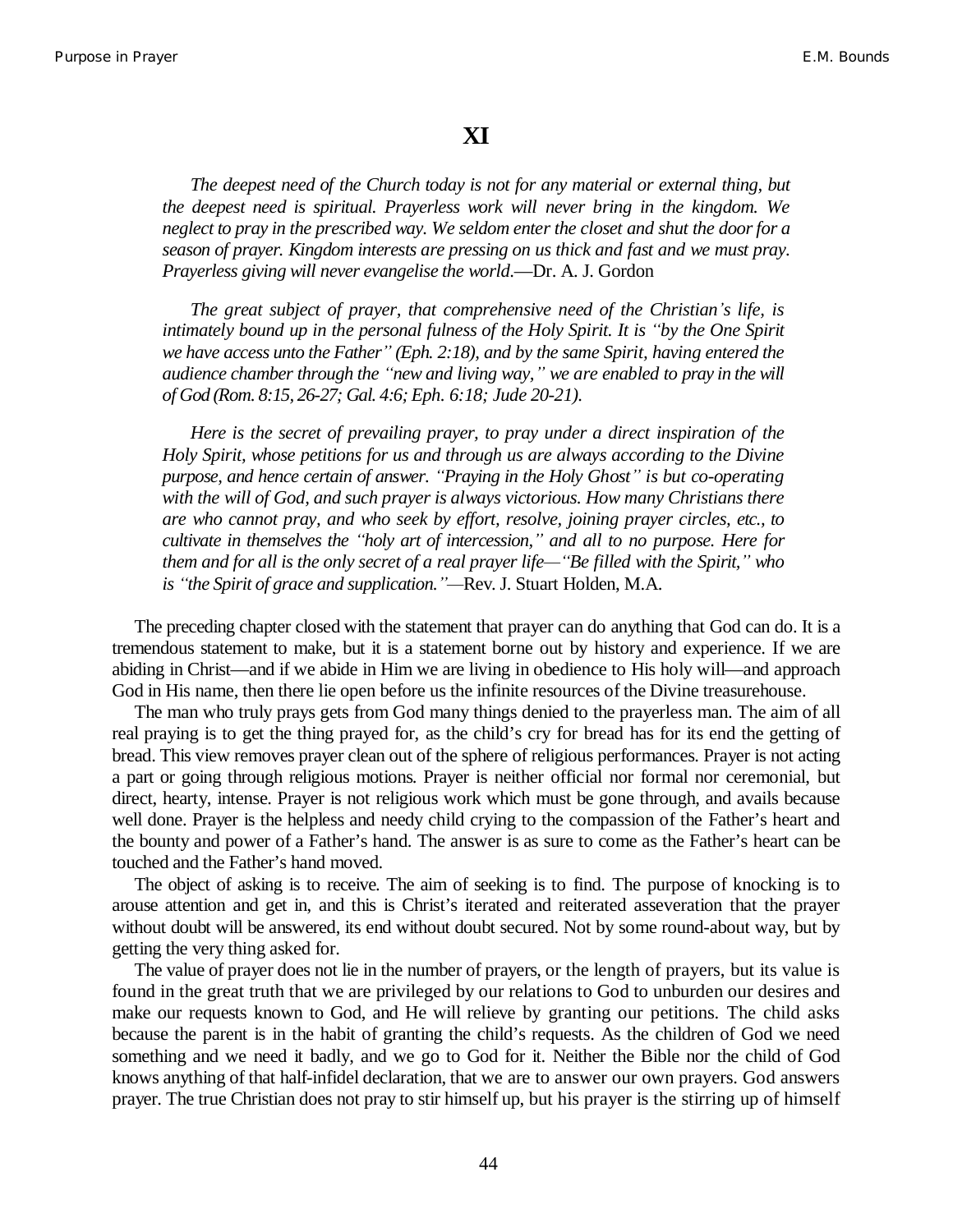to take hold of God. The heart of faith knows nothing of that specious scepticism which stays the steps of prayer and chills its ardour by whispering that prayer does not affect God.

D. L. Moody used to tell a story of a little child whose father and mother had died, and who was taken into another family. The first night she asked whether she could pray as she used to do. They said: "Oh, yes!" So she knelt down and prayed as her mother had taught her; and when that was ended, she added a little prayer of her own: "O God, make these people as kind to me as father and mother were." Then she paused and looked up, as if expecting the answer, and then added: "Of course you will." How sweetly simple was that little one's faith! She expected God to answer and "do," and "of course" she got her request, and that is the spirit in which God invites us to approach Him.

In contrast to that incident is the story told of the quaint Yorkshire class leader, Daniel Quorm, who was visiting a friend. One forenoon he came to the friend and said, "I am sorry you have met with such a great disappointment."

"Why, no," said the man, "I have not met with any disappointment." "Yes,"

said Daniel, "you were expecting something remarkable today." "What do you mean?" said the friend.

"Why you prayed that you might be kept sweet and gentle all day long. And, by the way things have been going, I see you have been greatly disappointed."

"Oh," said the man, "I thought you meant something particular."

Prayer is mighty in its operations, and God never disappoints those who put their trust and confidence in Him. They may have to wait long for the answer, and they may not live to see it, but the prayer of faith never misses its object.

"A friend of mine in Cincinnati had preached his sermon and sank back in his chair, when he felt impelled to make another. appeal," says Dr. J. Wilbur Chapman. "A boy at the back of the church lifted his hand. My friend left the pulpit and went down to him, and said, 'Tell me about yourself.' The boy said, 'I live in New York. I am a prodigal. I have disgraced my father's name and broken my mother's heart. I ran away and told them I would never come back until I became a Christian or they brought me home dead.' That night there went from Cincinnati a letter telling his father and mother that their boy had turned to God.

"Seven days later, in a black-bordered envelope, a reply came which read: 'My dear boy, when I got the news that you had received Jesus Christ the sky was overcast; your father was dead.' Then the letter went on to tell how the father had prayed for his prodigal boy with his last breath, and concluded, 'You are a Christian tonight because your old father would not let you go.'"

A fourteen-year-old boy was given a task by his father. It so happened that a group of boys came along just then and wiled the boy away with them, and so the work went undone. But the father came home that evening and said, "Frank, did you do the work that I gave you?" "Yes, sir," said Frank. He told an untruth, and his father knew it, but said nothing. It troubled the boy, but he went to bed as usual. Next morning his mother said to him, "Your father did not sleep all last night."

"Why didn't he sleep?" asked Frank.

His mother said, "He spent the whole night praying for you."

This sent the arrow into his heart. He was deeply convicted of his sin, and knew no rest until he had got right with God. Long afterward, when the boy became Bishop Warne, he said that his decision for Christ came from his father's prayer that night. He saw his father keeping his lonely and sorrowful vigil praying for his boy, and it broke his heart. Said he, "I can never be sufficiently grateful to him for that prayer."

An evangelist, much used of God, has put on record that he commenced a series of meetings in a little church of about twenty members who were very cold and dead, and much divided. A little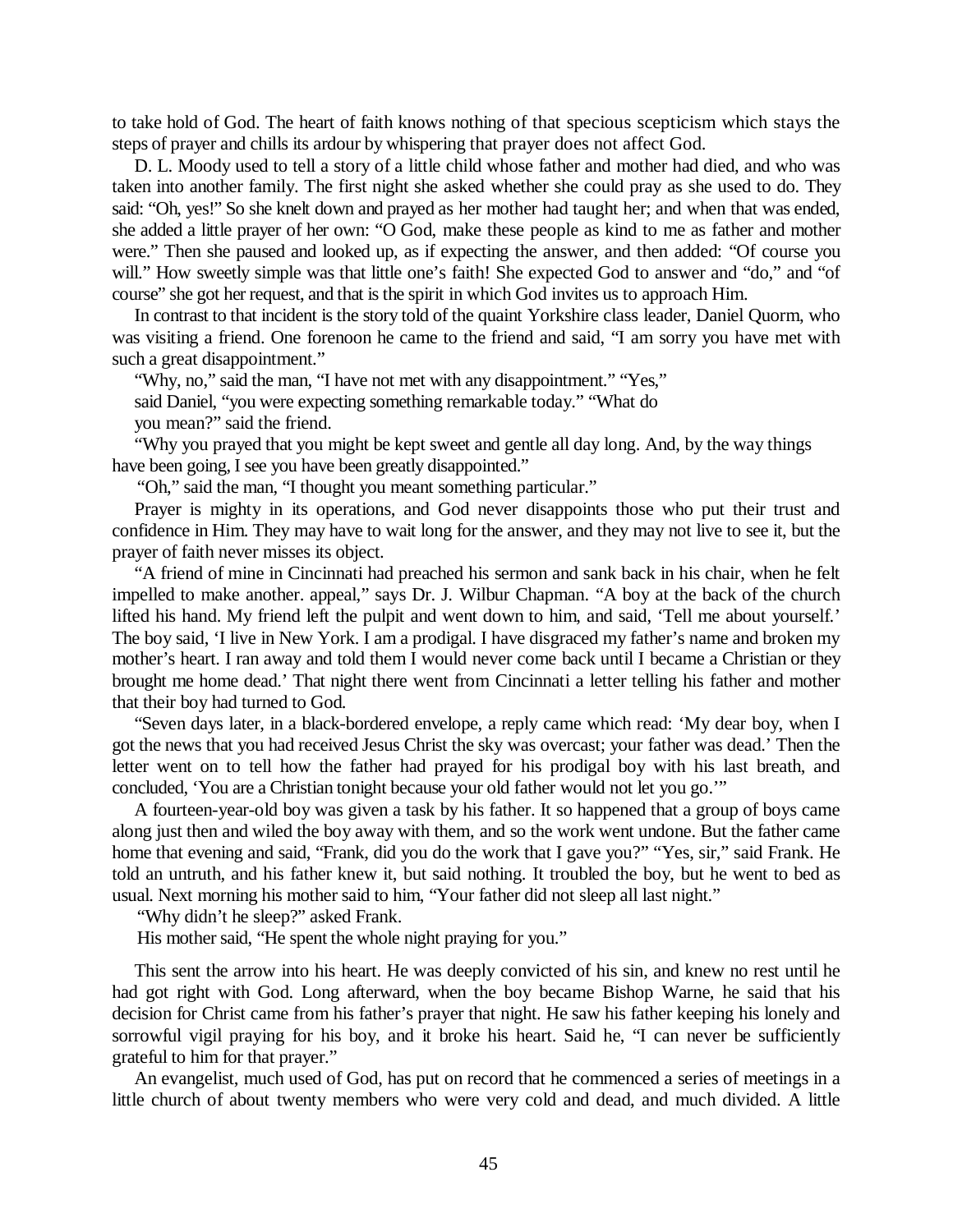prayer-meeting was kept up by two or three women. "I preached, and closed at eight o—clock," he says. "There was no one to speak or pray. The next evening one man spoke.

"The next morning I rode six miles to a minister's study, and kneeled in prayer. I went back, and said to the little church:

"'If you can make out enough to board me, I will stay until God opens the windows of heaven. God has promised to bless these means, and I believe He will.'

"Within ten days there were so many anxious souls that I met one hundred and fifty of them at a time in an inquiry meeting, while Christians were praying in another house of worship. Several hundred, I think, were converted. It is safe to believe God."

A mother asked the late John B. Gough to visit her son to win him to Christ. Gough found the young man's mind full of sceptical notions, and impervious to argument. Finally, the young man was asked to pray, just once, for light. He replied: "I do not know anything perfect to whom or to which I could pray." "How about your mother's love?" said the orator. "Isn't that perfect? Hasn't she always stood by you, and been ready to take you in, and care for you, when even your father had really kicked you out?" The young man choked with emotion, and said, "Y-e-s, sir; that is so." "Then pray to Love—it will help you. Will you promise?" He promised. That night the young man prayed in the privacy of his room. He kneeled down, closed his eyes, and struggling a moment uttered the words: "O Love." Instantly as by a flash of lightning, the old Bible text came to him: "God is love," and he said, brokenly, "O God!" Then another flash of Divine truth, and a voice said, 'God so loved the world, that He gave His only begotten Son,'"and there, instantly, he exclaimed, "O Christ, Thou incarnation of Divinest love, show me light and truth." It was all over. He was in the light of the most perfect peace. He ran downstairs, adds the narrator of this incident, and told his mother that he was saved. That young man is today an eloquent minister of Jesus Christ.

A water famine was threatened in Hakodate, Japan. Miss Dickerson, of the Methodist Episcopal Girls' School, saw the water supply growing less daily, and in one of the fall months appealed to the Board in New York for help. There was no money on hand, and nothing was done. Miss Dickerson inquired the cost of putting down an artesian well, but found the expense too great to be undertaken. On the evening of December 31st, when the water was almost exhausted, the teachers and the older pupils met to pray for water, though they had no idea how their prayer was to be answered. A couple of days later a letter was received in the New York office which ran something like this: "Philadelphia, January 1st. It is six o—clock in the morning of New Year's Day. All the other members of the family are asleep, but I was awakened with a strange impression that some one, somewhere, is in need of money which the Lord wants me to supply." Enclosed was a cheque for an amount which just covered the cost of the artesian well and the piping of the water into the school buildings.

"I have seen God's hand stretched out to heal among the heathen in as mighty wonder-working power as in apostolic times," once said a well-known minister to the writer. "I was preaching to two thousand famine orphaned girls, at Kedgaum, India, at Ramabai's Mukti (salvation) Mission. A swarm of serpents as venomous and deadly as the reptile that smote Paul, suddenly raided the walled grounds, 'sent of Satan,' Ramabai said, and several of her most beautiful and faithful Christian girls were smitten by them, two of them bitten twice. I saw four of the very flower of her flock in convulsions at once, unconscious and apparently in the agonies of death.

"Ramabai believes the Bible with an implicit and obedient faith. There were three of us missionaries there. She said: 'We will do just what the Bible says, I want you to minister for their healing according to James 1:14-18.' She led the way into the dormitory where her girls were lying in spasms, and we laid our hands upon their heads and prayed, and anointed them with oil in the name of the Lord. Each of them was healed as soon as anointed and sat up and sang with faces shining.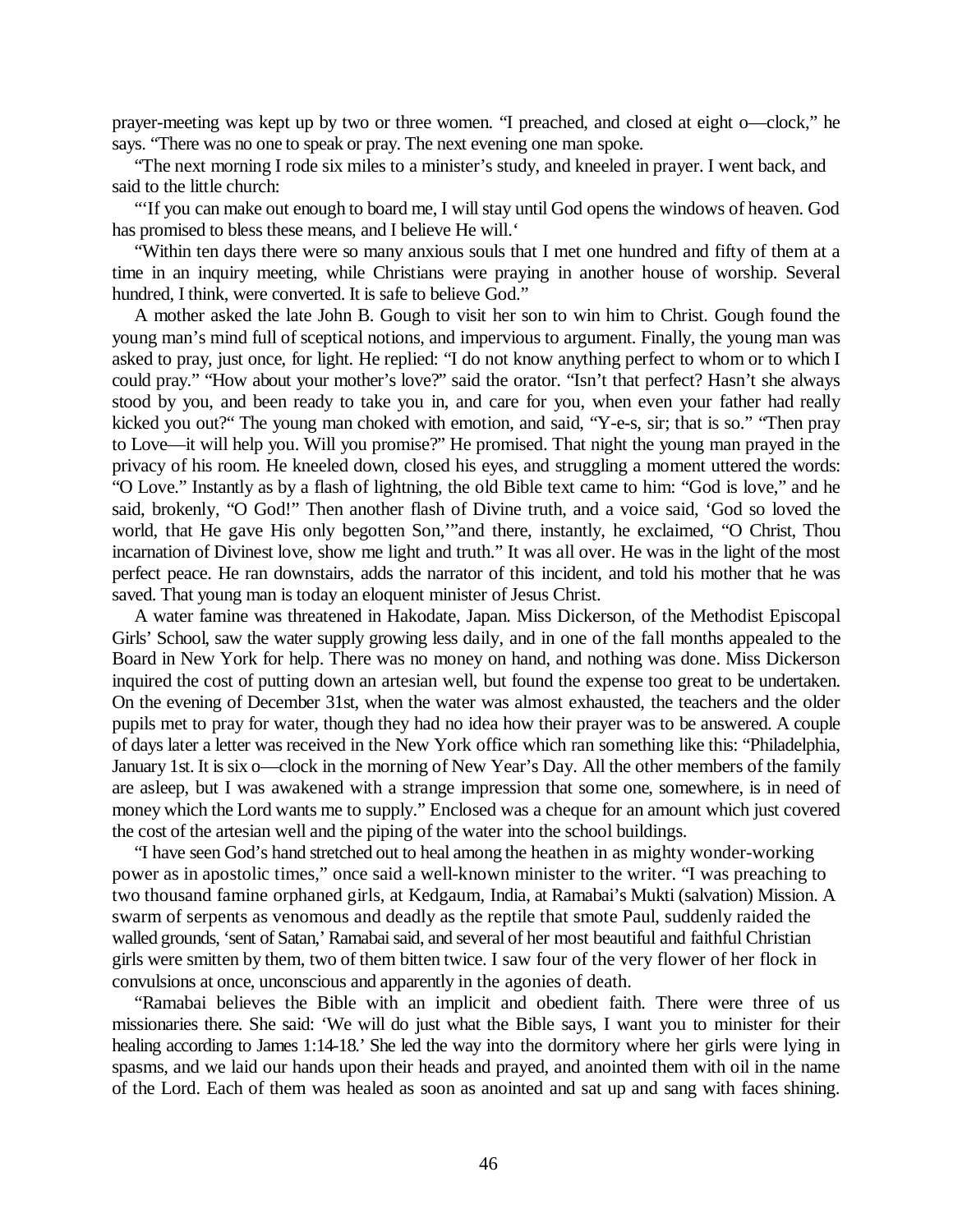That miracle and marvel among the heathen mightily confirmed the word of the Lord, and was a profound and overpowering proclamation of God."

Some years ago, the record of a wonderful work of grace in connection with one of the stations of the China Inland Mission attracted a good deal of attention. Both the number and spiritual character of the converts had been far greater than at other stations where the consecration of the missionaries had been just as great at the more fruitful place.

This rich harvest of souls remained a mystery until Hudson Taylor on a visit to England discovered the secret. At the close of one of his addresses a gentleman came forward to make his acquaintance. In the conversation which followed, Mr. Taylor was surprised at the accurate knowledge the man possessed concerning this inland China station. "But how is it,? Mr. Taylor asked, "that you are so conversant with the conditions of that work?" "Oh!" he replied, "the missionary there and I are old college-mates; for years we have regularly corresponded; he has sent me names of enquirers and converts, and these I have daily taken to God in prayer."

At last the secret was found! A praying man at home, praying definitely, praying daily, for specific cases among the heathen. That is the real intercessory missionary.

Hudson Taylor himself, as all the world knows, was a man who knew how to pray and whose praying was blessed with fruitful answers. In the story of his life, told by Dr. and Mrs. Howard Taylor, we find page after page aglow with answered prayer. On his way out to China for the first time, in 1853, when he was only twenty-one years of age, he had a definite answer to prayer that was a great encouragement to his faith. "They .had just come through the Dampier Strait, but were not yet out of sight of the islands. Usually a breeze would spring up after sunset and last until about dawn. The utmost use was made of it, but during the day they lay still with flapping sails, often drifting back and losing a good deal of the advantage gained at night." The story continues in Hudson Taylor's own words:

"This happened notably on one occasion when we were in dangerous proximity to the north of New Guinea. Saturday night had brought us to a point some thirty miles off the land, and during the Sunday morning service, which was held on deck, I could not fail to see that the Captain looked troubled and frequently went over to the side of the ship. When the service was ended I learnt from him the cause. A four-knot current was carrying us toward some sunken reefs, and we were already so near that it seemed improbable that we should get through the afternoon in safety. After dinner, the long boat was put out and all hands endeavored, without success, to turn the ship's head from the shore.

"After standing together on the deck for some time in silence, the Captain said to me:

"'Well, we have done everything that can be done. We can only await the result.'

"A thought occurred to me, and I replied: 'No, there is one thing we have not done yet.'

"'What is that?' he queried.

"'Four of us on board are Christians. Let us each retire to his own cabin, and in agreed prayer ask the Lord to give us immediately a breeze. He can as easily send it now as at sunset.'

"The Captain complied with this proposal. I went and spoke to the other two men, and after prayer with the carpenter, we all four retired to wait upon God. I had a good but very brief season in prayer, and then felt so satisfied that our request was granted that I could not continue asking, and very soon went up again on deck. The first officer, a godless man, was in charge. I went over and asked him to let down the clews or corners of the mainsail, which had been drawn up in order to lessen the useless flapping of the sail against the rigging.

"What would be the good of that?' he answered roughly.

"I told him we had been asking a wind from God; that it was coming immediately; and we were so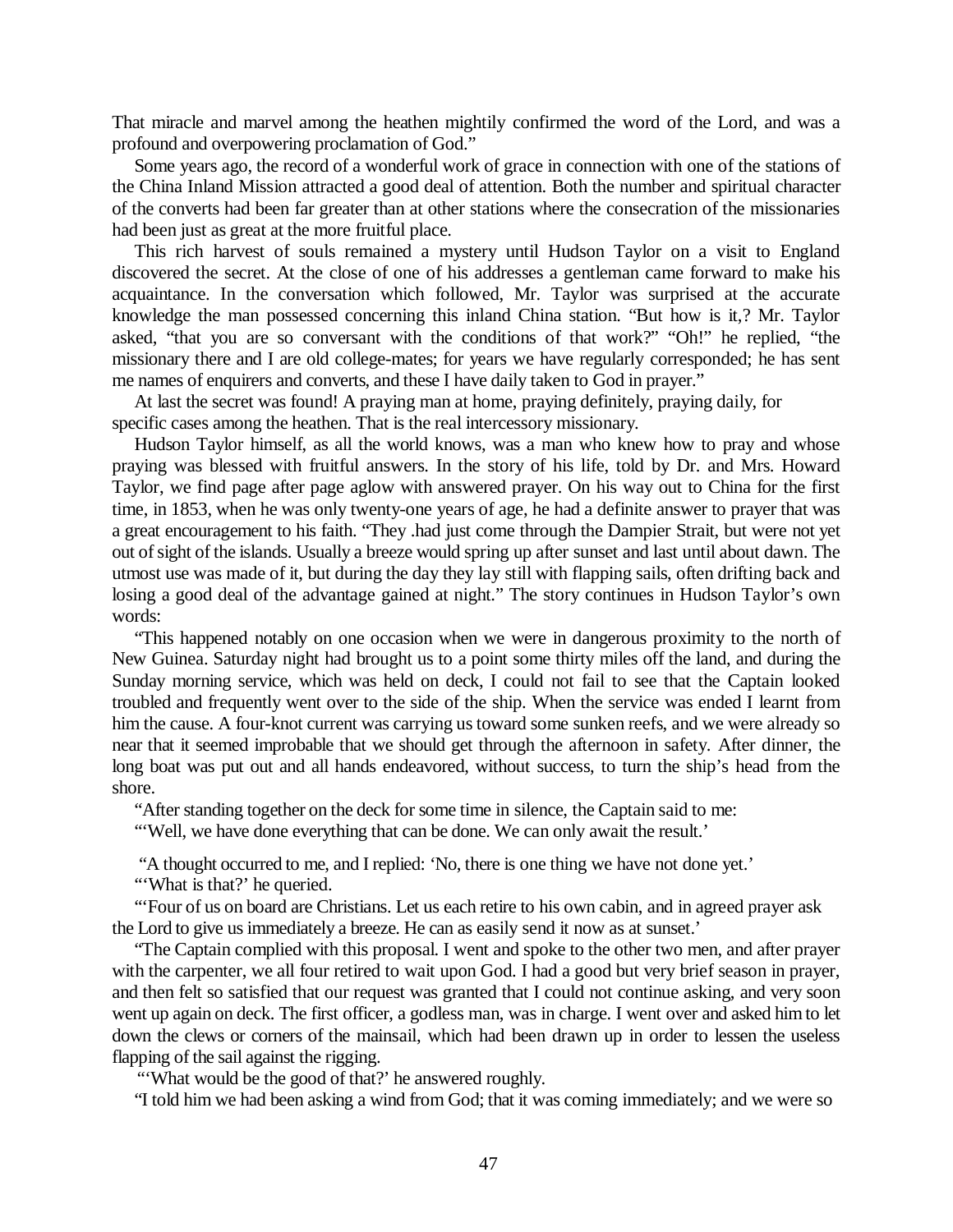near the reef by this time that there was not a minute to lose.

"With an oath and a look of contempt, he said he would rather see a wind than hear of it.

"But while he was speaking I watched his eye, following it up to the royal, and there, sure enough, the corner of the topmost sail was beginning to tremble in the breeze.

"'Don't you see the wind is coming? Look at the royal!' I exclaimed.

"'No, it is only a cat's paw,' he rejoined (a mere puff of wind).

"Cat's paw or not,' I cried, 'pray let down the mainsail and give us the benefit.'

"This he was not slow to do. In another minute the heavy tread of the men on deck brought up the Captain from his cabin to see what was the matter. The breeze had indeed come! In a few

minutes we were ploughing our way at six or seven knots an hour through the water ... and though the wind was sometimes unsteady, we did not altogether lose it until after passing the Pelew Islands.

"Thus God encouraged me," adds this praying saint, "ere landing on China's shores to bring

every variety of need to Him in prayer, and to expect that He would honour the name of the Lord Jesus and give the help each emergency required."

In an address at Cambridge some time ago (reported in "The Life of Faith," April 3rd, 1912), Mr. S. D. Gordon told in his own inimitable way the story of a man in his own country, to illustrate from real life the fact of the reality of prayer, and that it is not mere talking.

"This man," said Mr. Gordon, "came of an old New England family, a bit farther back an English family. He was a giant in size, and a keen man mentally, and a university-trained man. He had gone out West to live, and represented a prominent district in our House of Congress, answering to your House of Commons. He was a prominent leader there. He was reared in a Christian family, but he was a sceptic, and used to lecture against Christianity. He told me he was fond, in his lectures, of proving, as he thought, conclusively, that there was no God. That was the type of his infidelity.

"One day he told me he was sitting in the Lower House of Congress. It was at the time of a Presidential Election, and when party feeling ran high. One would have thought that was the last place where a man would be likely to think about spiritual things. He said: 'I was sitting in my seat in that crowded House and that heated atmosphere, when a feeling came to me that the God, whose existence I thought I could successfully disprove, was just there above me, looking down on me, and that He was displeased with me, and with the way I was doing. I said to myself, "This is ridiculous, I guess I've been working too hard. I'll go and get a good meal and take a long walk and shake myself, and see if that will take this feeling away."' He got his extra meal, took a walk, and came back to his seat, but the impression would not be shaken off that God was there and was displeased with him. He went for a walk, day after day, but could never shake the feeling off. Then he went back to his constituency in his State, he said, to arrange matters there. He had the ambition to be the Governor of his State, and his party was the dominant party in the State, and, as far as such things could be judged, he was in the line to become Governor there, in one of the most dominant States our Central West. He said: 'I went home to fix that thing up as far as I could, and to get ready for it. But I had hardly reached home and exchanged greetings, when my wife, who was an earnest Christian woman, said to me that a few of them had made a little covenant of prayer that I might become a Christian.' He did not want her to know the experience that he had just been going through, and so he said as carelessly as he could, 'When did this thing begin, this praying of yours?' She named the date. Then he did some very quick thinking, and he knew, as he thought back, that it was the day on the calendar when that strange impression came to him for the first time.

"He said to me: 'I was tremendously shaken. I wanted to be honest. I was perfectly honest in not believing in God, and I thought I was right. But if what she said was true, then merely as a lawyer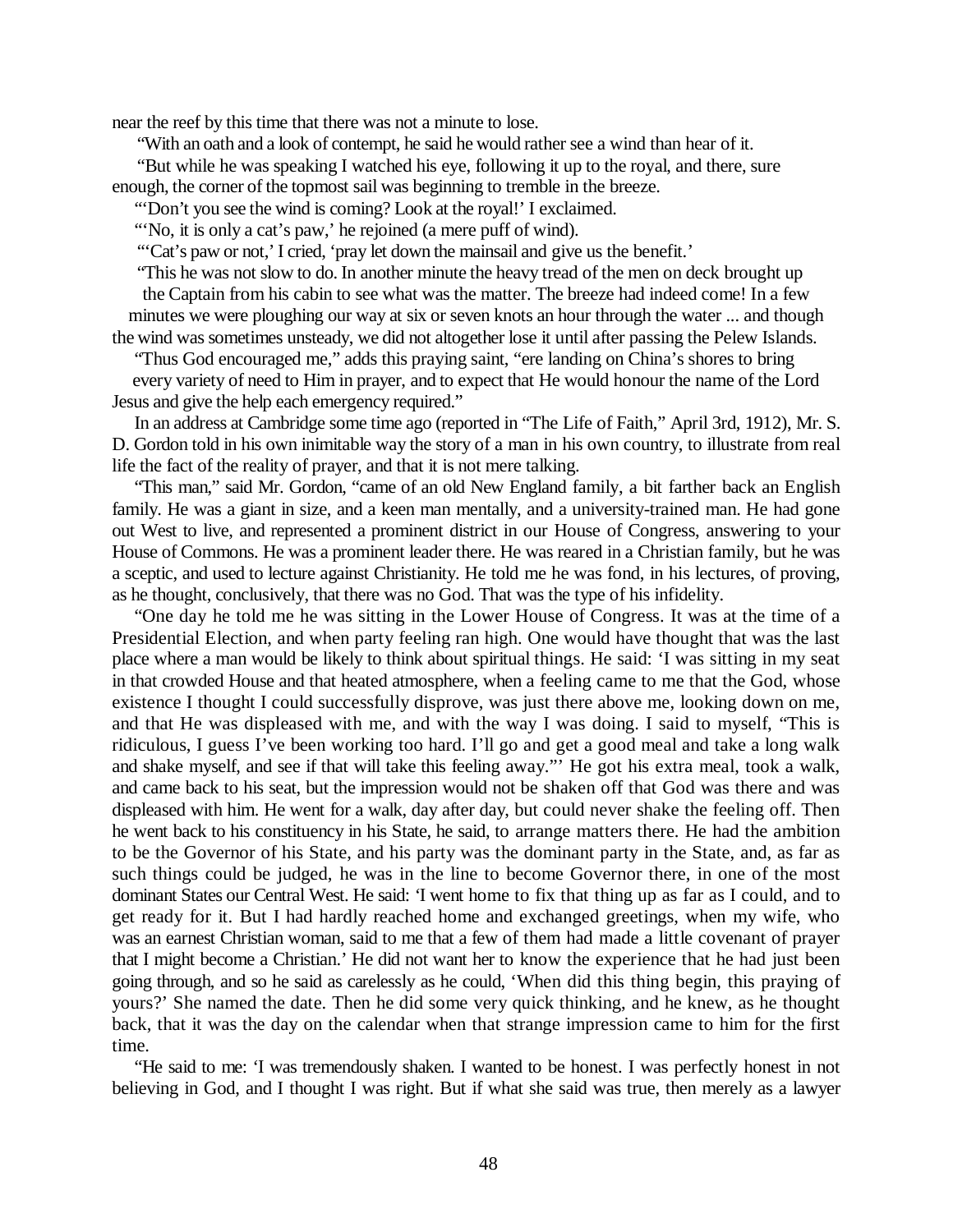sifting his evidence in a case, it would be good evidence that there was really something in their prayer. I was terrifically shaken, and wanted to be honest, and did not know what to do. That same night I went to a little Methodist chapel, and if somebody had known how to talk with me, I think I should have accepted Christ that night.' Then he said that the next night he went back again to that chapel, where meetings were being held each night, and there he kneeled at the altar, and yielded his great strong will to the will of God. Then he said, 'I knew I was to preach,' and he is preaching still in a Western State. That is half of the story. I also talked with his wife—I wanted to put the two halves together, so as to get the bit of teaching in it all—and she told me this. She had been a Christian what you call a nominal Christian—a strange confusion of terms. Then there came a time when she was led into a full surrender of her life to the Lord Jesus Christ. Then she said, 'At once there came a great intensifying of desire that my husband might be a Christian, and we made that little compact to pray for him—each day until he became a Christian. That night I was kneeling at my bedside before going to rest, praying for my husband, praying very earnestly and then a voice said to me, "Are you willing for the results that will come if your husband is converted?" The little message was so very distinct that she said she was frightened; she had never had such an experience. But she went on praying still more earnestly, and again there came the quiet voice, 'Are you willing for the consequences?' And again there was a sense of being startled, frightened. But she still went on praying, and wondering what this meant, and a third time the quiet voice came more quietly than ever as she described it, 'Are you willing for the consequences?'

"Then she told me she said with great earnestness, 'O God, I am willing for anything Thou dost think good, if only my husband may know Thee, and become a true Christian man.' She said that instantly, when that prayer came from her lips, there came into her heart a wonderful sense of peace, a great peace that she could not explain, a 'peace that passeth understanding,' and from that moment—it was the very night of the covenant, the night when her husband had that first strange experience—the assurance never left her that he would accept Christ. But all those weeks she prayed with the firm assurance that the result was coming. What were the consequences? They were of a kind that I think no one would think small. She was the wife of a man in a very prominent political position; she was the wife of a man who was in the line of becoming the first official of his State, and she officially the first lady socially? of that State, with all the honour that that social standing would imply. Now she is the wife of a Methodist preacher, with her home changed every two or three years, she going from this place to that, a very different social position, and having a very different income that she would otherwise have had. Yet I never met a woman who had more of the wonderful peace of God in her heart and of the light of God in her face, that that woman."

And Mr. Gordon's comment on that incident is this: "Now, you can see at once that there was no change in the purpose of God through that prayer. The prayer worked out His purpose; it did not change it. But the woman's surrender gave the opportunity of working out the will that God wanted to work out. If we might give ourselves to Him and learn His will, and use all our strength in learning His will and bending to His will, then we would begin to pray, and there is simply nothing that could resist the tremendous power of the prayer. Oh for more men who will be simple enough to get in touch with God, and give Him the mastery of the whole life, and learn His will, and then give themselves, as Jesus gave Himself, to the sacred service of intercession!"

To the man or woman who is acquainted with God and who knows how to pray, there is nothing remarkable in the answers that come. They are sure of being heard, since they ask in accordance with what they know to be the mind and the will of God. Dr. William Burr, Bishop of Europe in the Methodist Episcopal Church, tells that a few years ago, when he visited their Boys' School in Vienna,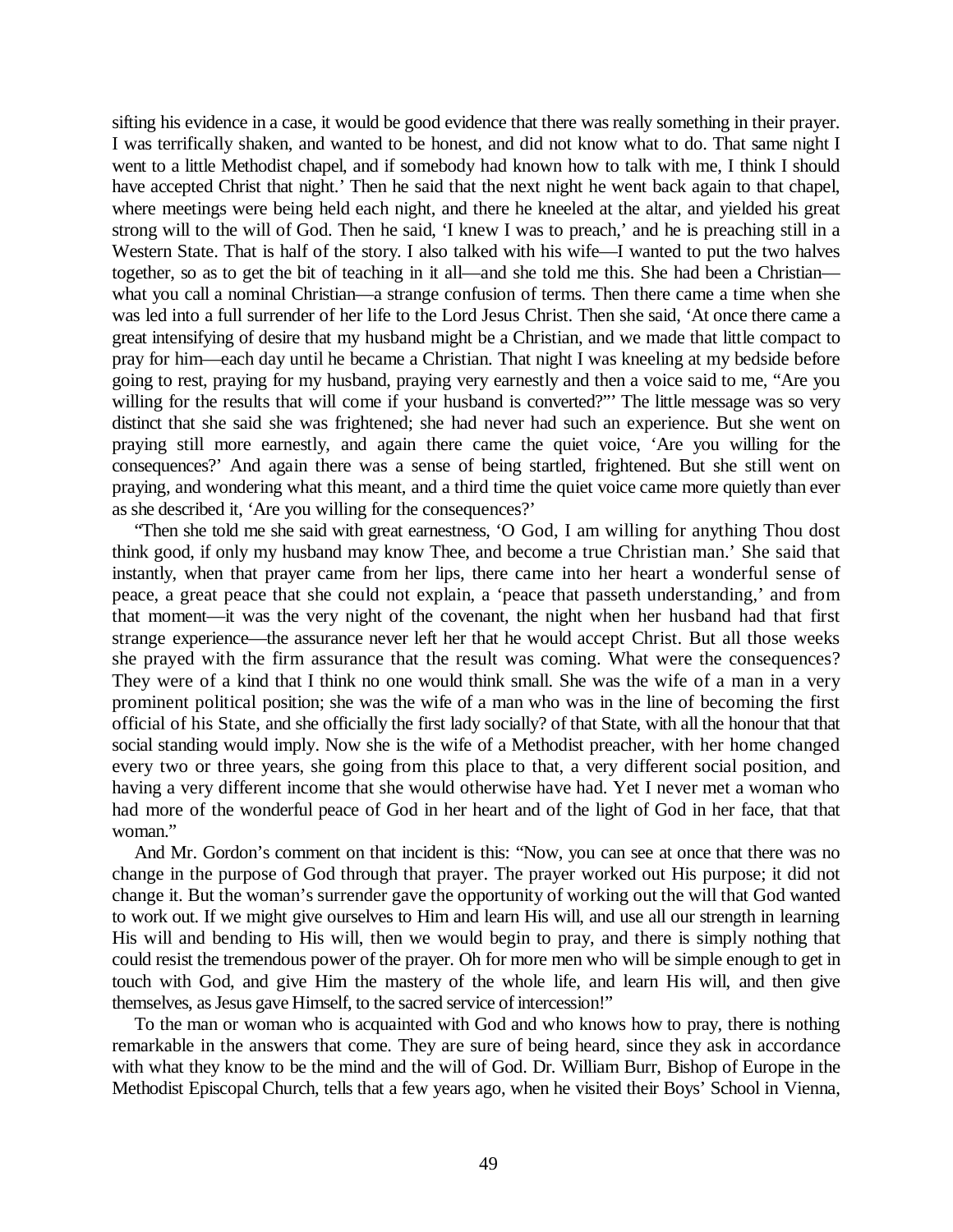he found that although the year was not up, all available funds had been spent. He hesitated to make a special appeal to his friends in America. He counselled with the teachers. They took the matter to God in earnest and continued prayer, believing that He would grant their request. Ten days later Bishop Burt was in Rome, and there came to him a letter from a friend in New York, which read substantially thus: "As I went to my office on Broadway one morning (and the date was the very one on which the teachers were praying), a voice seemed to tell me that you were in need of funds for the Boys' School in Vienna. I very gladly enclose a cheque for the work." The cheque was for the amount needed. There had been no human communication between Vienna and New York. But while they were yet speaking God answered them.

Some time ago there appeared in an English religious weekly the report of an incident narrated by a well-known preacher in the course of an address to children. For the truth of the story he was able to vouch. A child lay sick in a country cottage, and her younger sister heard the doctor say, as he left the house, "Nothing but a miracle can save her." The little girl went to her money-box, took out the few coins it contained, and in perfect simplicity of heart went to shop after shop in the village street, asking, "Please, I want to buy a miracle."

From each she came away disappointed. Even the local chemist had to say, "My dear, we don't sell miracles here." But outside his door two men were talking, and had overheard the child's request. One was a great doctor from a London hospital, and he asked her to explain what she wanted. When he understood the need, he hurried with her to the cottage, examined the sick girl and said to the mother: "It is true—only a miracle can save her, and it must be performed at once." He got his instruments, performed the operation, and the patient's life was saved.

D. L. Moody gives this illustration of the power of prayer: "While in Edinburgh, a man was pointed out to me by a friend, who said: 'That man is chairman of the Edinburgh Infidel Club.' I went and sat beside him and said, 'My friend, I am glad to see you in our meeting. Are you concerned about your welfare?'

"I do not believe in any hereafter."

"'Well, just get down on your knees and let me pray for you.'

"No, I do not believe in prayer."

 "I knelt beside him as he sat, and prayed. He made a great deal of sport of it. A year after I met him again. I took him by the hand and said: 'Hasn't God answered my prayer yet?'

"'There is no God. If you believe in one who answers prayers, try your hand on me.'

"Well, a great many are now praying for you, and God's time will. come, and I believe you will be saved yet.'

"Some time afterwards I got a letter from a leading barrister in Edinburgh telling me that my infidel friend had come to Christ, and that seventeen of his club men had followed his example.

"I did not know how God would answer prayer, but I knew He would answer. Let us come boldly to God."

Robert Louis Stevenson tells a vivid story of a storm at sea. The passengers below were greatly alarmed, as the waves dashed over the vessel. At last one of them, against orders, crept to the deck, and came to the pilot, who was lashed to the wheel which he was turning without flinching. The pilot caught sight of the terror-stricken man, and gave him a reassuring smile. Below went the passenger, and comforted the others by saying, "I have seen the face of the pilot, and he smiled. All is well."

That is how we feel when through the gateway of prayer we find our way into the Father's presence. We see His face, and we know that all is well, since His hand is on the helm of events, and "even the winds and the waves obey Him." When we live in fellowship with Him, we come with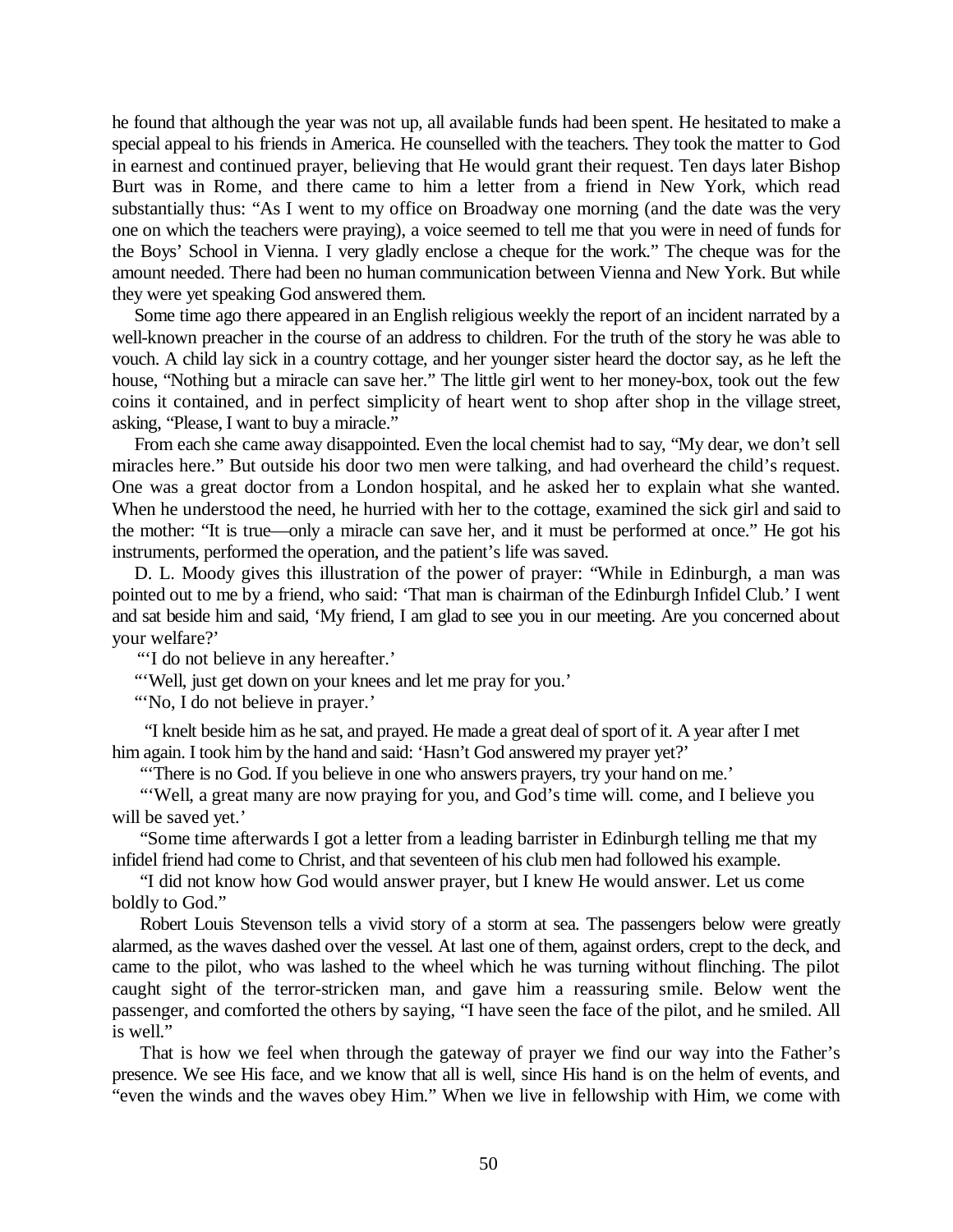confidence into His presence, asking in the full confidence of receiving and meeting with the justification of our faith.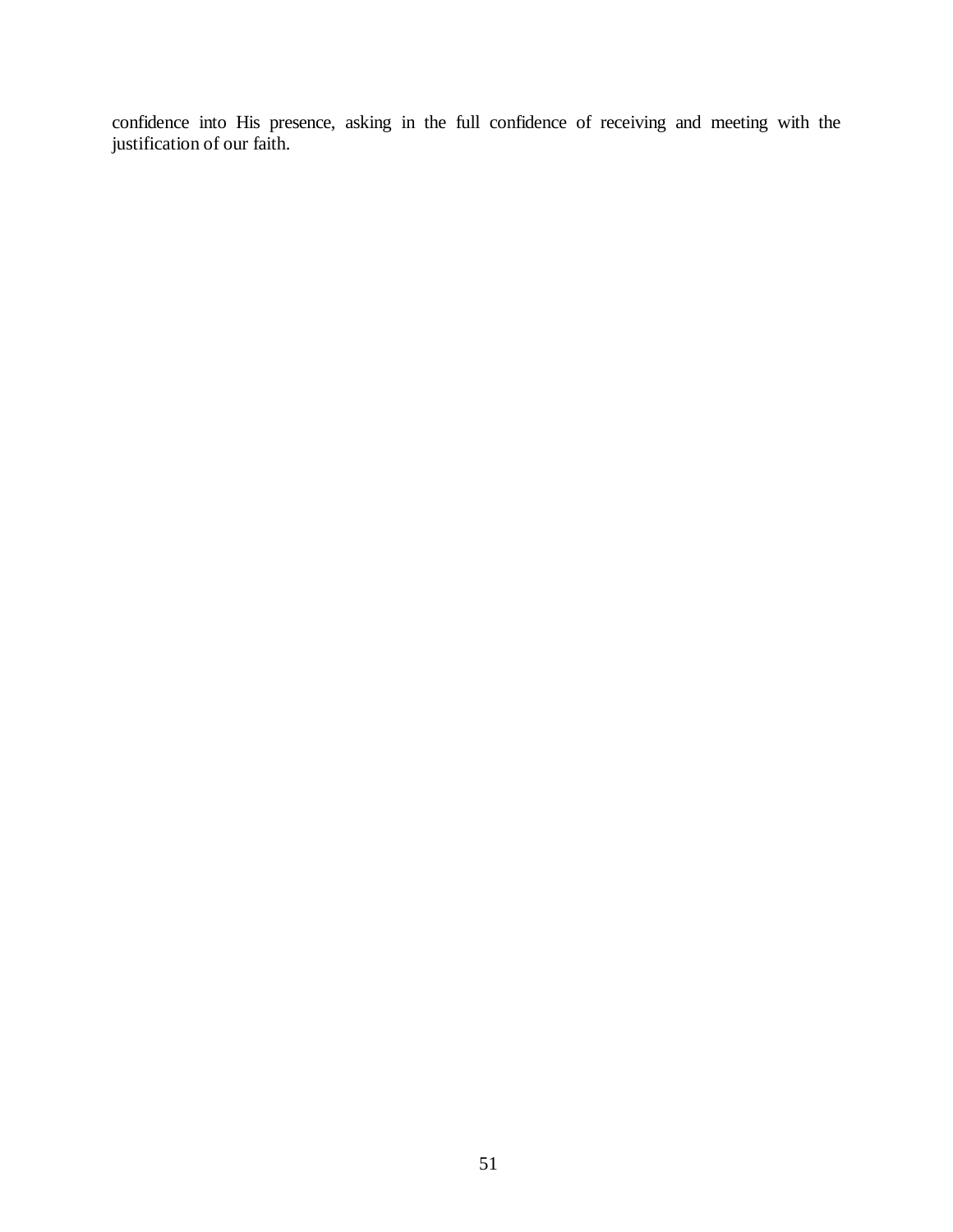### **XII**

*Let your hearts be much set on revivals of religion. Never forget that the churches have hitherto existed and prospered by revivals; and that if they are to exist and prosper in time to come, it must be by the same cause which has from the first been their glory and defence*.—Joel Hawes

*If any minister can be satisfied without conversions, he shall have no conversions*.—C. H. Spurgeon

*I do not believe that my desires for a revival were ever half so strong as they ought to be; nor do I see how a minister can help being in a ³constant fever´ when his Master is dishonoured and souls are destroyed in so many ways*.—Edward Payson

An aged saint once came to the pastor at night and said: "We are about to have a revival." He was asked why he knew so. His answer was, "I went into the stable to take care of my cattle two hours ago, and there the Lord has kept me in prayer until just now. And I feel that we are going to be revived." It was the commencement of a revival.—H. C. Fish

It has been said that the history of revivals is the history of religion, and no one can study their history without being impressed with their mighty influence upon the destiny of the race. To look back over the progress of the Divine Kingdom upon earth is to review revival periods which have come like refreshing showers upon dry and thirsty ground, making the desert to blossom as the rose, and bringing new eras of spiritual life and activity just when the Church had fallen under the influence of the apathy of the times, and needed to be aroused to a new sense of her duty and responsibility. "From one point of view, and that not the least important," writes Principal Lindsay, in "The Church and the Ministry in the Early Centuries," "the history of the Church flows on from one time of revival to another, and whether we take the awakenings in the old Catholic, the mediaeval, or the modern Church, these have always been the work of men specially gifted with the power of seeing and declaring the secrets of the deepest Christian life, and the effect of their work has always been proportionate to the spiritual receptivity of the generation they have spoken to."

As God, from the beginning, has wrought prominently through revivals, there can be no denial of the fact that revivals are a part of the Divine plan. The Kingdom of our Lord has been advanced in large measure by special seasons of gracious and rapid accomplishment of the work of conversion, and it may be inferred, therefore, that the means through which God has worked in other times will be employed in our time to produce similar results. "The quiet conversion of one sinner after another, under the ordinary ministry of the Gospel," says one writer on the subject, "must always be regarded with feelings of satisfaction and gratitude by the ministers and disciples of Christ; but a periodical manifestation of the simultaneous conversion of thousands is also to be desired, because of its adaptation to afford a visible and impressive demonstration that God has made that same Jesus, Who was rejected and crucified, both Lord and Christ; and that, in virtue of His Divine Mediatorship, He has assumed the royal sceptre of universal supremacy, and "must reign till all His enemies be made His footstool." It is, therefore, reasonable to expect that, from time to time, He will repeat that which on the day of Pentecost formed the con-elusive and crowning evidence of His Messiahship and Sovereignty; and, by so doing, startle the slumbering souls of careless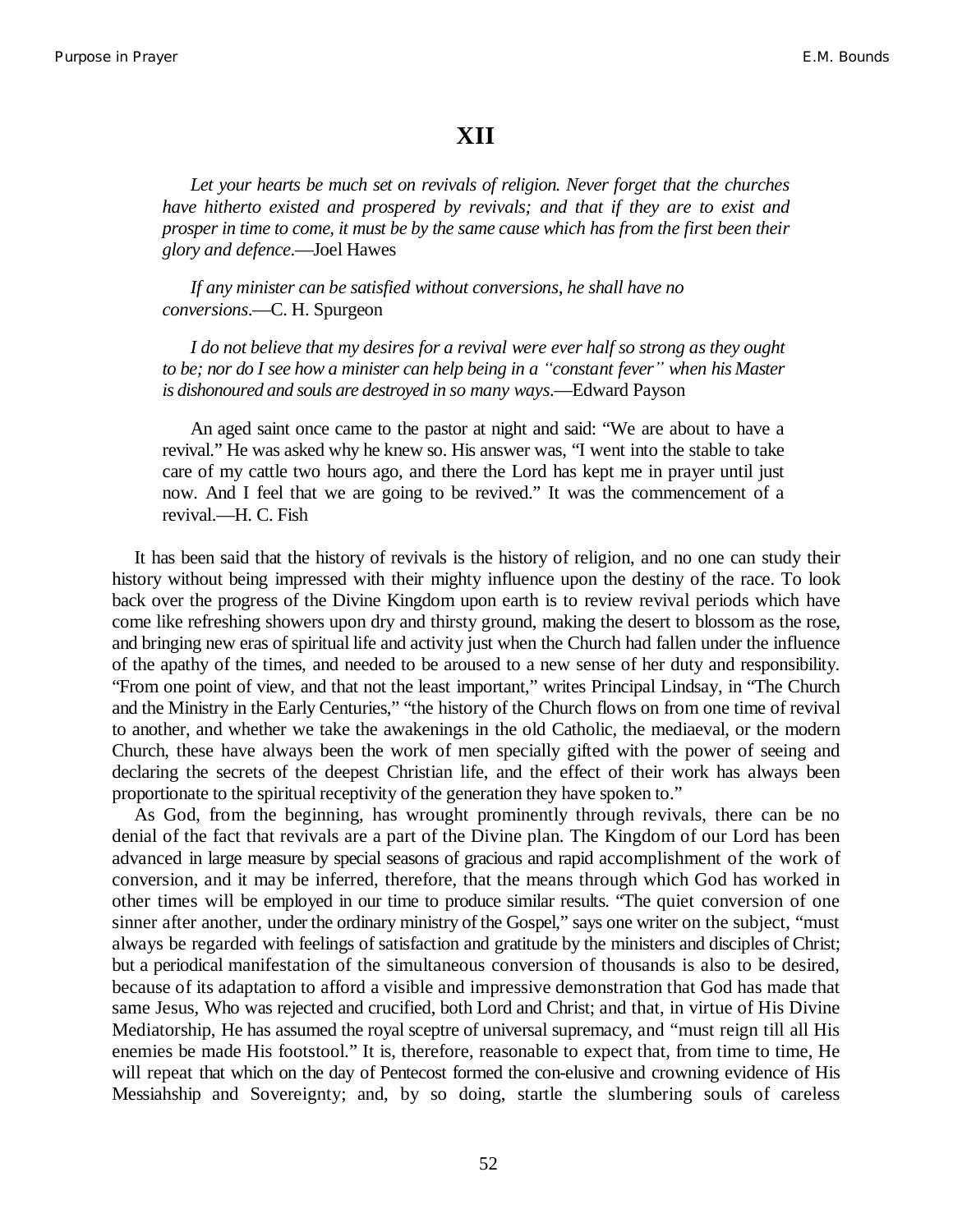worldlings, gain the attentive ear of the unconverted, and, in a remarkable way, break in upon those brilliant dreams of earthly glory, grandeur, wealth, power and happiness, which the rebellious and God-forgetting multitude so fondly cherish. Such an outpouring of the Holy Spirit forms at once a demonstrative proof of the completeness and acceptance of His once offering of Himself as a sacrifice for sin, and a prophetic "earnest" of the certainty that He "shall appear the second time without sin unto salvation," to judge the world in righteousness."

And that revivals are to be expected, proceeding, as they do, from the right use of the appropriate means, is a fact which needs not a little emphasis in these days, when the material is exalted at the expense of the spiritual, and when ethical standards are supposed to be supreme. That a revival is not a miracle was powerfully taught by Charles G. Finney. There might, he said, be a miracle among its antecedent causes, or there might not. The Apostles employed miracles simply as a means by which they arrested attention to their message, and established its Divine authority. "But the miracle was not the revival. The miracle was one thing; the revival that followed it was quite another thing. The revivals in the Apostles' days were connected with miracles, but they were not miracles." All revivals are dependent upon God, but in revivals, as in other things, He invites and requires the assistance of man, and the full result is obtained when there is co-operation between the Divine and the human. In other words, to employ a familiar phrase, God alone can save the world, but Cod cannot save the world alone. God and man unite for the task, the response of the Divine being invariably in proportion to the desire and the effort of the human.

This co-operation, then, being necessary, what is the duty which we, as co-workers with God, require to undertake? First of all, and most important of all—the point which we desire particularly to emphasise—we must give ourselves to prayer. "Revivals," as Dr. J. Wilbur Chapman reminds us, "are born in prayer. When Wesley prayed England was revived; when Knox prayed, Scotland was refreshed; when the Sunday School teachers of Tannybrook prayed, 11,000 young people were added to the Church in a year. Whole nights of prayer have always been succeeded by whole days of soulwinning."

When D. L. Moody's Church in Chicago lay in ashes, he went over to England, in 1872, not to preach, but to listen to others preach while his new church was being built. One Sunday morning he was prevailed upon to preach in a London pulpit. But somehow the spiritual atmosphere was lacking. He confessed afterwards that he never had such a hard time preaching in his life. Everything was perfectly dead, and, as he vainly tried to preach, he said to himself, "What a fool I was to consent to preach! I came here to listen, and here I am preaching." Then the awful thought came to him that he had to preach again at night, and only the fact that he had given the promise to do so kept him faithful to the engagement. But when Mr. Moody entered the pulpit at night, and faced the crowded congregation, he was conscious of a new atmosphere. "The powers of an unseen world seemed to have fallen upon the audience." As he drew towards the close of his sermon he became emboldened to give out an invitation, and as he concluded he said, "If there is a man or woman here who will tonight accept Jesus Christ, please stand up." At once about 500 people rose to their feet. Thinking that there must be some mistake, he asked the people to be seated, and then, in order that there might be no possible misunderstanding, he repeated the invitation, couching it in even more definite and difficult terms. Again the same number rose. Still thinking that something must be wrong, Mr. Moody, for the second time, asked the standing men an women to be seated, and then he invited all who really meant to accept Christ to pass into the vestry. Fully 500 people did as requested, and that was the beginning of a revival in that church and neighbourhood, which brought Mr. Moody back from Dublin, a few days later, that he might assist the wonderful work of God.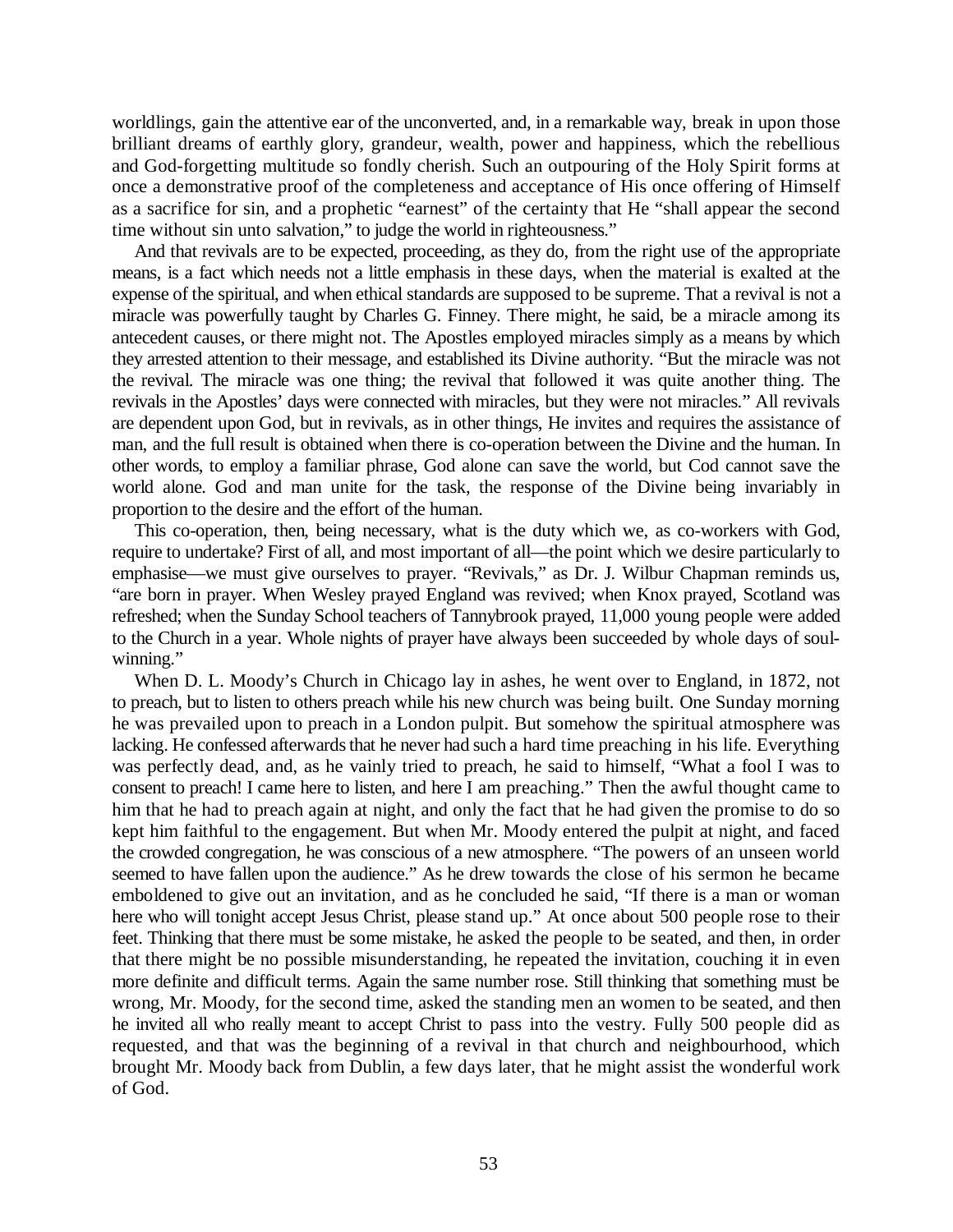The sequel, however, must be given, or our purpose in relating the incident will be defeated. When Mr. Moody preached at the morning service there was a woman in the congregation who had an invalid sister. On her return home she told the invalid that the preacher had been a Mr. Moody from Chicago, and on hearing this she turned pale. "What," she said, "Mr. Moody from Chicago l I read about him some time ago in an American paper, and I have been praying God to send him to London, and to our church. If I had known he was going to preach this morning I would have eaten no breakfast. I would have spent the whole time in prayer. Now, sister, go out of the room, lock the door, send me no dinner; no matter who comes, don't let them see me. I am going to spend the whole afternoon in prayer." And so while Mr. Moody stood in the pulpit that had been like an ice-chamber in the morning, the bedridden saint was holding him up before God, and God, who ever delights to answer prayer, poured out His Spirit in mighty power.

The God of revivals who answered the prayer of His child for Mr. Moody, is willing to hear and to answer the faithful, believing prayers of His people today. Wherever God's conditions are met there the revival is sure to fall. Professor Thos. Nicholson, of Cornell College, U.S.A., relates an experience on his first circuit that impresses anew the old lesson of the place of prayer in the work of God.

There had not been a revival on that circuit in years, and things were not spiritually hopeful. During more than four weeks the pastor had preached faithfully, visited from house to house, in stores, shops, and out-of-the-way places, and had done everything he could. The fifth Monday night saw many of the official members at lodges, but only a corporal's guard at the church.

From that meeting the pastor went home, cast down, but not in despair. He resolved to spend that night in prayer. "Locking the door, he took Bible and hymn book and began to inquire more diligently of the Lord, though the meetings had been the subject of hours of earnest prayer. Only God knows the anxiety and the faithful, prayerful study of that night. Near the dawn a great peace and a full assurance came that God would surely bless the plan which had been decided upon, and a text was chosen which he felt sure was of the Lord. Dropping upon the bed, the pastor slept about two hours, then rose, hastily breakfasted, and went nine miles to the far side of the circuit to visit some sick people. All day the assurance increased.

"Toward night a pouring rain set in, the roads were heavy and we reached home, wet, supperless, and a little late, only to find no fire in the church, the lights unlit, and no signs of service. The janitor had concluded that the rain would prevent the service. We changed the order, rang the bell, and prepared for war. Three young men formed the congregation, but in that 'full assurance' the pastor delivered the message which had been prayed out on the preceding night, as earnestly and as fully as if the house had been crowded, then made a personal appeal to each young man in turn. Two yielded, and testified before the meeting closed.

"The tired pastor went to a sweet rest, and next morning, rising a little later than usual, learned that one of the young men was going from store to store throughout the town telling of his wonderful deliverance, and exhorting the people to salvation. Night after night conversions occurred, until in two weeks we heard 144 people testify in forty-five minutes. All three points of that circuit saw a blaze of revival that winter, and family after family came into the church, unto the membership was more than trebled.

"Out of that meeting one convert is a successful pastor in the Michigan Conference, another is the wife of one of the choicest of our pastors, and a third was in the ministry for a number of years, and then went to another denomination, where he is faithful unto this day. Probably none of the members ever knew of the pastor's night of prayer, but he verily believes that God somehow does for the man who thus prays, what He does not do for the man who does not pray, and he is certain that 'more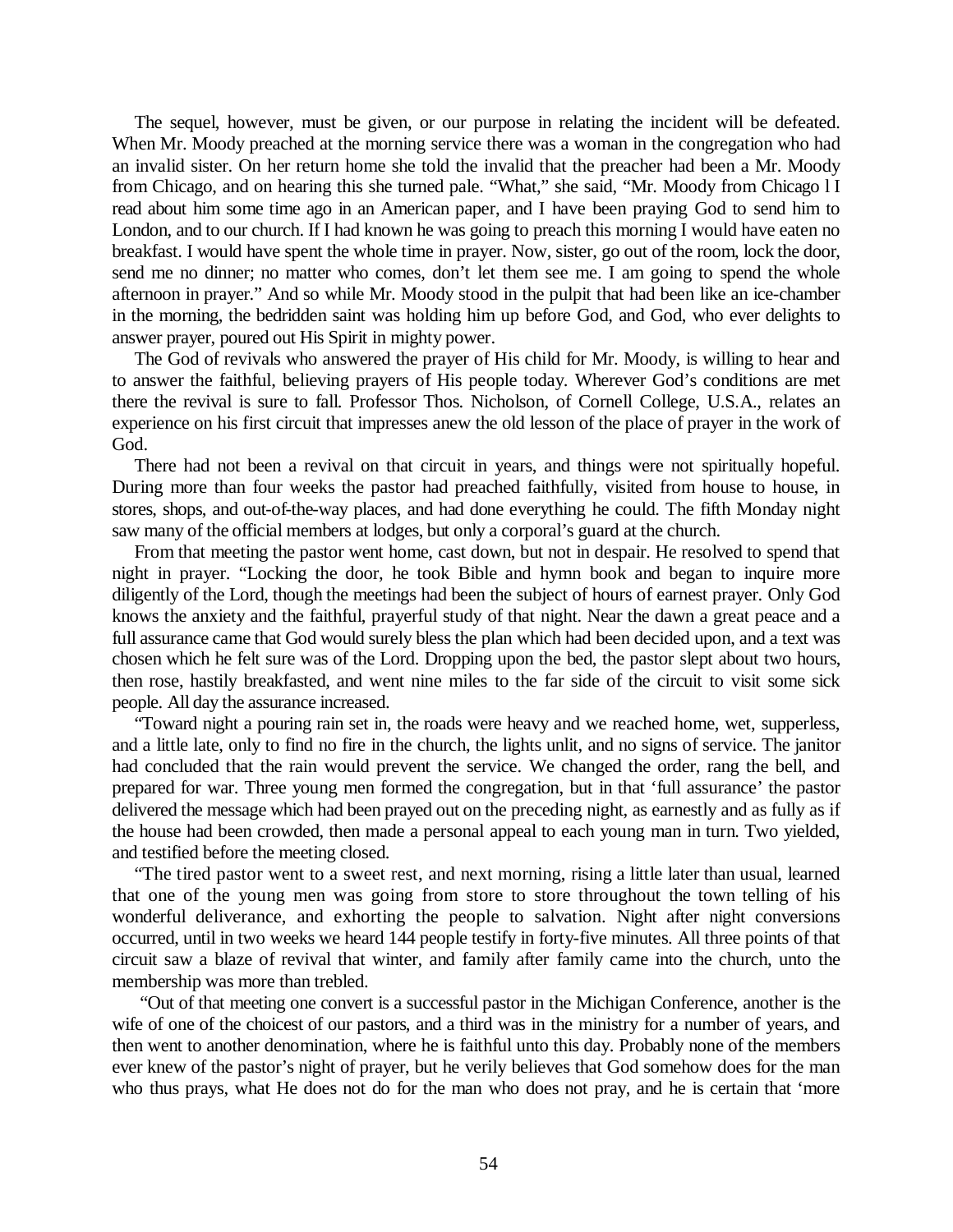things are wrought by prayer than this world dreams of.'"

All the true revivals have been born in prayer. When God's people become so concerned about the state of religion that they lie on their faces day and night in earnest supplication, the blessing will be sure to fail.

It is the same all down the ages. Every revival of which we have any record has been bathed in prayer. Take, for example, the wonderful revival in Shotts (Scotland) in 1630. The fact that several of the then persecuted ministers would take a part in solemn convocation having become generally known, a vast concourse of godly persons assembled on this occasion from all quarters of the country, and *several days were spent in social prayer,* preparatory to the service. In the evening, instead of retiring to rest, the multitude divided themselves into little bands and *spent the whole night in supplication and praise.* The Monday was consecrated to thanksgiving, a practice not then common, and proved the great days of the feast. After much entreaty, John Livingston, chaplain to the Countess of Wigtown, a young man and not ordained, agreed to preach. He *had spent the night in prayer and conference*—but as the hour of assembling approached his heart quailed at the thought of addressing so many aged and experienced saints, and he actually fled from the duty he had undertaken. But just as the kirk of Shotts was vanishing from his view, those words, "Was I ever a barren wilderness or a land of darkness?" were borne in upon his mind with such force as compelled him to return to the work.

He took for his text Ezekiel 36:25, 26, and discoursed with great power for about two hours. *Five hundred conversions* were believed to have occurred under that one sermon, thus prefaced by prayer. "It was the sowing of a seed through Clydesdale, so that many of the most eminent Christians of that country could date their conversion, or some remarkable confirmation of their case, from that day."

Of Richard Baxter it has been said that, "he stained his study walls with praying breath; and after becoming thus anointed with the unction of the Holy Ghost he sent a river of living water over Kidderminster." Whitfield once thus prayed, "O Lord, give me souls or take my soul." After much closet pleading, "he once went to the Devil's fair and took more than a thousand souls out of the paw of the lion in a single day."

Mr. Finney says: "I once knew a minister who had a revival fourteen winters in succession. I did not know how to account for it till I saw one of his members get up in a prayer meeting and make a confession. "Brethren," he said, "I have been long in the habit of praying every Saturday night till after midnight for the descent of the Holy Ghost among us. And now, brethren (and he began to weep), I confess that I have neglected it for two or three weeks." The secret was out. That minister had a praying church."

And so we might go on multiplying illustration upon illustration to show the place of prayer in revival and to demonstrate that every mighty movement of the Spirit of God had its source in the prayer-chamber. The lesson of it all is this, that as workers together with God we must regard ourselves as in not a little measure responsible for the conditions which prevail around us today. Are we concerned about the coldness of the Church? Do we grieve over the lack of conversions? Does our soul go out to God in midnight cries for the outpouring of His Spirit?

If not, part of the blame lies at our door. If we do our part, God will do His. Around us is a world lost in sin, above us is a God willing and able to save; it is ours to build the bridge that links heaven and earth, and prayer is the mighty instrument that does the work.

And so the old cry comes to us with insistent voice, "Pray, brethren, pray."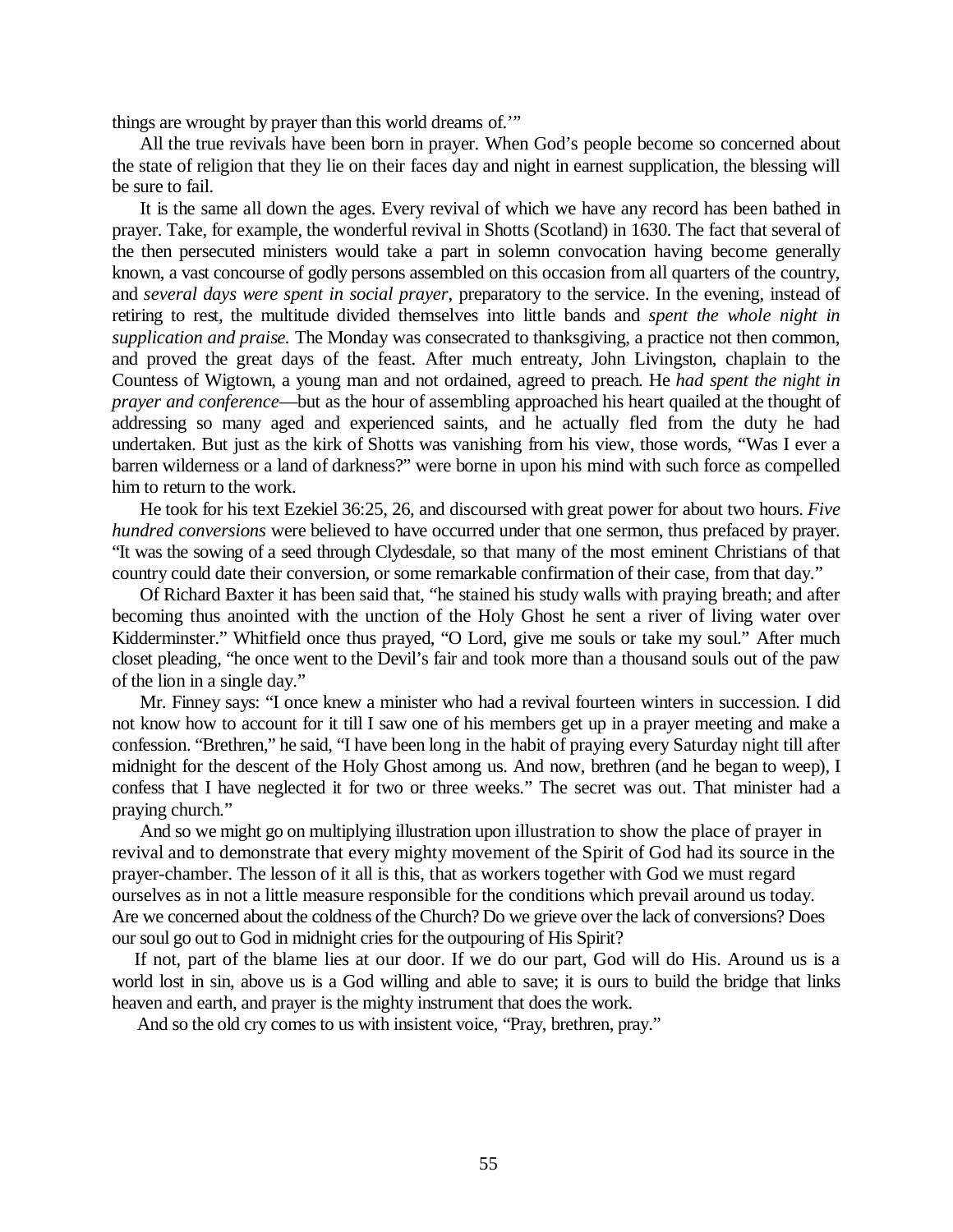#### **XIII**

*Lord Jesus, cause me to know in my daily experience the glory and sweetness of Thy name, and then teach me how to use it in my prayer, so that I may be even like Israel, a prince prevailing with God. Thy name is my passport, and secures me access; Thy name is my plea, and secures me answer; Thy name is my honour and secures me glory. Blessed Name, Thou art honey in my mouth, music in my ear, heaven in my heart, and all in all to my being*!—C. H. Spurgeon

*I do not mean that every prayer we offer is answered exactly as we desire it to be. Were this the case, it would mean that we would be dictating to God, and prayer would degenerate into a mere system of begging. Just as an earthly father knows what is best for his children¶s welfare, so does God take into consideration the particular needs of His human family, and meets them out of His wonderful storehouse. If our petitions are in accordance with His will, and if we seek His glory in the asking, the answers will come in ways that will astonish us and fill our hearts with songs of thanksgiving. God is a rich and bountiful Father, and He does not forget His children, nor withhold from them anything which it would be to their advantage to receive.—J. Kennedy Maclean* 

The example of our Lord in the matter of prayer is one which His followers might well copy. Christ prayed much and He taught much about prayer. His life and His works, as well as His teaching, are illustrations of the nature and necessity of prayer. He lived and laboured to answer prayer. But the necessity of importunity in prayer was the emphasised point in His teaching about prayer. He taught not only that men must pray, but that they must persevere in prayer.

He taught in command and precept the idea of energy and earnestness in praying. He gives to our efforts graduation and climax. We are to ask, but to the asking we must add seeking, and seeking must pass into the full force of effort in knocking. The pleading soul must be aroused to effort by God's silence. Denial, instead of abating or abashing, must arouse its latent energies and kindle anew its highest ardor.

In the Sermon on the Mount, in which He lays down the cardinal duties of His religion, He not only gives prominence to prayer in general and secret prayer in particular, but He sets apart a distinct and different section to give weight to importunate prayer. To prevent any discouragement in praying He lays as a basic principle the fact of God's great fatherly willingness—that God's willingness to answer our prayers exceeds our willingness to give good and necessary things to our children, just as far as God's ability, goodness and perfection exceed our infirmities and evil. As a further assurance and stimulant to prayer Christ gives the most positive and iterated assurance of answer to prayers. He declares: "Ask and it shall be given to you; seek and ye shall find; knock and it shall be opened unto you." And to make assurance doubly sure, He adds: "For every one that asketh, receiveth; and he that seeketh, findeth; and to him that knocketh it shall be opened."

Why does He unfold to us the Father's loving readiness to answer the prayers of His children? Why does He asseverate so strongly that prayer will be answered? Why does He repeat that positive asseveration six times? Why does Christ on two distinct occasions go over the same strong promises, iterations, and reiterations in regard to the certainty of prayer being answered? Because He knew that there would be delay in many an answer which would call for importunate pressing, and that if our faith did not have the strongest assurance of God's willingness to answer, delay would break it down. And that our spiritual sloth would come in, under the guise of submission, and say it is not